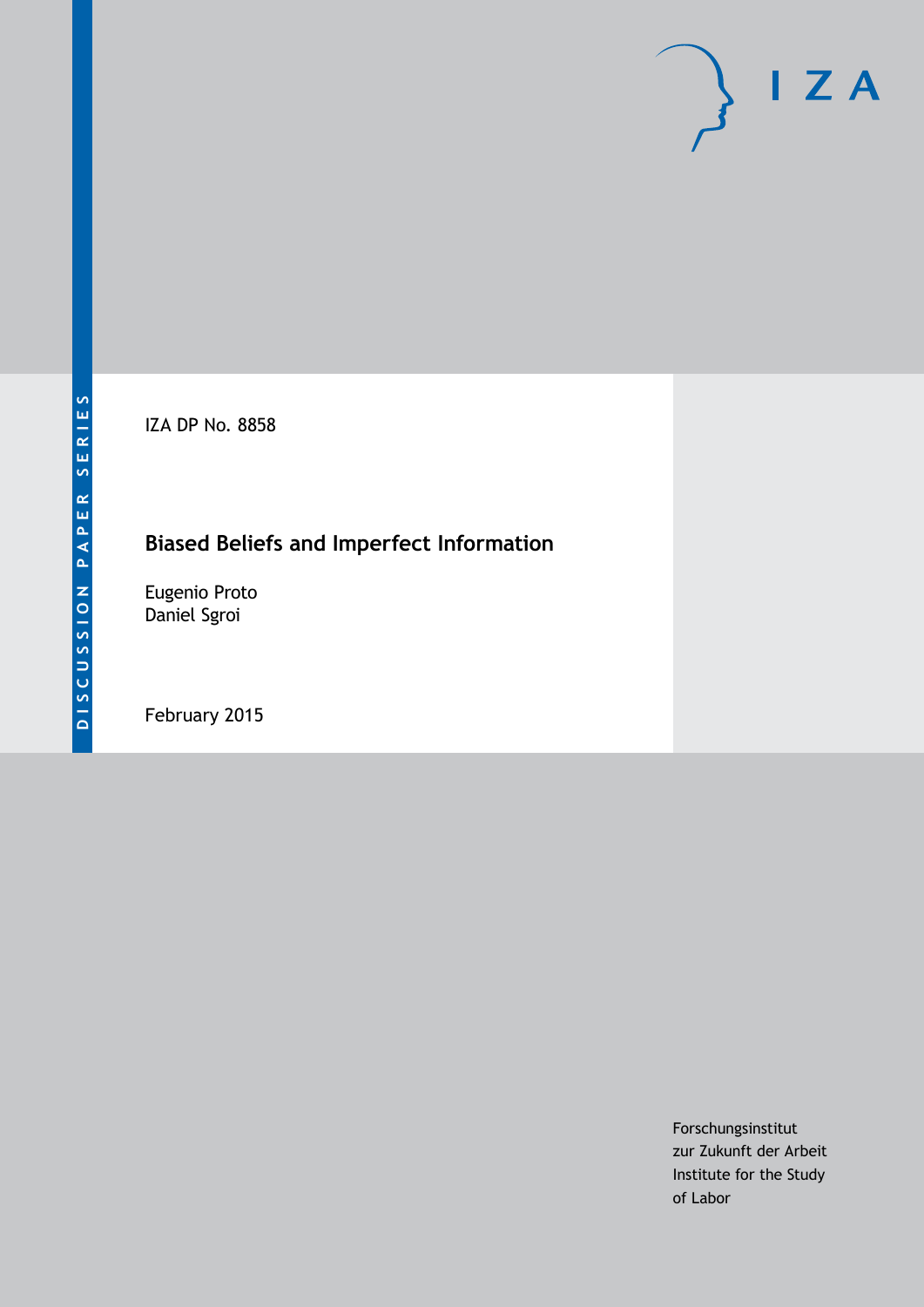# **Biased Beliefs and Imperfect Information**

## **Eugenio Proto**

*University of Warwick and IZA*

### **Daniel Sgroi**

*University of Warwick*

Discussion Paper No. 8858 February 2015

IZA

P.O. Box 7240 53072 Bonn Germany

Phone: +49-228-3894-0 Fax: +49-228-3894-180 E-mail: [iza@iza.org](mailto:iza@iza.org)

Any opinions expressed here are those of the author(s) and not those of IZA. Research published in this series may include views on policy, but the institute itself takes no institutional policy positions. The IZA research network is committed to the IZA Guiding Principles of Research Integrity.

The Institute for the Study of Labor (IZA) in Bonn is a local and virtual international research center and a place of communication between science, politics and business. IZA is an independent nonprofit organization supported by Deutsche Post Foundation. The center is associated with the University of Bonn and offers a stimulating research environment through its international network, workshops and conferences, data service, project support, research visits and doctoral program. IZA engages in (i) original and internationally competitive research in all fields of labor economics, (ii) development of policy concepts, and (iii) dissemination of research results and concepts to the interested public.

IZA Discussion Papers often represent preliminary work and are circulated to encourage discussion. Citation of such a paper should account for its provisional character. A revised version may be available directly from the author.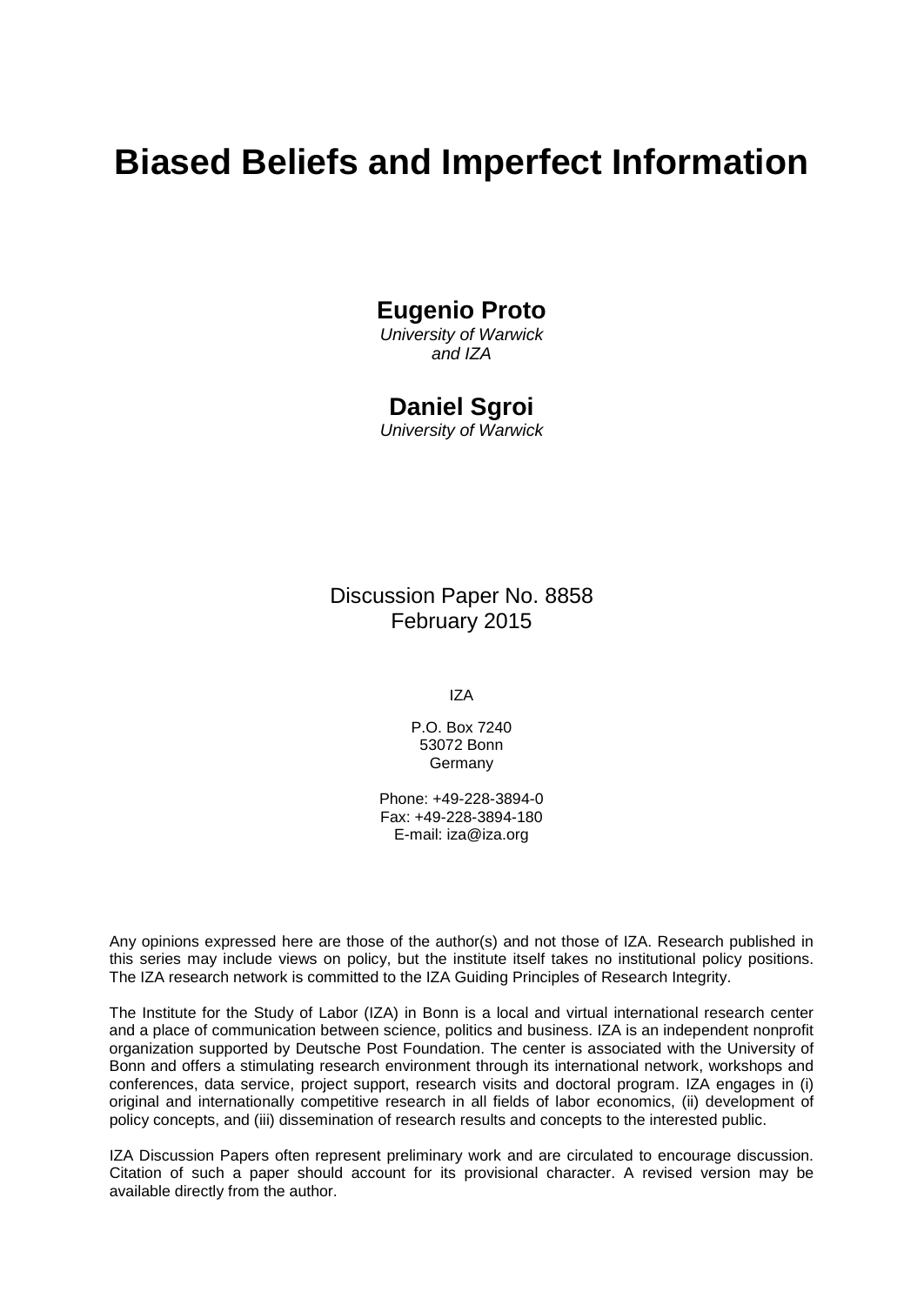IZA Discussion Paper No. 8858 February 2015

# **ABSTRACT**

# **Biased Beliefs and Imperfect Information[\\*](#page-3-0)**

We perform an *incentivized* experiment designed to assess the accuracy of beliefs about characteristics and decisions. Subjects are asked to declare some specific choices and characteristics with *different levels of observability* from an external point of view, and typically formed through *real world experiences*. From the less observable mobile phone purchasing decisions, hypothetical restaurant choices, political views, happiness to the fully observable height and weight; after they are asked to report beliefs on statistics over the same items concerning other individuals living in the same environment. We test two main hypotheses: *(i)* whether for items not perfectly observable, individuals suffer of some type of bias in these beliefs; *(ii)* whether this bias would disappear for weight and height, when the information is perfectly available. We find a powerful and ubiquitous bias in perceptions that is "self-centered" in the sense that those at extremes tend to perceive themselves as closer to the middle of the distribution than is the case. Albeit weaker, this bias does not disappear when the information is readily available as in height and weight. We present evidence from our experiment that *limited attention* and *self-serving deception* can provide explanations for this bias and present important economic applications.

JEL Classification: D03, C83, D84

Keywords: biased beliefs, information, attitudes, characteristics, self-centered bias

Corresponding author:

Eugenio Proto University of Warwick Department of Economics Coventry CV4 7AL United Kingdom E-mail: [e.proto@warwick.ac.uk](mailto:e.proto@warwick.ac.uk)

\* The authors would like to thank Robert Akerlof, Gordon Brown, Dirk Engelmann, David Gill, Peter Hammond, Graham Loomes, Heracles Polemarchakis, Andrew Oswald, Francesco Squintani and John Stovall for useful comments. Funding was provided by the Leverhulme Trust. We are grateful to Alex Dobson, Stephen Lovelady, Andrew Taylor and Neil Gatti for expert research assistance.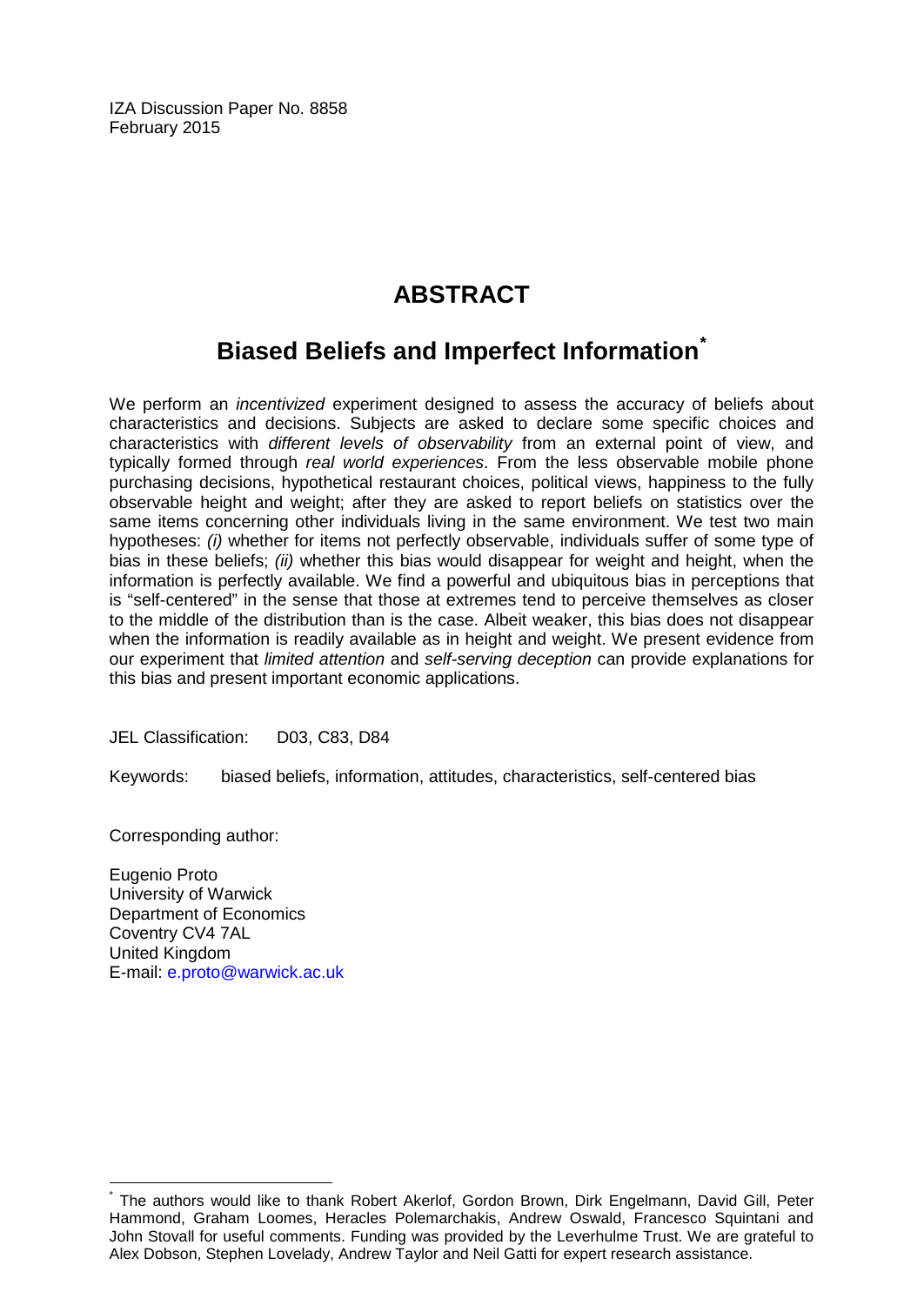IZA Discussion Paper No. 8858 February 2015

# **NON-TECHNICAL SUMMARY**

How do you compare to others? Are you taller or heavier than average? Are your political views in the mainstream? Are you as happy as your peers? Are your decisions the same ones others make in similar situations?

The beliefs people hold about their positions in relation to others are important in everyday life. People assume that their beliefs are correct, but recent experiments we conducted suggest otherwise. Our research has uncovered a subtle form of self-deception: who we are determines what we regard as the truth. This insight underscores how subjectivity affects objectivity.

We asked University of Warwick students a series of questions about themselves and then a series of questions about themselves in relation to other students. First, we asked students about observable characteristics (their height and weight), attitudes (rating their political views and their level of happiness) and behaviour (their choice of mobile phone brand, and a hypothetical question about which of two recommended restaurants they would choose). Then, we asked students to give estimates about averages among all university students: the average heights and weights; average political beliefs and happiness rankings; the preferred brand of mobile phone; the most common restaurant choice in the hypothetical question. The participants in the experiment were incentivised to be as accurate as possible; by giving correct answers, they potentially could earn higher payments in the experiment.

<span id="page-3-0"></span>In every case, we found biases that were remarkable, systematic and pronounced. "Selfcentred" perceptions are ubiquitous, in the sense that an individual's beliefs about the rest of the population depend on his or her own position in that distribution. Those at the extremes tend to perceive themselves as closer to the middle of the distribution than is the case. Accordingly, taller and heavier individuals think that there are more tall and heavy people in the population. Individuals in the political fringes perceive themselves as more representative, as do those who are very happy or sad. Students believed that their mobile phone brands were the most popular, and the tie-breaking choice they made between two virtually indistinguishable restaurants also was the most popular choice.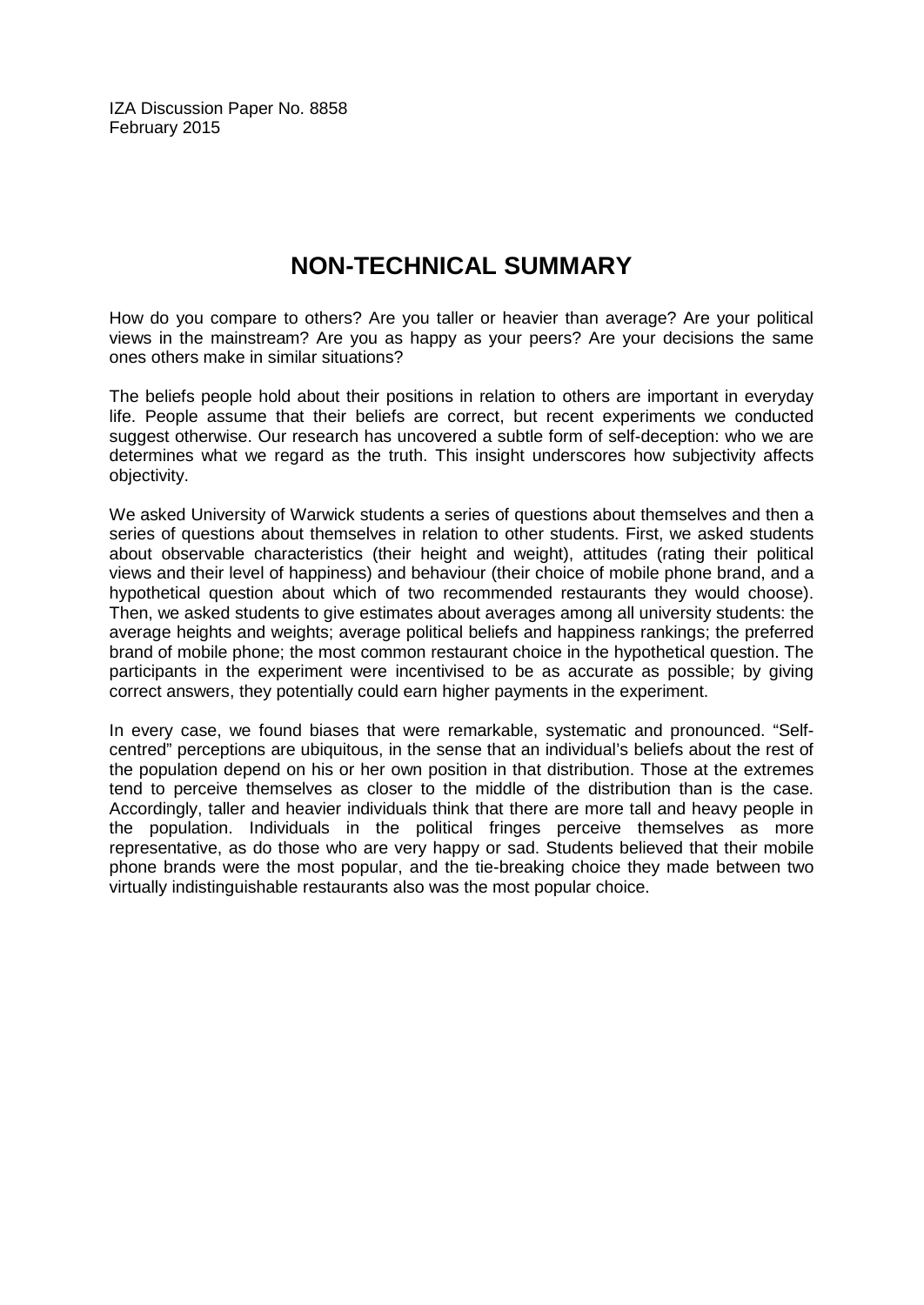"Let them eat cake." (Commonly attributed to) Marie Antoinette (1755 − 1793), Archduchess of Austria and Queen of France.<sup>1</sup>

### 1 Introduction

Early work attempting to address the question of whether individuals hold biased beliefs linked priors with information imperfection.<sup>2</sup> Morris (1995) provides a survey of the considerable literature which followed. He argues that in order to avoid using subjective heterogeneous priors to justify any result ex post given the sensitivity of many economic models to assumptions over beliefs, it is important to identify systematic regularities concerning how beliefs are biased to provide more discipline for the use of heterogeneity in prior beliefs.<sup>3</sup> This provides a strong motivation for our study: to provide empirical support for the existence of biased beliefs, catalog systematic regularities and better understand the underlying causes.

To that end we design an experiment in order to asses the role of the information availability in shaping biases on beliefs. We perform an incentivized experiment and consider beliefs on attitudes (specifically relating to happiness and political stance), choices (relating to mobile phone purchasing decisions, and hypothetical restaurant choices) and observable characteristics (height and weight), characterised by a different degree of observability, from very incomplete to perfect. Characteristics like height and weight *among* students at the same university are in fact readily observable in day-to-day life, certainly

<sup>1</sup>While this remark was most certainly not actually made by Marie Antoinette, it has been used to epitomize the apparent inability of the ruling classes in France just prior to the French Revolution to appreciate the difficulties of those significantly poorer than themselves, possibly because of a lack of concern, empathy, of awareness or a completely self-centred set of perceptions."

<sup>2</sup>For example, Geanakoplos (1989) is a classic reference. It is interesting to note that biased beliefs may not be inconsistent with a rational process of Bayesian updating, but merely reflective of the imperfect information available to the observers.

<sup>&</sup>lt;sup>3</sup>As Morris puts it "We should resort to unmodelled heterogeneities of prior beliefs only when we can imagine an origin for the differences in beliefs and we can perform comparative static exercises, comparing the predictions of heterogeneous prior models with alternative explanations."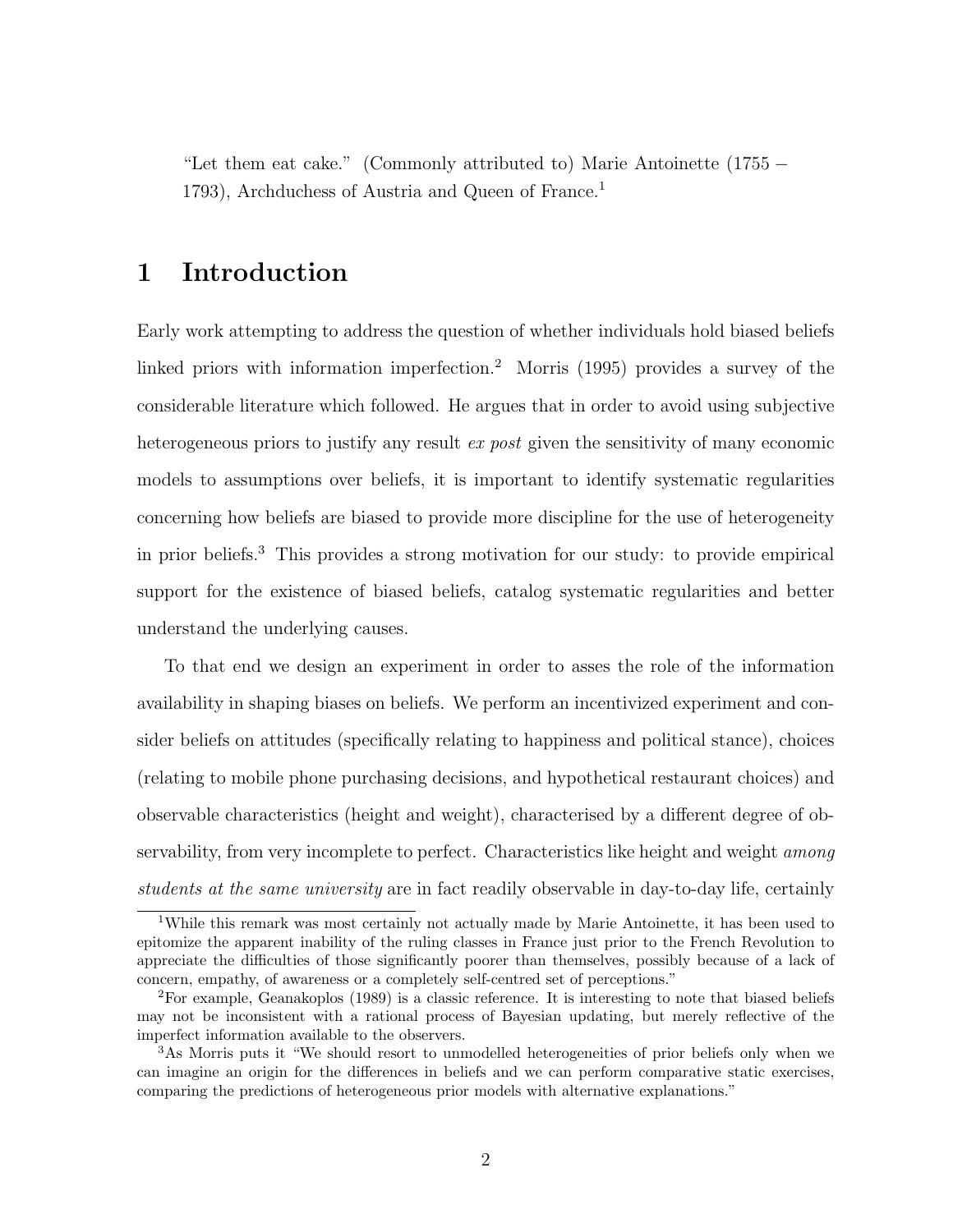among the subject-pool in our experiment. Another special feature of our experiment is that (unlike the large part of the economic literature on biased beliefs) we explicitly avoid analysing performance-related beliefs, where overconfidence usually plays a strong a role in distorting the process of belief updating (e.g. Grossman and Owens, 2012, and Burks et al., 2013) representing a potential source of confounding.<sup>4</sup>

In all but the hypothetical restaurant choice problem, the beliefs are formed through experiences in the real world, outside of the laboratory. As a result we have a measure of external validity for our findings which we fortified by designing the questions in our experiment to be more natural than those which make sense only in the context of an entirely laboratory-based experiment. Our questions are generally of two types. The first type of questions essentially ask what percentage of peers a subject thinks lie below him or her in a cumulative distribution. By asking this in an extremely simple way (for example "What percentage of students at Warwick of your gender do you think are shorter than you?") we avoid the need to explain cumulative distributions or require any knowledge of probability. In the second type of questions we ask our subjects to estimate the averages for the characteristic, attitude or behavior from among their peers (for example"What do you think is the average weight for a Warwick student of your gender?") and again the focus is on keeping the language natural and simple.

We hypothesise that rational individuals with unlimited attention are unlikely to display any bias for observable characteristics like weight and height of other people who they are likely to see on a day-to-day basis in the same environment. However, for elements that are not readily observable like, Happiness, Political Stance, Mobile Phone owned, the best they can do is to use the observation of the realization of the parameter

<sup>4</sup>Burks et al. (2013) present a useful discussion of this literature. Of related interest, this literature has shown that biased beliefs may not be inconsistent with a rational process of Bayesian updating, but merely reflective of the imperfect information available to the observers: Benot and Dubra (2011) show that, if individuals have imperfect knowledge of their own ability, even individuals performing correct Bayesian updating starting from a common prior may report what seems to be an overconfident belief.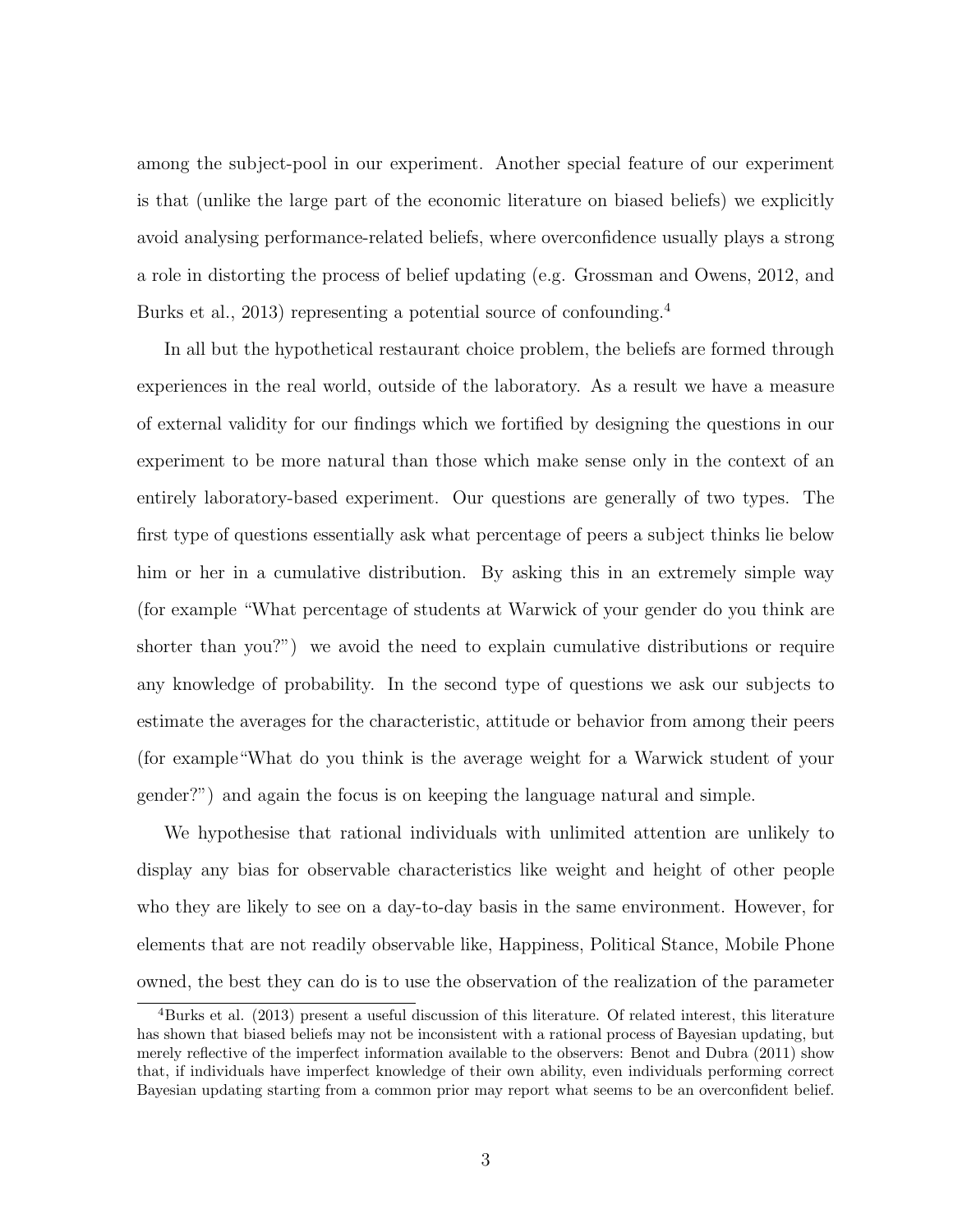in a sample that they directly observe. Since they are more likely to have acquaintances that are similar to them, they are more likely to observe values of the parameters that are closer to their own.<sup>5</sup>

Accordingly, in this paper we test two main hypotheses:  $(i)$  for characteristics and choices on items not perfectly observable, individuals should be biased in the sense of being "self-centered". Hence those at the extremes should perceive themselves as closer to the middle of the distribution than is the case, while individuals with values closer to the mean tend hold more accurate perceptions about their position;  $(ii)$  this bias should disappear for weight and height, when information is perfectly available.

We find support for  $(i)$ , but only partial support for  $(ii)$ . Accordingly, individuals in the political fringes perceive themselves to be more representative, as do those who are very happy or sad. Individuals with less popular mobile phone brands think that there are more individuals using the same brand, but the ones with popular mobile brands correctly estimate its distribution. Finally, when asked to decide on a tie-breaking rule, in the hypothetical restaurant choice problem those who choose in a given way tend to see their choice as being more popular than is the case.<sup>6</sup> Put simply, individuals tend to see themselves as more "average" than is the case. However, albeit to a smaller extent, the self-centered bias still holds for weight and height: taller and heavier individuals think that there are more tall and heavy individuals in the population, similarly shorter and lighter individuals believe to be less extreme than in reality.

Why might the self-centered bias still hold for the observable characteristics? Individuals are not endowed with an unlimited amount of attention, a point recently emphasized elsewhere (e.g. DellaVigna 2009). Hence they may put undue weight on easily available

<sup>&</sup>lt;sup>5</sup>This echoes the literature on assortative matching (Becker, 1973) or homophily (McPherson, Smith-Lovin and Cook, 2001; Golub and Jackson, 2011) through which people may associate with those who are similar to themselves.

<sup>6</sup>For example, an individual who opts for a more deferential tie-breaking rule sees others as similarly deferential.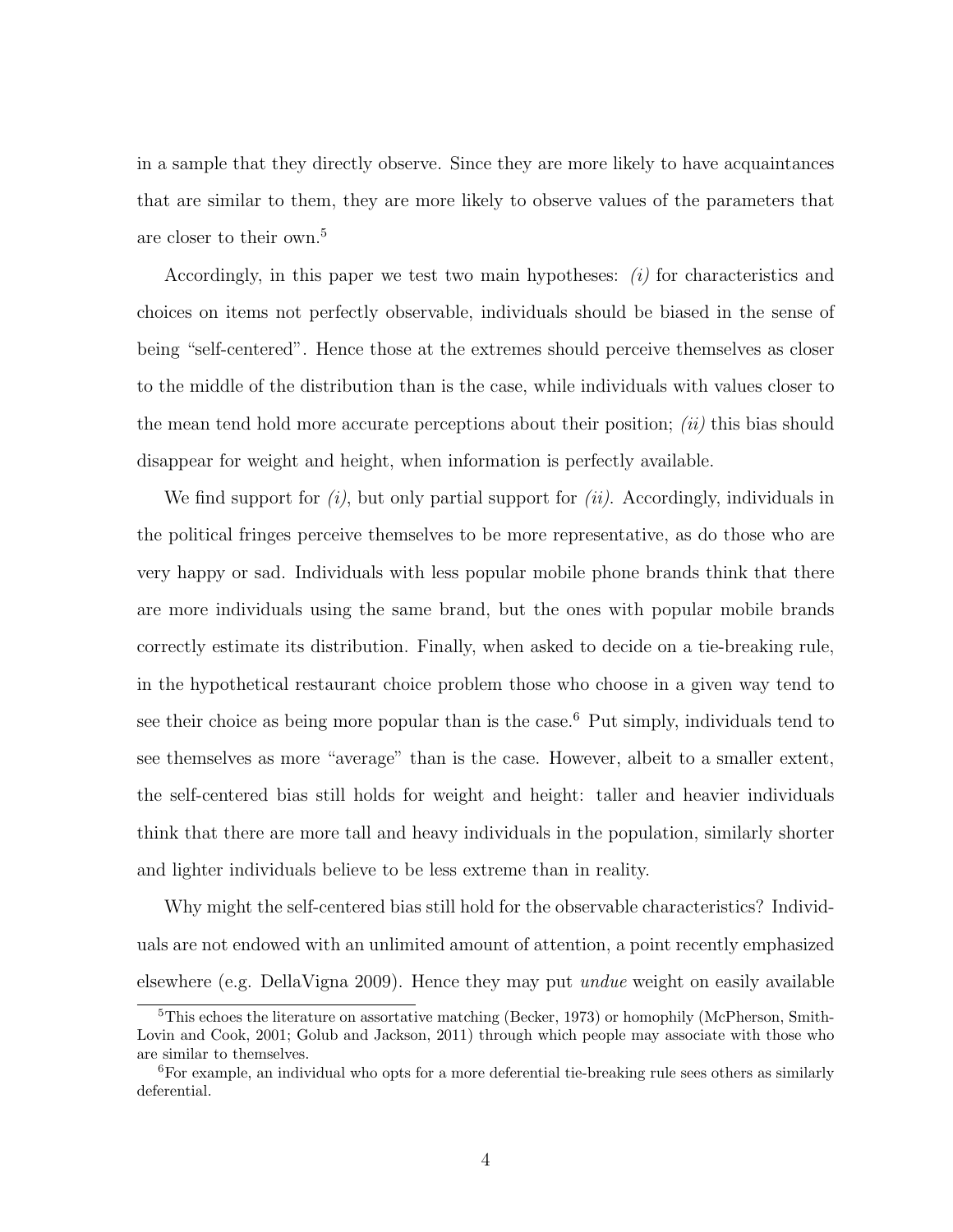data (the so-called availability heuristic, Tversky and Kahneman, 1973), their initial estimate is their own individual value and then they update by using easily attainable data from others to adjust.<sup>7</sup> Using data deriving from the same experiment we will argue that this is plausible, but it is unlikely to represent the only explanation. If subjects make inferences by using information from their own similar peers, when they are asked to estimate averages of the characteristics, these estimates should be increasing in the subject's own characteristics. Furthermore, the average individuals, who should draw observations from other average individuals, should not display biased perception. Data from our experiment seem to show this pattern only in part. For example, puzzingly, male subjects tend to perceive average height to be systematically lower than reality and subjects in general tend to perceive a lower level of general happiness.

We argue that a possible explanation of this pattern is that subjects' beliefs are self-centred not only because of limited attention, rather some biases are "self-serving" because individuals in some instances may enjoy the feeling of being different with respect to others than is the case. For example male subjects might want to think that they are taller with respect to the average, or individuals might want to think that they are happier than others. Accordingly, as Carrillo and Mariotti (2000) and Benabou and Tirole (2002) argue, self-serving beliefs may be due to some form of "strategic ignorance" (or "self-serving bias") and might be "rational" in the sense that it is utility-maximizing to self-delude.

Finally, our data seem to rule out that the effect is due to salience of the individuals with extreme characteristics (such as being very tall, or politically at the far right or left). We asked subjects to estimate the averages for subjects belonging to the top and bottom 10% of the different distributions. If there is an effect due to salience, individuals should

<sup>7</sup>This process is called anchoring in cognitive psychology (Tversky and Kahneman, 1974) and the failure to realize that inferences are biased by a non-representative sample can be categorized as irrational and there is a long literature which follows this line of thinking.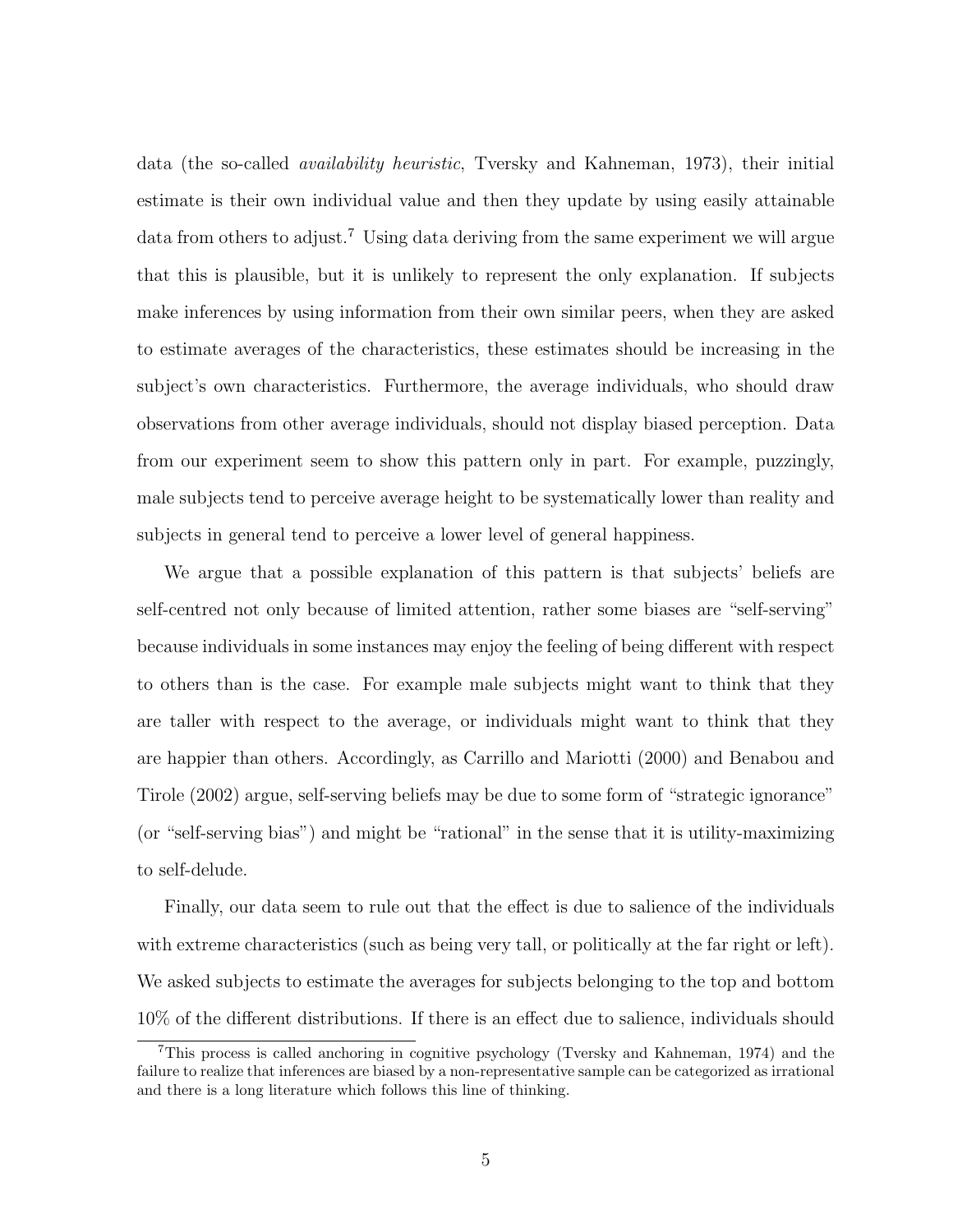systematically overestimate the averages of the top and underestimate the averages at the bottom. We cannot observe this pattern from our data.

To relate our findings back to other existing work, there is a growing economic literature on individuals' biased beliefs, and we can distinguish three main form of bias: individuals tend to be *overconfident* about their own abilities (e.g. Moore et al., 2008; Burks et al., 2013); the so-called *law of small numbers*, when individuals expect random draws to be excessively representative of the distribution from which they are drawn (e.g. Clotfelter and Cook, 1993; Rabin, 2002); projection bias, where individuals expect future utility is too close to todays (e.g. Loewenstein, ODonoghue, and Rabin, 2003). We want to analyse the effect of information over biases and avoid possible confounding. Hence we focussed on a different form of bias, concerning other people's characteristics and choices that, unlike ability, skills or future preferences can be assumed as completely known to the subjects featuring the characteristic or making the choice and easily measured in a laboratory environment.

The psychology literature has already emphasised that Individuals typically suffer of the "false consensus bias" (Ross, Greene and House, 1977): subjects are generally asked to indicate their attitude or behavior on a dichotomous measure (yes or no, agree or disagree) often to a matter of opinion. They are then asked to estimate the percentage of their peers who would respond one way or the other and their estimate of consensus for their own position exceeds the estimate for it made by those who endorsed the opposite position.<sup>8</sup> Engleman and Strobel (2012) show that in a laboratory experiment, false consensus arises only when information is not readily available, but requires some processing by individuals in order to be of use. However, beside our interest in assessing the effect of the incomplete information, there is a second important point of departure between our paper and the false consensus literature. In this experimental literature

<sup>8</sup>See page 612 in the Handbook of Experimental Economics (Kagel and Roth, 1995) for more on false consensus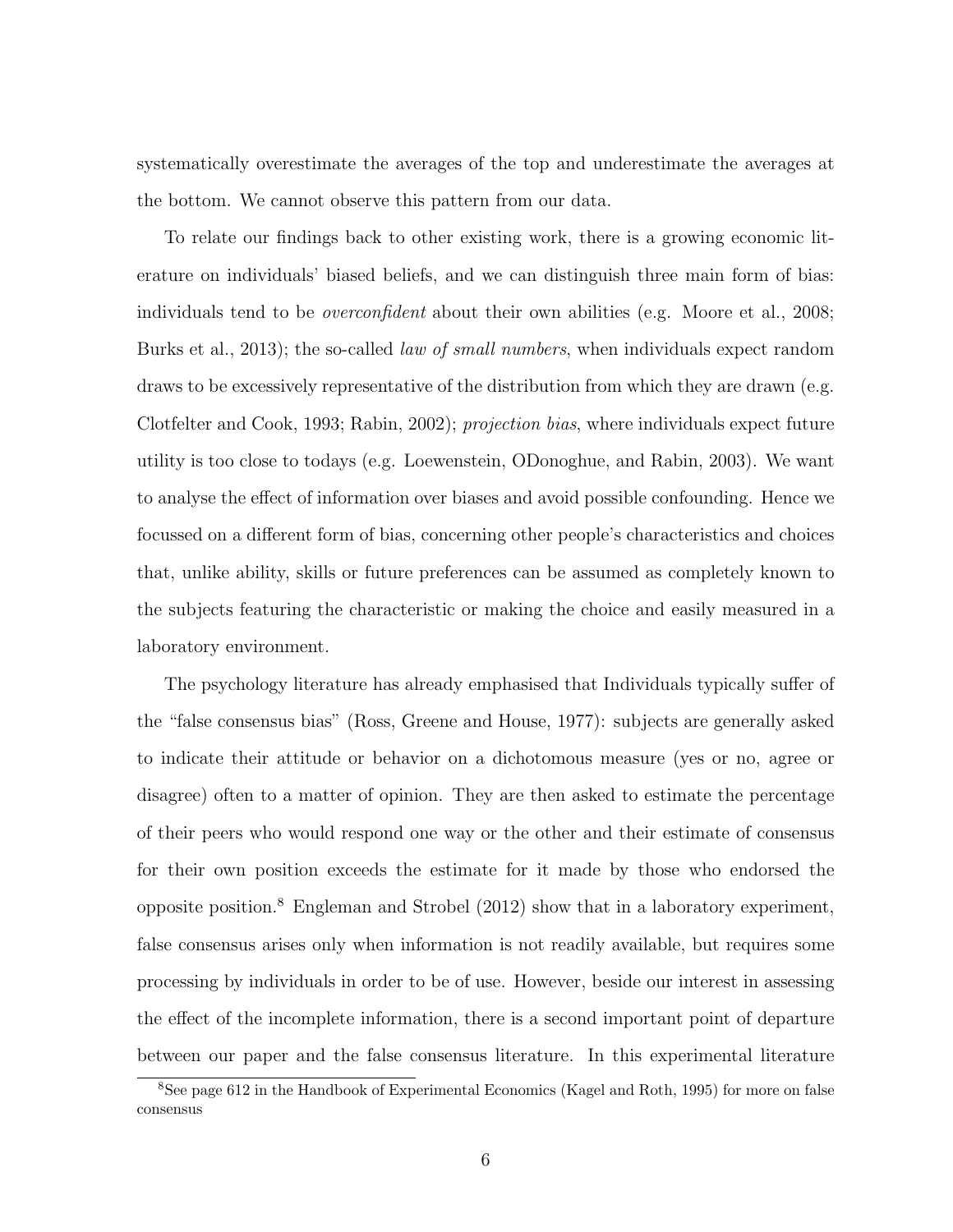individuals are generally asked to indicate their attitude or behavior on a dichotomous measure (yes or no, agree or disagree) often to a matter of opinion. On the contrary, in the current paper we are concerned with matters of fact, and hence we investigate how beliefs differ with respect to the true state of the world and not with respect to the opinion of others. The difference is fundamental for this paper since we are concerned with the accuracy of beliefs with respect to the truth (or departures from rational expectations).<sup>9</sup>

Another concept usually associated with false consensus is "assumed similarity" (Cronbach, 1955). This is generally measured as the absolute difference between the position attributed to oneself and that ascribed to a benchmark individual known to everyone. An assumed similarity score is generally computed as the absolute difference between the position attributed to oneself and that ascribed to the target, and generally each individual tends to position target closer to themselves. Again, these procedures do not provide information on the accuracy of perception, the aim of the current paper, since they are instead interested in comparing individuals' relative perceptions.

The self-centered bias identified in this paper has important implications for economics, for example informational herding theory and auction theory, and for economic modelling more generally. There are also direct implications for policies directed towards tackling problems that are at least partly based on beliefs about where people lie in distributions. A good example would be policies designed to tackle obesity in a world in which those who are very overweight do not perceive themselves as overweight stress-

<sup>&</sup>lt;sup>9</sup>In one seminal paper on false consensus, Marks and Miller (1987) note: "...The false consensus hypothesis has no direct bearing on whether subjects will overestimate, underestimate, or accurately estimate the actual consensus for their own behavior." For example, consider the view of a right-wing individual who is asked what percentage of people are right-wing. She might say 60%. A left-wing person who is asked the same questions might say 50%. The"false consensus bias" is concerned with the difference between 60% and 50%, while our concern is the difference between 60% and the true percentage of right-wingers and how this difference between beliefs and the truth changes as the type of individual changes. Notice that we can derive one observation from false consensus which closely links to our work: if individuals do differ in their opinions then it is immediate that at least one person must have an opinion that is at odds with the truth. However, this does not help us to see which individual is more likely have such a view.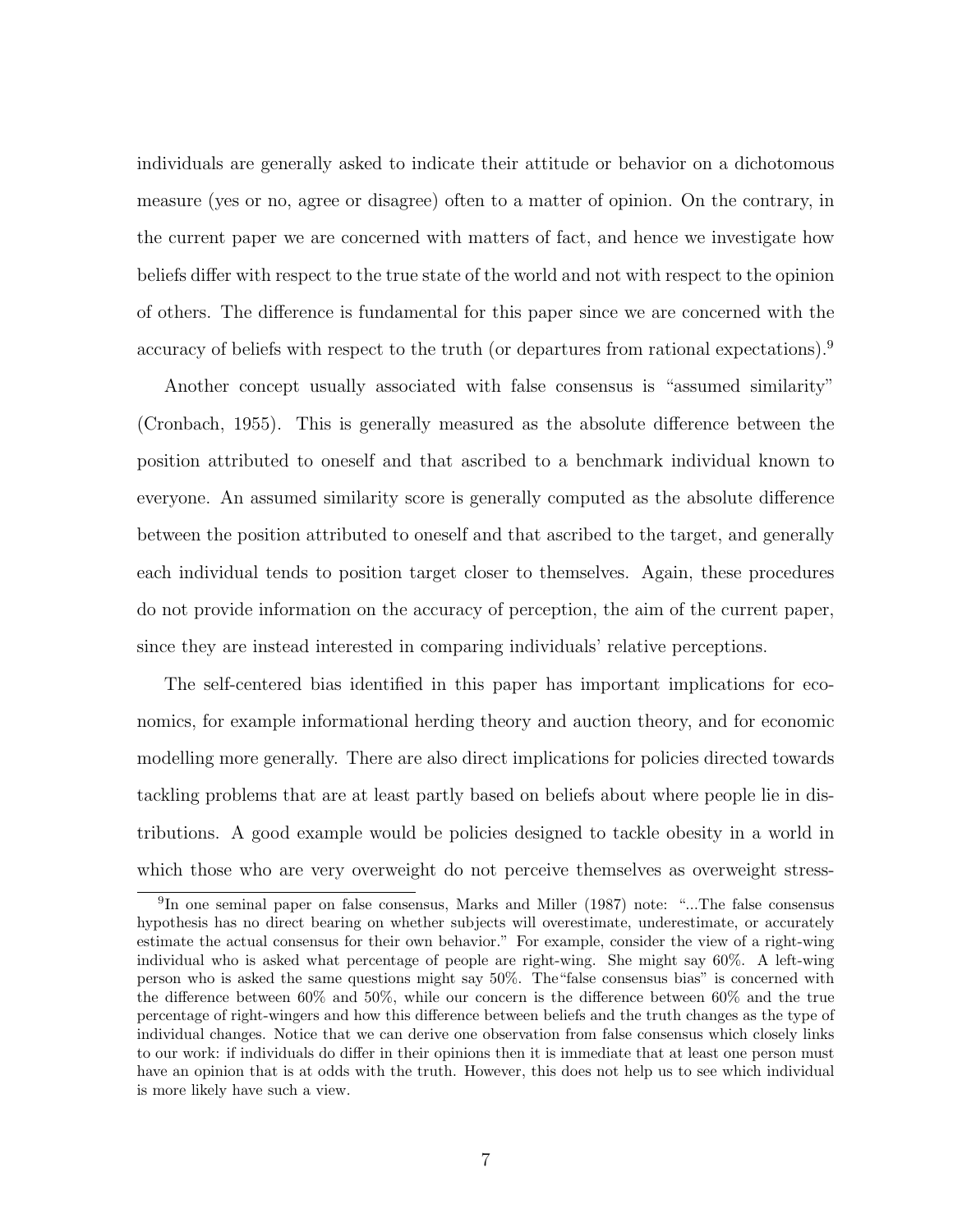ing the harm of being overweight should perhaps take second place to educating people about their own position in the distribution. We discuss many application of both the general and specific type and corresponding policy ramifications in section 5.

In the next section we summarize the experimental design and the key variables. Section 3 examines the experimental results both in terms of the perceived cumulative distributions. Section 4 discusses possible explanations also by analysing the errors made by different individuals when asked to estimate averages. Section 5 presents some applications of the self-centred beliefs. Session 6 concludes. Tables and figures are provided in the Appendix, and the experimental instructions are reproduced in the Supplementary Information.

# 2 Experimental Design and Key Variables

A key feature of our design is the merger of field elements in a laboratory-based design by conducting a laboratory experiment which draws on our subjects real-world experiences. We want to make use of real-world choices and characteristics as far as possible to lend external validity to our findings. We also want to be able to exert as much control over our subjects as possible and to incentivize them for accuracy in their estimations which makes a laboratory ideal.

Our data was collected using a series of computerized tasks and questions presented in a controlled experiment at the University of Warwick.<sup>10</sup> The text of the questionnaires and the accompanying instructions are provided in the Supplementary Information. The experiment was conducted in a laboratory, however many of the choices and characteris-

<sup>&</sup>lt;sup>10</sup>The experiment took place in 19 sessions with about 8 students per session, and was conducted on 27 May, 30 May and 29 June 2011. There was also an earlier non-incentivized pilot experiment which consisted of 120 participants drawn from the same experimental pool, held on 17 March, 5 May and 11 May, 2010. The main results for this paper will be drawn from the fully-incentivized experiment, though the data from the pilot study will be used when calculating the average height, weight, happiness and political stance of the Warwick student body.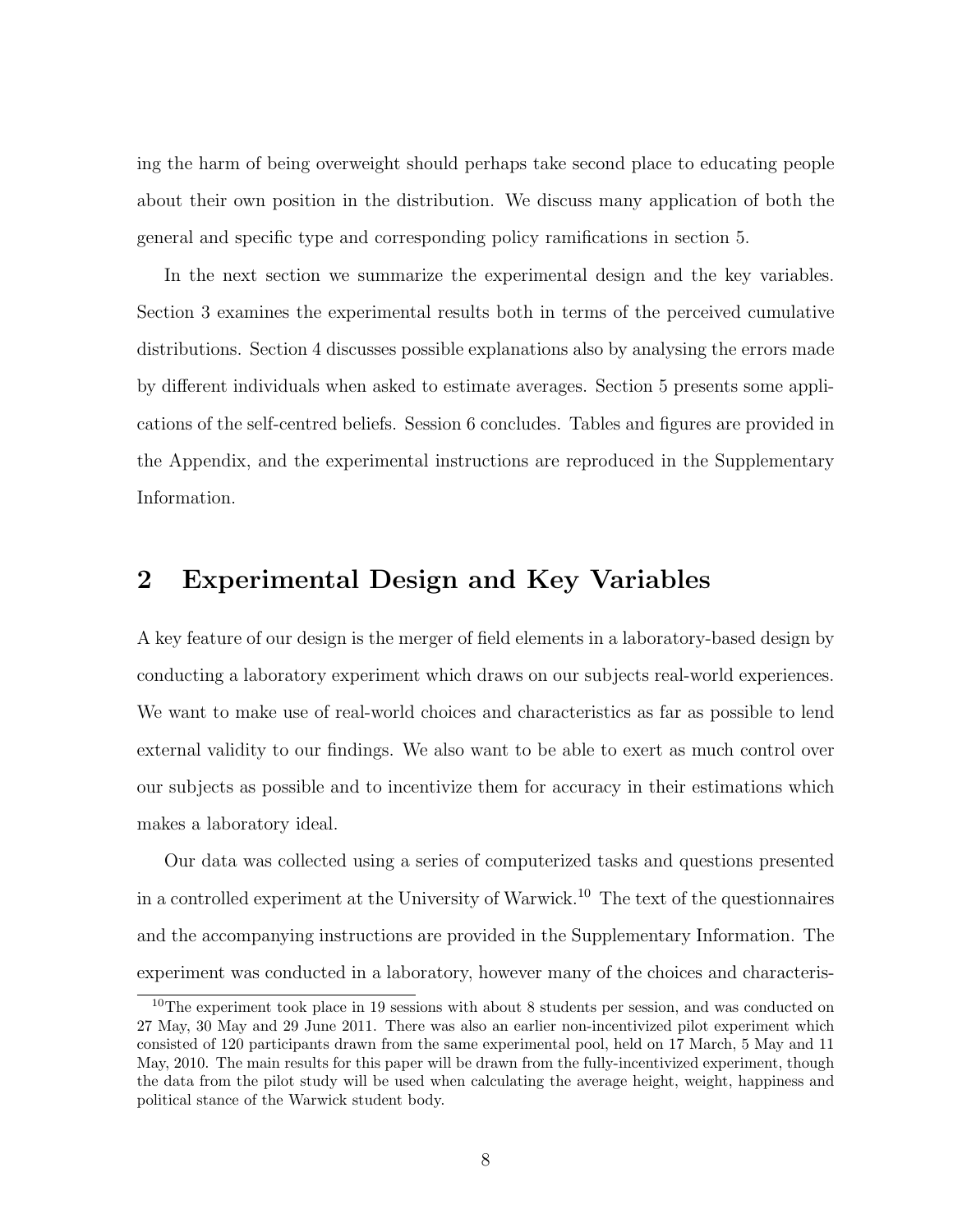tics are drawn from the real-world experiences of our participants as well as information given to them in the laboratory. The participants were 154 students drawn from the university-wide experimental pool of over  $1500$  subjects.<sup>11</sup>

Subjects were given a £2.50 show-up fee, plus a bonus of £5 pounds if a randomly drawn answer was within 10% of the correct answer in rounds 2 to 6 as described below. For example, if participants were asked to state the average height of the student body in Warwick and this was the randomly allocated bonus question they received a £5 bonus if and only if their answer was within  $10\%$  of the true average.<sup>12</sup> The payment scheme was fully transparent to all participants and highlighted in the instructions during the experiment. No participant was allowed to participate more than once.<sup>13</sup> The experiment itself typically lasted 20 minutes and the average payment was a little over £5, producing an hourly rate of around 25 US dollars. The experimental time-line is summarized below but a full transcript of the instructions and tasks faced by the participants is provided in the Supplementary Information.

### 2.1 Experimental Time-line

Participants arrive at the laboratory, are registered and taken to a screened computer terminal where they receive on-screen instructions as detailed in the Supplementary Information. The payment scheme is explained and they are informed that everything

<sup>&</sup>lt;sup>11</sup>Ensuring a varied pool of experimental participants selected on as randomized a basis as possible was especially important for this experiment. The University of Warwick keeps a register of those available for use as experimental participants and a research assistant (rather than the experimenters) drew from this large pool of potential applicants on a random basis. Participants were recruited without any knowledge of the nature of the experiment and so could not self-select into or out of the experiment. The times and dates of the sessions were varied to avoid discriminating against participants from any demographic, and in the event we had large variety in terms of subject, year-group and gender.

<sup>&</sup>lt;sup>12</sup>For our purposes the true average was based on the numbers generated within this experiment and and from the earlier non-incentivized pilot experiment. For one question, denoted (5e) below the scheme was changed slightly as participants had to select from an interval and so they were told that an answer in the correct interval or the one to either side would be sufficient to win the prize.

<sup>13</sup>Participation in the pilot experiment also ruled out participation in the full experiment.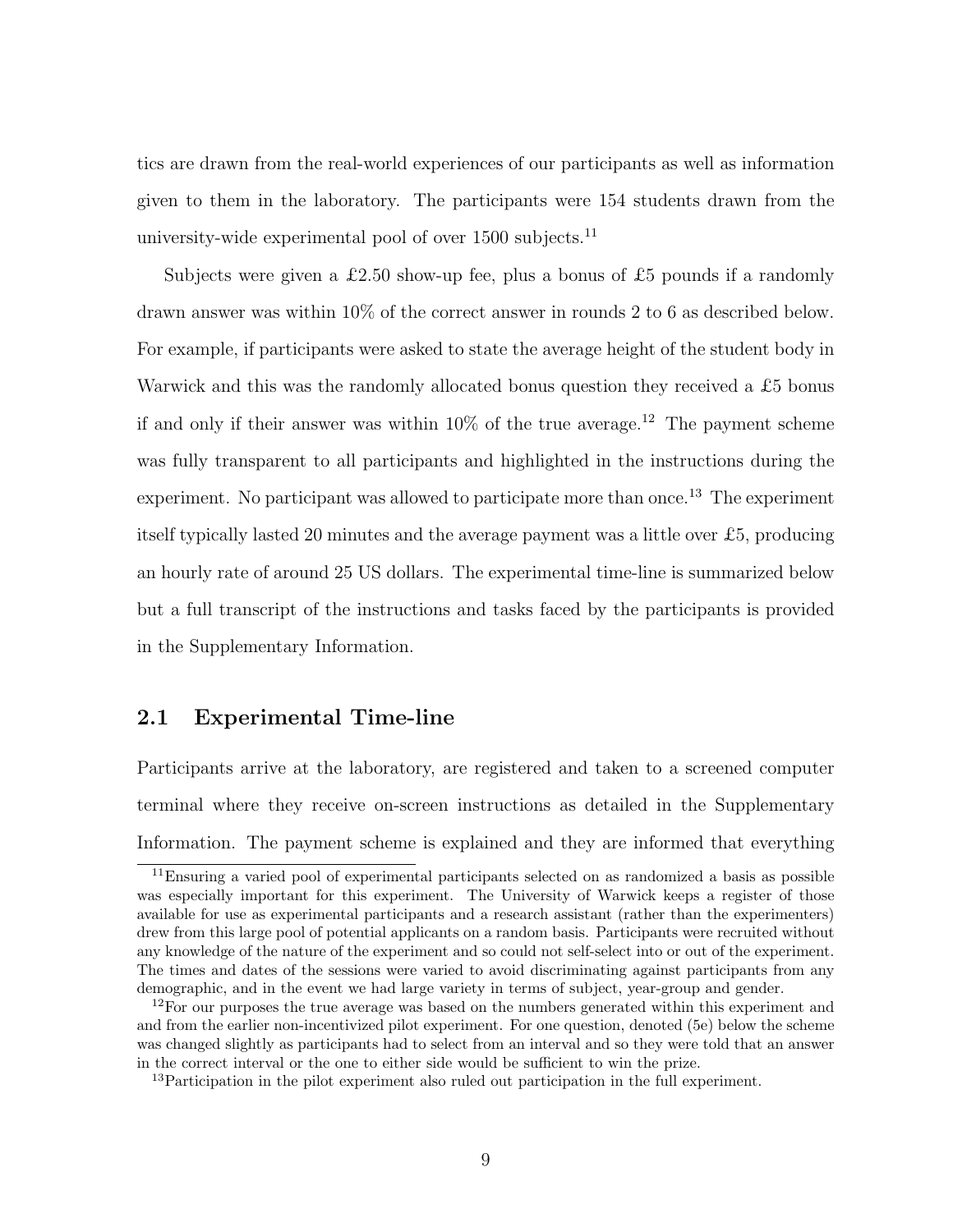they do is fully anonymous. To that end they receive randomly generated usernames and passwords to use as logins for the terminals. After entering usernames and passwords the experiment proper begins in round 1 by asking participants to report their gender (1a), height (1b), weight (1c), happiness (1d), political beliefs (1e), and current brand of mobile phone (1f). They are also given a hypothetical restaurant choice as follows: "Imagine that you have to decide between two restaurants in which to have dinner alone. They are called restaurant A and B. You have some private information that A is better, but you know that an equally well-informed colleague has information suggesting that B is better. Would you choose to eat at A, B or are you indifferent?" (1g).

For (1b) and (1c) they were allowed to enter their heights and weights in metric or imperial measurements as they wished and this freedom was maintained in all rounds. For (1d) participants are instructed to use a 7-point Likert scale as follows: "Please use a 7-point scale where 1 is completely sad, 2 is very sad, 3 is fairly sad, 4 is neither happy nor sad, 5 is fairly happy, 6 is very happy and 7 is completely happy." For (1e) they are instructed to use a similar scale: "Please use a 7-point scale where 1 is far left, 2 is left, 3 is centre left, 4 is centre, 5 is centre right, 6 is right and 7 is far right."  $(1g)$ might be of special interest to those interested in rational herding and informational cascade literature (see Banerjee, 1992, and Bikhchandani, Hirshleifer and Welch, 1992) and essentially asks what participants would do in a situation of theoretical indifference when processing information. There is no clear right or wrong answer to  $(1g)$  though "A" points to a measure of confidence in the participant's private signal over that of their colleague, whereas "B" perhaps implies a measure of deference towards others (or a lack of confidence in the individual's own signal). Once they answered these questions and hit a "submit answers" button they were taken to the round 2 questions.

At this point they were informed that one question would be chosen at random in round 2 or the later rounds (rounds 3, 4, 5 and 6) as a "prize question" for which they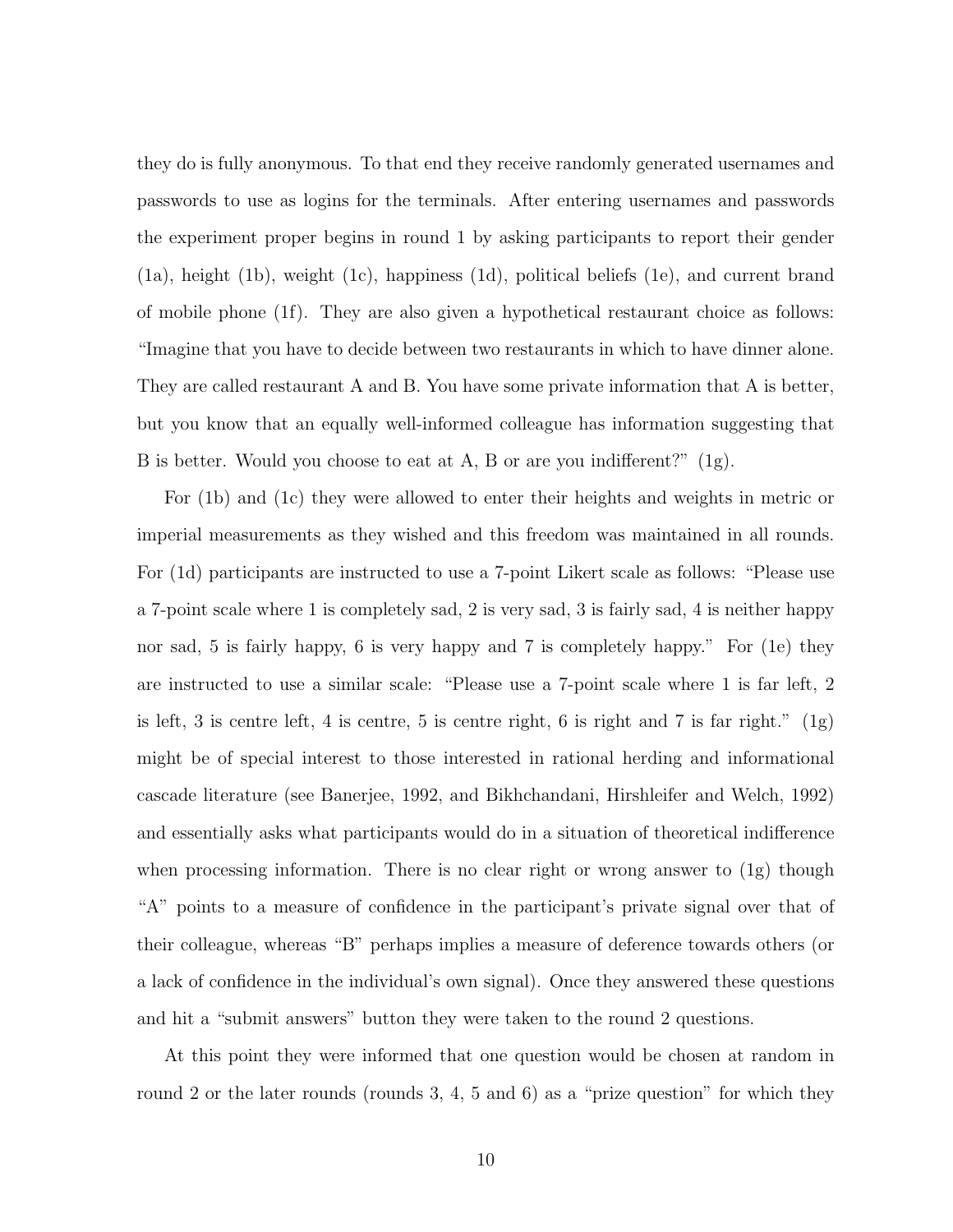would receive a bonus payment of £5 if their answer was within  $10\%$  of the correct answer. They were then asked to report the percentage of students at Warwick they thought were less happy than they were (2a), less right-wing (2b), shorter (2c) and lighter (2d). For (2c) and (2d) they were asked to consider only their own gender. In (2e) they were asked to consider the mobile phone brand listed in round 1 and asked what percentage of students at Warwick they thought also used the same brand of mobile phone as their main mobile phone. For (2f) they were asked to consider the hypothetical restaurant choice and report what percentage of their fellow Warwick students they thought chose the same answer that they did (they were reminded of the entirety of the question and the possible answers).

In round 3 they were asked to report the average height for someone in the 10% tallest Warwick students of their gender (3a), the average weight for someone who is in the 10% heaviest Warwick students of their gender (3b), the average happiness for someone who is in the 10% happiest students at Warwick (3c), and the average political belief for someone who is in the 10% most right-wing students at Warwick (3d). For (3c) and (3d) they were asked to use a 7-point Likert scale as before.

Round 4 was phrased identically to round 3 except that in each case in the four questions they were asked to report the average for the 10% shortest (4a), 10% lightest  $(4b)$ ,  $10\%$  most sad  $(4c)$  and  $10\%$  most left-wing  $(4d)$ , again for the population of students at Warwick, using a 7-point Likert scale for (4c) and (4d), and considering only their own gender for (4a) and (4b).

Round 5 focused on overall averages rather than extremes in the distribution. They were asked to report the average height (5a) and weight (5b) for a Warwick student of their gender, and using a 7-point Likert scale the average happiness (5c) and political belief (5d) for a Warwick student. In question (5e) they were asked to estimate the percentage of their fellow Warwick students who used each of a selection of mobile phone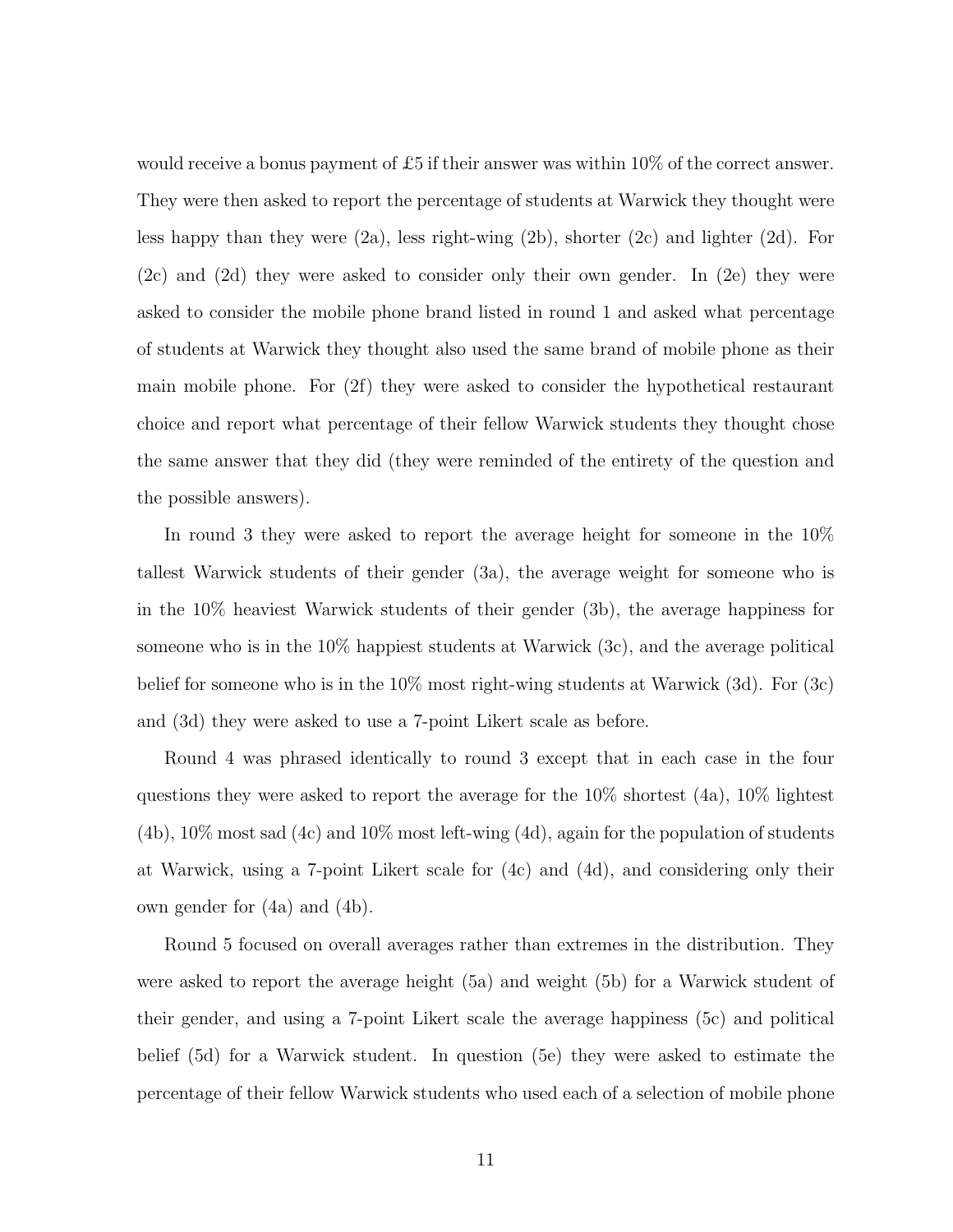brands. They were presented with a tabulated list of the most popular brands in the UK, and they were informed that the list was presented in alphabetical order (except for the "other" category which was presented last). They were asked to include an entry for every brand (including "other"). For (5f) they were asked again about the hypothetical restaurant choice: "Think again about the restaurant question you were asked earlier in the session. To remind you, you had to decide between two restaurants in which to have dinner alone. They were called restaurant A and B. You had some private information that A is better, but you knew that an equally well-informed colleague had information suggesting that B was better. What percentage of your fellow Warwick students do you think would have chosen to eat at restaurant A if they were asked the same question? Remember that the other options were indifferent and B."

For round 6 the participants were asked to answer a single question designed as a check on their ability to understand and manipulate expectations and probability: "Consider the following gamble. You have a  $20\%$  chance of winning £100, a 40% chance of winning £10 and a 40% chance of winning £0. If you played this gamble many times what would you expect to be your average winnings per gamble? (in pounds)"

Round 7 is a final questionnaire and, as is conventional, was not incentivized (participants were informed that the incentivized part of the experiment had ended) since there was no way of checking right or wrong answers. They were asked to report their age (7a), nationality (7b), degree subject (7c), whether they studied mathematics up to their final year at school (7d) and also comment on their methods, if any, during the incentivized parts of the experiment (7e).

Once each round was completed participants could not go back and change earlier answers, nor did they know the content of later rounds upon entering answers to earlier rounds. This was important as it prevented any attempt to retroactively alter their answers to make winning the bonus payment easier.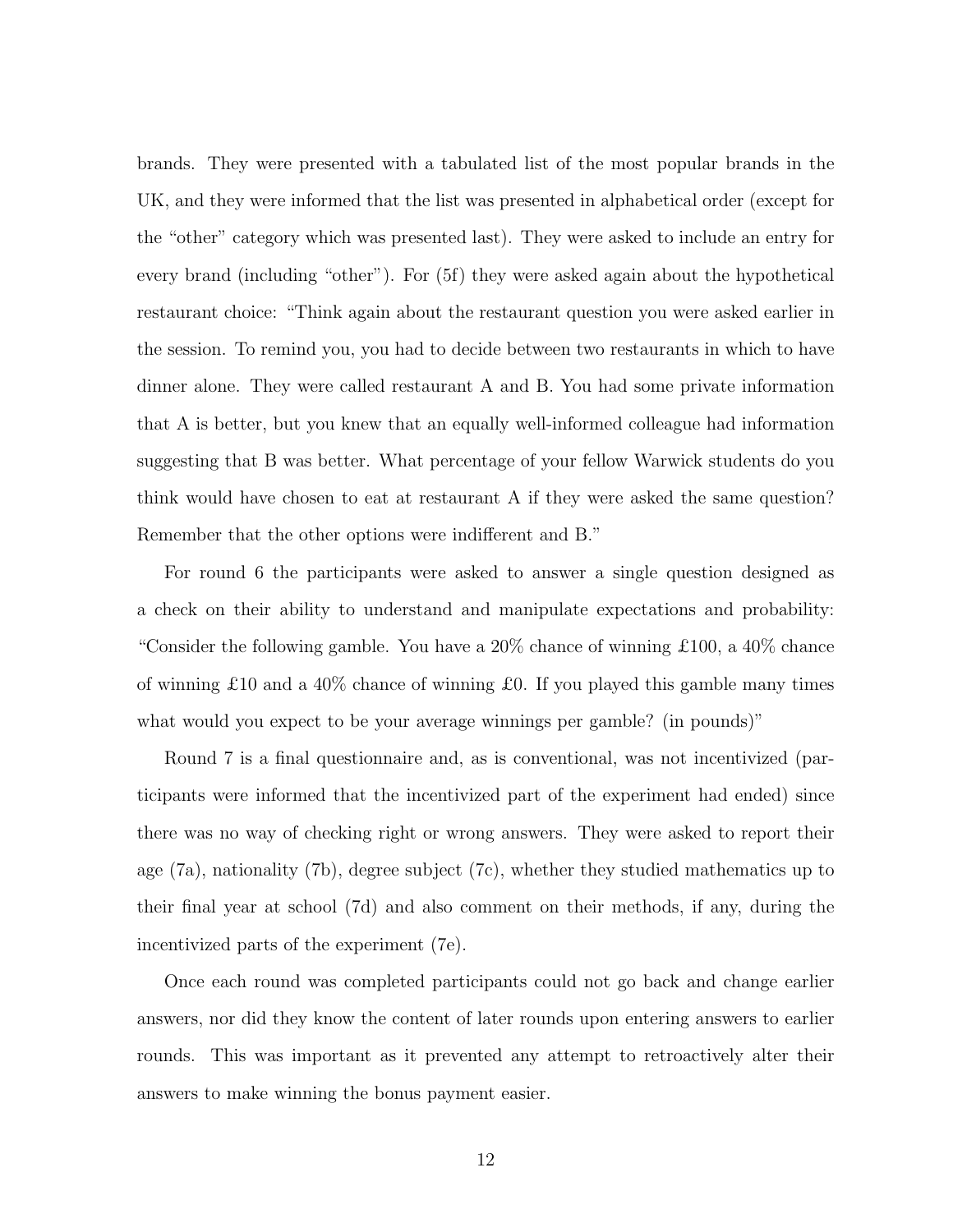### 3 Results

Before moving on to the analysis we present the main variables in table 1 below. The variable "Happiness" is coded from completely sad (1) to completely happy (7) and taken from the answers to question (1d), and "Political Stance", from extreme left (1) to extreme right (7), taken from question (1e). "Weight" is converted to kg from the answers in question (1c) and "Height" to cm from the answers in question (1b).

In this section we first present an analysis of individuals' beliefs about their own positions in the true distribution, starting first with a model. Thereafter we analyze estimated averages. In both cases our findings indicate that beliefs about position in the distribution and about averages are a function of individual's own position in the distribution.

### 3.1 Modeling Beliefs

Let Θ be the set of characteristics, attitudes and choices considered in this paper, for example height, reported happiness or the market share of a brand of mobile phone.  $\theta \in \Theta$  is a particular characteristic, attitude or choice, for example, height. We index the value of each characteristic for each individual i, so  $\theta_i$  might be individual i's height. Let  $F(\theta)$  be the cumulative distribution of characteristic  $\theta$ . In a mild abuse of notation, denote  $F(\theta_i)$  as individual is true position in the cumulative distribution and then  $E_i(F(\theta_i))$  is i's belief about his position in the cumulative distribution.<sup>14</sup> Given the nature of incentives in the experimental design a typical subject  $i$  solves the following programme:

<sup>14</sup>We preferred to ask "less that", rather than "at least as" because we judged it a more natural question that individuals are likely to have faced in their everyday life. We calculated the CDFs using the same definition.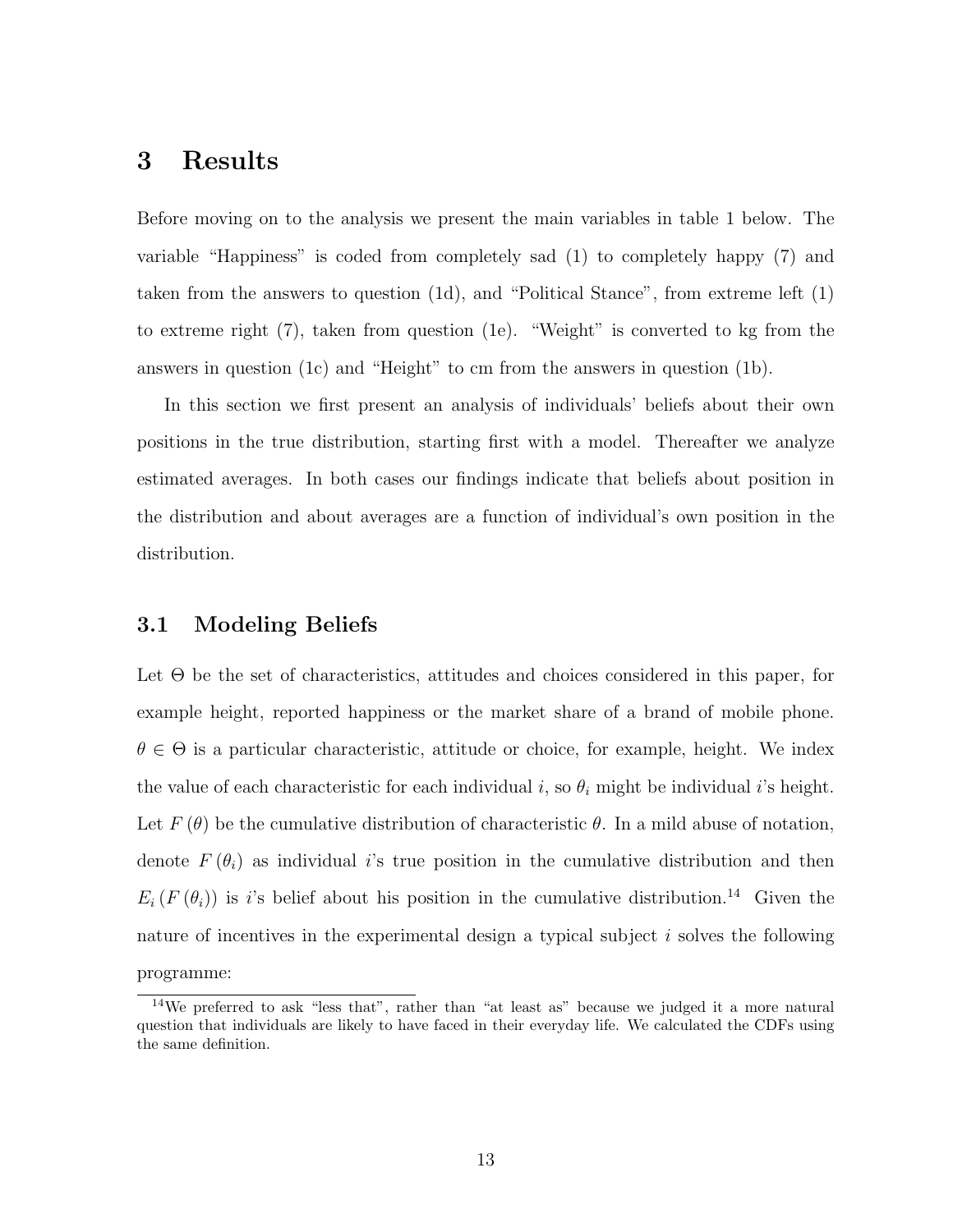$$
Min_{E_i(F(\theta_i))} \{ E_i(F(\theta_i)) - F(\theta_i) \}
$$
\n
$$
(1)
$$

We assume that individuals form their expectations by drawing from a sample  $M_i$ from the total population N. However we cannot rule out the possibility that the sample of size  $M_i$  may be biased. In particular is may be that the sample is taken from members of the population who are similar to the individual i. An unbiased estimator would be

$$
E_i(F(\theta_i)) = F(\theta_i) + error_i \tag{2}
$$

where  $error_i$  is i.i.d., with mean 0 across the population. In order to asses the existence of a systematic bias, we will therefore consider the model:

$$
E_i(F(\theta_i)) = G(F(\theta_i)) + \sigma(\theta_i)\epsilon_i,
$$
\n(3)

Where  $\sigma(\theta_i)$  is a general function to allow for heteroscedasticity with respect to  $\theta_i$ , and  $\epsilon_i$  is a white noise error.

From the data, we can observe the beliefs  $E_i(F(\theta_i))$ , the real distribution  $F(\theta_i)$ hence we estimate  $G(F(\theta_i))$  both non parametrically using local polynomial smoothing<sup>15</sup> and by making parametric assumptions on this functional form.

This formulation allows us to examine directly the difference between  $G(F(\theta_i))$  and the true distribution,  $F(\theta_i)$  which represents the bias made by each individual, allowing for non-linearities in beliefs as we change the own values of each individual. One way to add structure to this bias might be to define  $G(F(\theta_n))$  as  $G_{M_i}(F(\theta_n))$  with the G

<sup>&</sup>lt;sup>15</sup>Kernel-Weighted Local polynomial smoothing involves fitting the response to a polynomial form of the regressor via locally weighted least squares. In the Kernel-weighted regression,  $G(F(\theta_n))$ is calculated without assuming a functional form, as a constant term of a regression weighted by the kernel function of  $E_i(F(\theta_i))$  on the polynomial terms  $G(F(\theta_n)) - G(F(\theta_i))$ ,  $(G(F(\theta_n)) G(F(\theta_i))^2, ..., (G(F(\theta_n)) - G(F(\theta_i)))^p$ , for each point  $G(F(\theta_n))$ . The definitive reference is Fan and Gijbels (1996), see also the Stata 12 base reference manual, p. 1001.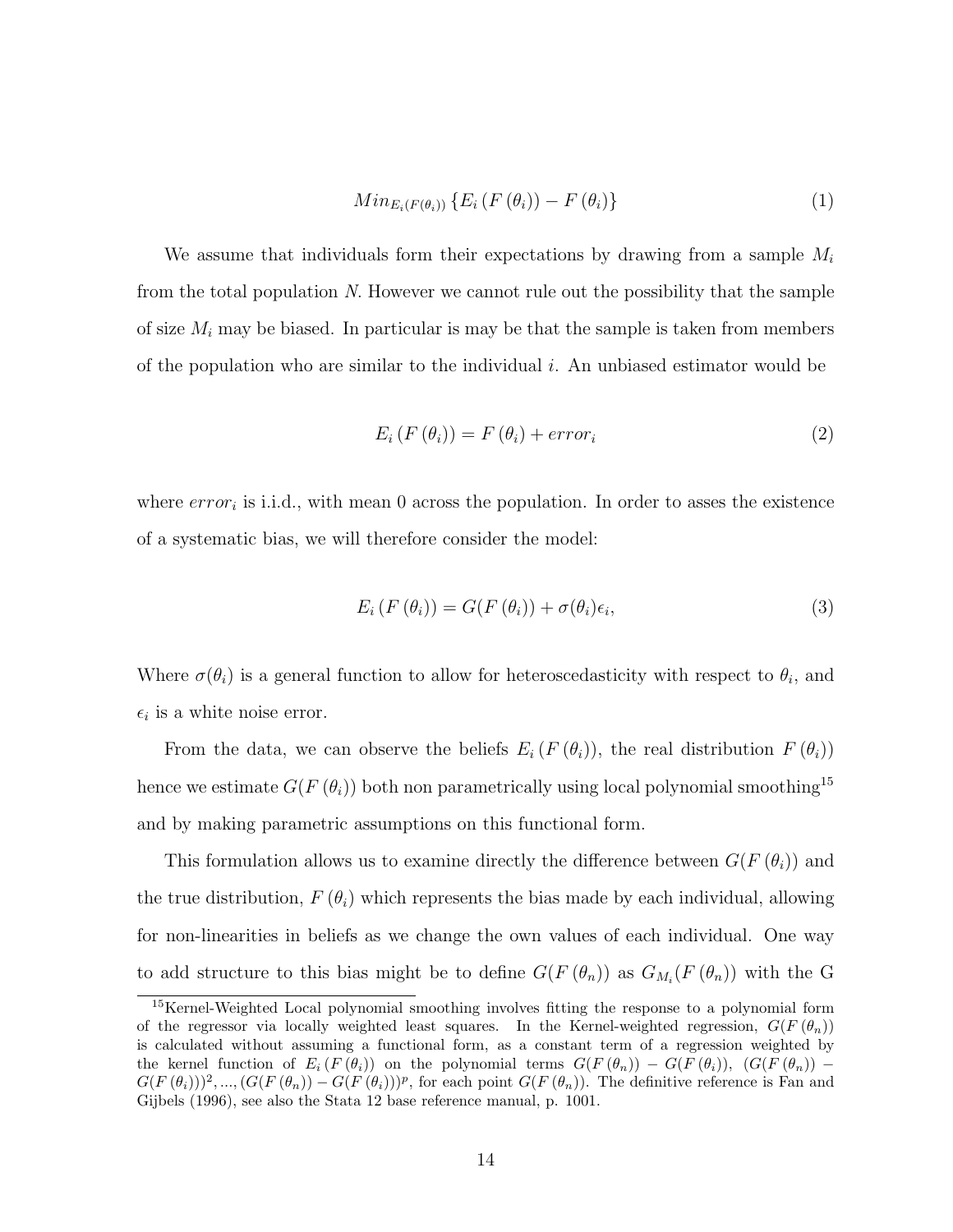function acting as a way to choose a subsample  $M_i \subseteq N$  where the statistic  $F(\theta_n)$  is defined. In particular we might then consider  $M_i = N$ , when information is perfect and individuals have unlimited attention, hence  $G_N(F(\theta_i)) = E(F(\theta_i))$ , with no implied bias. Alternatively  $M_i = N_i$ , with  $N_i =$  individuals belonging to her closer group when information is not perfect and outsiders are not observable and/or when individuals have limited attention and can only remember other individuals who can observe more often (thus if there is homophily, individuals in  $N_i$  are more similar to i). Or we might consider  $M_i = M_i^*$ , with  $M_i^*$  as a sample selectively chosen by the individual, when memory is self-serving in the sense of Benabou-Tirole  $(2002).<sup>16</sup>$  We purposefully leave the potential nature of the bias open to allow us to look for (and hopefully differentiate between) several different sources, which we will return to in section 4. In the following subsection we present the empirical evidence with respect to the characteristics weight, height, happiness and political stance. We will also analyze the beliefs about mobile distribution and deference in information processing. These last are slightly different because  $F(\theta_i)$  represent frequencies and not CDFs.

### 3.2 Empirical Evidence on Perceived Distributions

Given the nature of the data, we present the results in three separate groups. The CDFs of the observable characteristics, height and weight, are in figure 1; the CDFs of the unobservable characteristics, happiness and political stance, are in figure  $2^{17}$  Finally, the frequencies of answers to the restaurant choice question (1g) and the mobile choice question (1f) can be read from the histogram in figure 3.

<sup>&</sup>lt;sup>16</sup>Along similar lines, see Compte and Postlewaite (2004) who motivate their paper with the story of a lawyer who observe a full history of his successes and failures but who may dismiss his losses as stemming from biases in the judicial system and instead act as though he has only ever won each case. They then go on to show how equilibria in which this sort of reasoning takes place can exist in a model of rational overconfidence.

<sup>&</sup>lt;sup>17</sup>When calculating the population averages we also used the 120 data from the pilot experiment to increase the size of the sample to 274.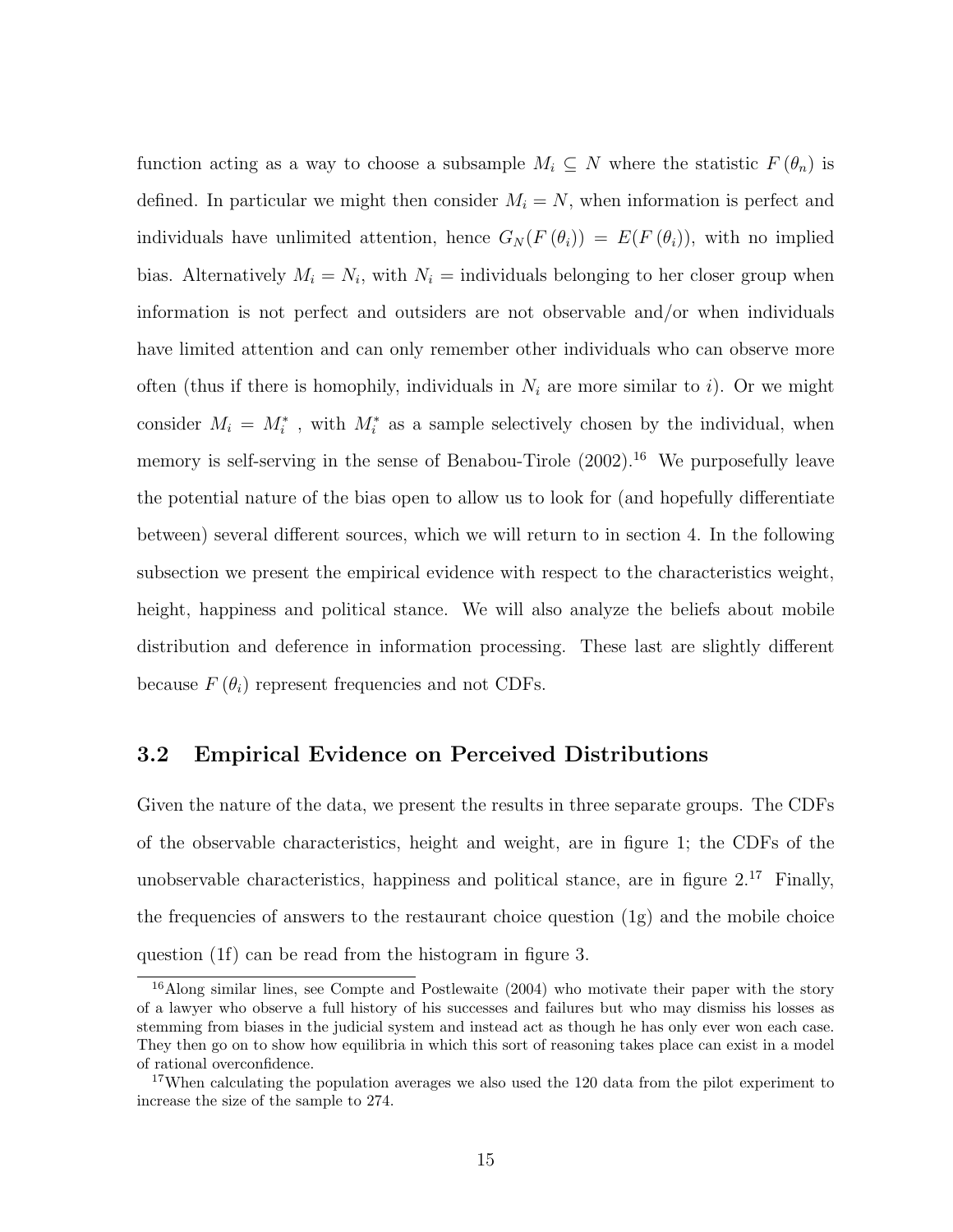We start by analyzing weight, height, happiness and political stance. From the right panels of figures 1 and 2. We can observe the real CDF,  $F(\theta_i)$  and the scatter-plot of the perceived positions,  $G(F(\theta_i))$  with their locally weighted scatter-plot smoothing or "Lowess".<sup>18</sup> The scatters in the right panels of figure 1 represent the real and the perceived CDFs in  $\theta_i$  for each subject  $i, \theta_i$  for height and weight, and in figure 2 the same observations for political stance and happiness. The dashed line represents the estimated function  $G(F(\theta_i))$  with the 95% confidence interval; In order to compare  $G(F(\theta_i))$  and  $F(\theta_i)$ , we also plot the 45 percent degree line. There is a clear pattern: individuals at the extreme tend to overestimate the number of individuals who are equal to or more extreme than themselves, while those at the center of the distribution seem better informed. This is true for happiness and political stance, female and male weight, and male height. For political stance and happiness we note that the two extreme numbers (1 and 7) seem to revert to the 45 degree line. This makes sense since these two characteristics are bounded above and below, therefore extreme individuals will be able to calculate more accurately their position (and have lower scope for self-deception). This effect appears even more clearly in the parametric analysis to follow.

In the 4 columns of table 2, where we estimated  $G(F(\theta_i))$  parametrically for happiness, political stance, height and weight, we find comparable results. In this parametric analysis, we assume a linear model, so that a positive and significant constant term would signal an overestimation of sadder, more left-wing, shorter and lighter individuals and a coefficient less than 1 would signal a overestimation of happier, more right-wing, taller and heavier. A coefficient closer to one would signal a more accurate estimation in average.

<sup>&</sup>lt;sup>18</sup>This displays for each value of the independent variable,  $\theta_i$  a smoothed value of the dependent variable,  $G(F(\theta_i))$ . The smoothed values are obtained by running a linear regression using only the data  $(x_i; y_i)$  and a subset of the data with the x values close to  $x_i$ . Data are weighted so that the central point  $(x_i; y_i)$  receives the highest weight and points that are farther away receive smaller weight. The estimated regression line is then used to predict the smoothed value for  $y_i$  only; a separate weighted regression is performed for every point in the data.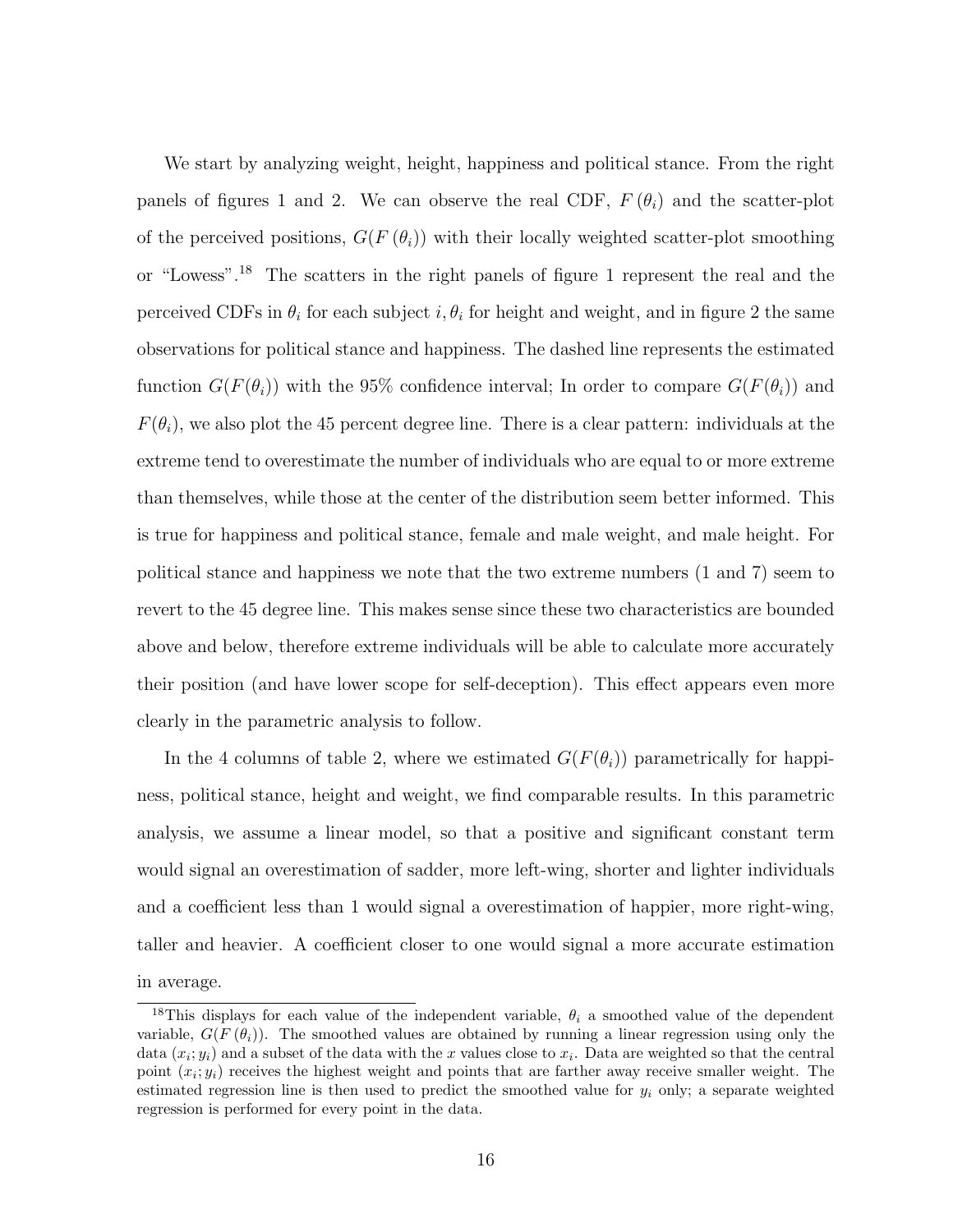We find all coefficients less than 1 ( $p-value < 0.01$ ), the closest to unity is the coefficient related to height, then in decreasing order for weight, political stance and happiness. This seems consistent with a pattern of decreasing observability among those characteristics. We also find positive and significant intercepts, with the only exception being the coefficient on female weight, which is not significantly different from 0. This indicates that females towards the lowest extremes are the most accurate in their perceptions about this characteristic.

Mobile phone ownership and attitudes in the hypothetical restaurant choice are not ordered variables, it is therefore impossible to determine a perceived CDF and a real CDF. We therefore collected data on beliefs about frequencies and compared these with the true frequencies. Accordingly, we define our  $F(\theta_i)$ , as the true frequency of the choice  $\theta_i$  and  $G(F(\theta_i))$ , the beliefs' function. In the left panels figure 3 we can compare the histogram representing the distribution on mobile phones and attitudes toward in the hypothetical restaurant choice question,  $F(\theta_i)$ , with the subjective beliefs  $G(F(\theta_i))$ , where the different  $\theta_i$  have been ordered increasing with their frequencies. Although we are comparing now frequencies rather than CDFs, we note a similar pattern to the one emphasized in figures 1 and 2. The Lowess tends to stay above the real frequencies for less popular brands and for less frequent tendencies in the restaurant choice question.

As before we estimate the model 3, and present the estimated  $G(F(\theta_i))$ , in the right panels of figure 3. The reading of the panels is slightly different from before, with the average subjective beliefs above the real level for less frequent  $\theta$  and are non-significantly different for more frequent  $\theta$ . The interpretation of the results are the same as with happiness, political stance, height and weight: individuals with more common brands or with the most common attitude in the restaurant question have beliefs that are on average correct, on the contrary individuals making less common choices overestimate the frequency of their choices.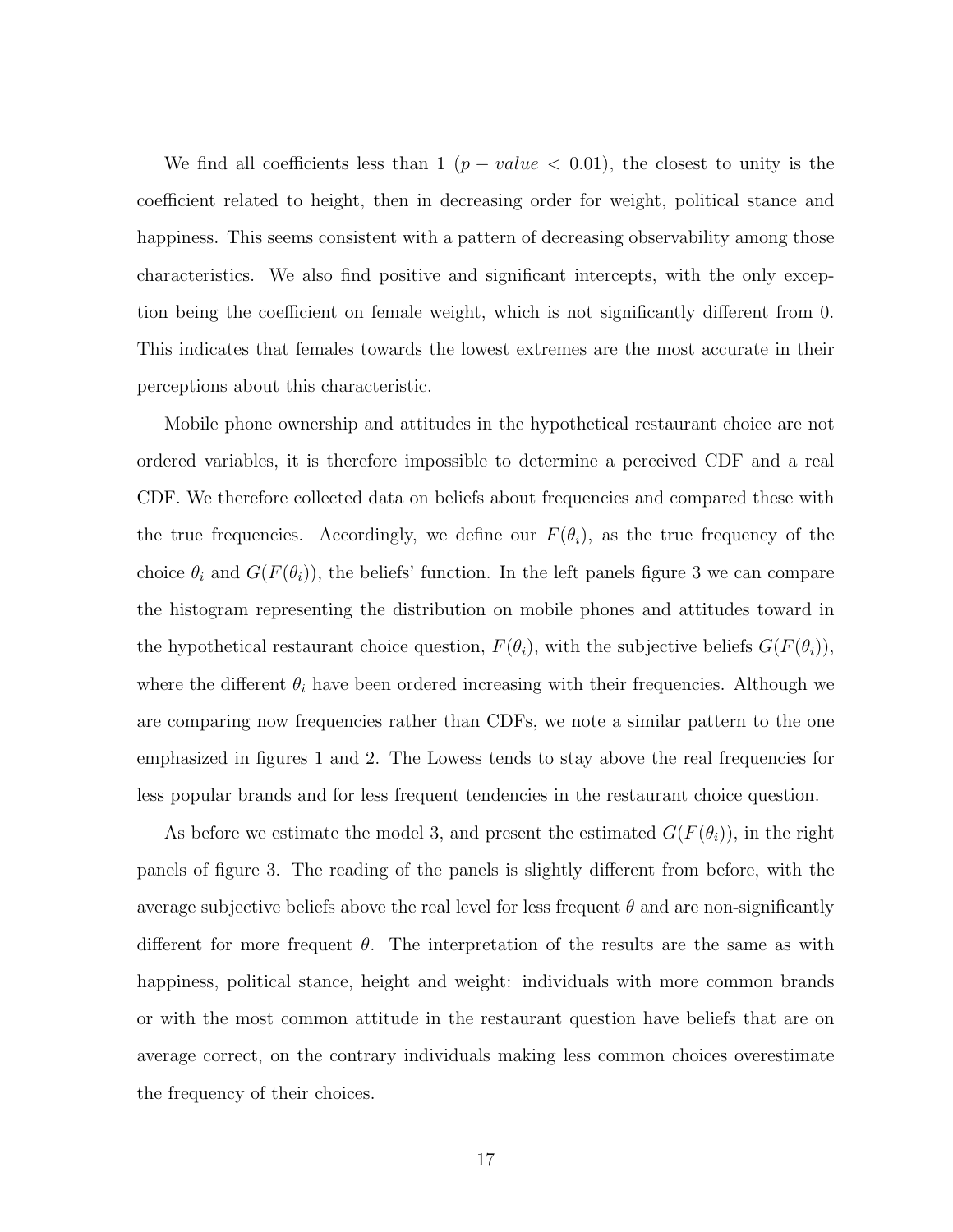In table 2, we estimate parametrically  $G(F(\theta_i))$  for the mobile phone distribution question (2e) and attitudes towards information processing from the restaurant question (2f). This confirms the main finding emphasized by figure  $3.19$ 

In essence subjects more at the extremes of the distributions think there are more individuals in the same position (or indeed in a more extreme position) than themselves, while more average subjects tend to have more correct beliefs. So, a very tall person really does perceive him or herself more "normal". Perhaps more economically significant, someone who has purchased a less popular mobile phone believes it to be more popular than is the case. Note that this bias is true for different frames. Either when subject are asked about their position and when their asked about the frequency of their choices.

One remarkable point that stands out is the ubiquitous nature of this bias: only for females who are among the shortest and only in the parametric analysis is there any deviation from the simple rule that those at the extremes do not see themselves as being as extreme as they truly are.

More formally, we find that individuals with a  $\theta_i$  closer to the average tend to estimate better their position than those with a  $\theta_i$  closer to the extremes of the distribution. Denote  $E_i$  as the expectation operator for individual i. We can then express this as a simple conjecture: for each  $\theta \in \Theta$ ,  $\exists \theta^*$  s.t.  $\theta_i < \theta^* \Rightarrow E_i(F(\theta_i)) > F(\theta_i)$  and  $\theta_i > \theta^* \Rightarrow E_i(F(\theta_i)) < F(\theta_i)$ . Put simply, we can consider a point in the cumulative distribution  $\theta^*$  such that individual's with value  $\theta_i < \theta^*$  believe they are positioned higher in the distribution than is the case, and for  $\theta_i > \theta^*$  they believe they are lower.

More compactly,  $E_i(F(\theta_i))$  stochastically dominates in the second order sense  $F(\theta_i)$ . This last characterization can be observed from the left panels of figures 1 and 2, by

<sup>&</sup>lt;sup>19</sup>We also note a slight tendency for the owners of the very smallest market share brands to better understand their own-brand market-share as compared with those with slightly higher market share brands. This could be due to the fact that the owners of these least popular brands were looking for niche products with specific features and so spent more time and effort on research or may see themselves as different.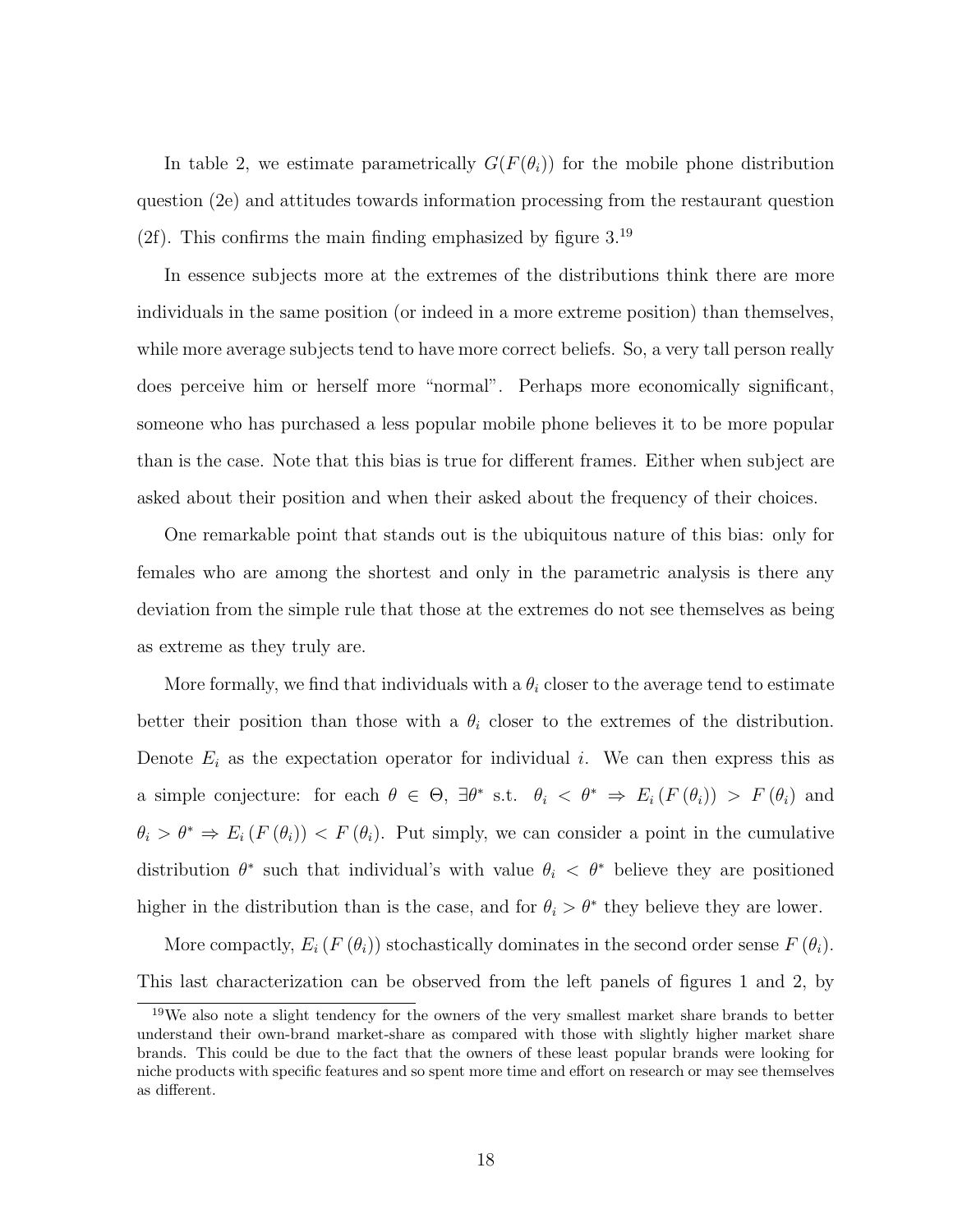comparing the actual distribution and the Lowess of the beliefs.

This is a form of mean-reversion of beliefs. Since beliefs seem too heavily dependent on  $\theta_i$  we label them "self-centered".

## 4 Discussion: What Generates Self-centered Beliefs?

The above analysis suggests that we can rule out the possibility that individuals are fully Bayesian and endowed with unlimited attention, something that we can define as a perfect "statistical model" of learning. When incentivized subjects are asked to estimate their position in the distribution of height and weight it seems likely that they would refer to causal observation gathered in their everyday lives. Consider for instance, height, and how many individuals our typical subject might have seen in the few hours prior to the experimental session alone. In a large campus university with several thousand students, an individual subject is likely to have passed several hundred other students just getting from her accommodation to the laboratory. If an individual, when asked to assess his or her position in the dimension of an easily observable characteristic, considers only his or her group of close acquaintances, it seems much more likely that they might be (rationally or irrationally) anchoring themselves to this group rather than having only seem individuals from this group.

There are many possible routes through which the self-centered beliefs might emerge. Here we discuss then and how well they fit our data. We can broadly distinguish three different theories: (i) limited attention; (ii) self-serving beliefs; and (iii) salience of the extremes.

#### i) Limited Attention

Consider first an explanation based on limited attention. We might argue that individuals can be perfectly Bayesian in the way they update their beliefs but only use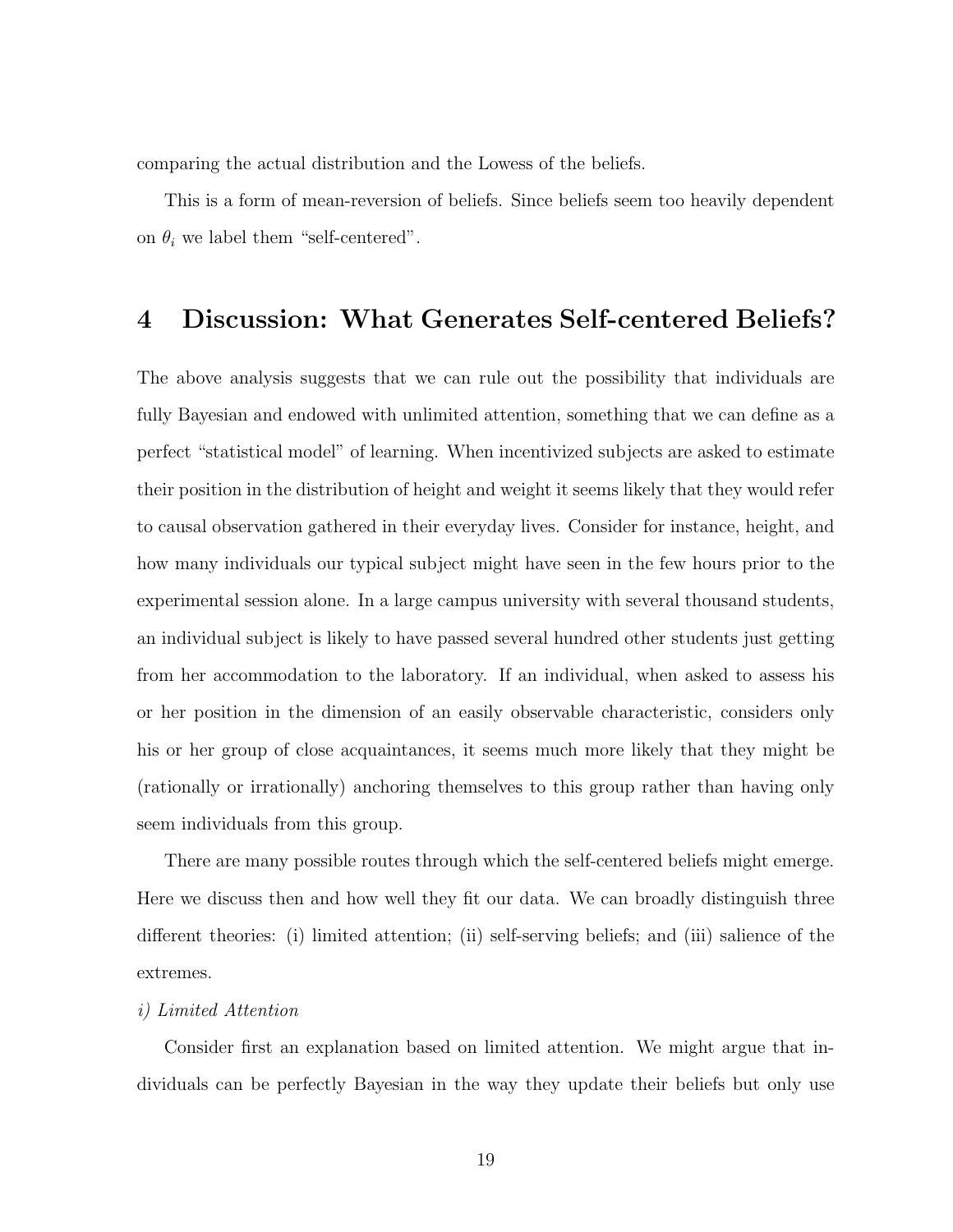the observation of the realization of the parameter in a limited sample that they observe more often because they have limited attention capacity. The fact that the extremes in the distribution suffers the worst from the bias lends some support to the *availability* heuristic explanation identified by Tversky and Kahneman (1973), according to which individuals put undue weight on easily available data, and may then draw biased inferences.<sup>20</sup> Closely related is the concept of anchoring in cognitive psychology: individuals base their estimate by first looking at their own individual value and then use the evidence from others to adjust (Tversky and Kahneman, 1974). The failure to realize that inferences are biased by a non-representative sample because of anchoring can be categorized as irrational.

We can test the plausibility of this explanation in figure 4, where we plotted the beliefs about the averages perceived by each subject against the individual characteristic of the same subject, and a line representing the real average, calculated by using the subjects in our sample. If when asked about the averages, individuals only sample their close peers and if individuals associate with similar peers, we should observe a positive association and that the regression line should cross the real average line close to the middle, so that average subjects that match with other average subjects make unbiased estimation.

Figure 4 suggests that a limited attention explanation can explain self-centred beliefs to some extent, but it is unlikely to be the only determinant. We can observe that for weight, both male and female subjects in the middle are the most correct, consistently with the unlimited attention story. Furthermore, we can observe a positive relationship between the characteristics and the perception in all but in female height. For height, male subjects in the upper end of the scale seem the most precise, which is consistent with

 $20$ Linked to this, is the idea that observing others is one of the cheapest ways to acquire information and is the key form of learning in the social learning and herding literatures (see Banerjee, 1992, and Bikhchandani, Hirshleifer and Welch, 1992).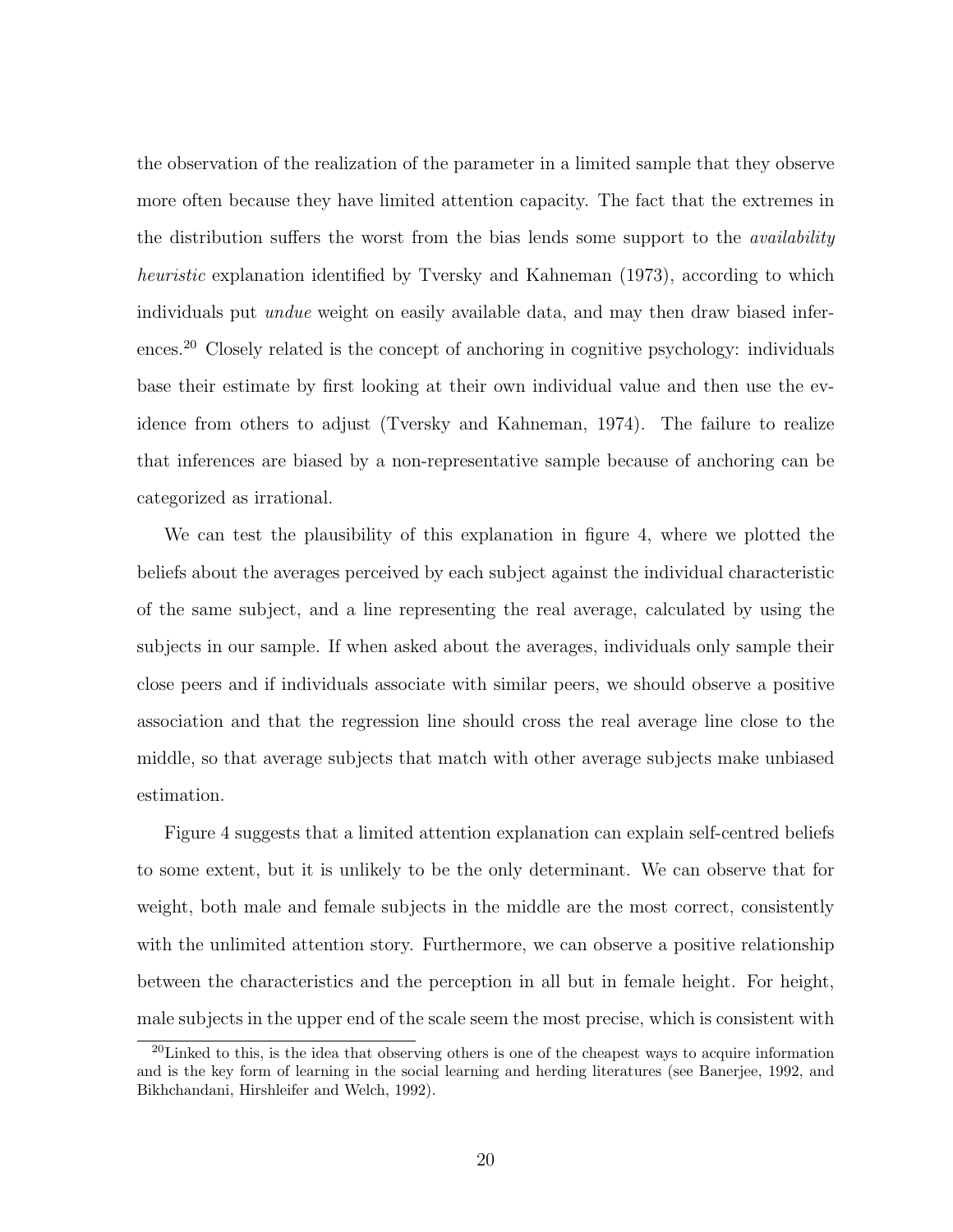the results in figure 1, where we can observe they are also the ones that more correctly estimate their positions in the distribution. Looking at the bottom right-hand panel of figure 5, consistently with the above observation, we also note that in general male subjects significant underestimate real average height. For female height the relationship is negative and insignificant, which posses an interesting puzzle, and female subjects seem also to slightly overestimate the average. Furthermore, average happy subjects seem to slightly underestimate the level of happiness, which seems to be true also in general, as we can note from the top left-hand panel of figure 5, where average happiness is significantly below the value reported by the subjects. Finally, we note that in political stance subjects believe the true distribution to be slightly more to the right than is the case in our data.<sup>21</sup> In what follows next, we will try to explain these anomalies.

#### (ii) Self-Serving Beliefs

When forming beliefs, focussing on peers that are similar can be a strategy rather than due to a limited amount of attention. Costly learning can explain this form of deception since we can argue that where falsely believing yourself to be in a particular position is useful, it might cost more (in terms of final utility) to learn otherwise.<sup>22</sup> To explain why our subjects fail to learn the truth, we might even appeal to the optimal experimentation literature, beginning with Robbins (1952) and brought to economics by Rothschild (1974). This literature demonstrates that optimizing decisions while simultaneously attempting to learn can result in learning stopping before the truth is known. Since our subjects need to make decisions on a daily basis using the beliefs they form, this process of decision-making and learning in a simultaneous setting may be appropriate. In relation to the concept of "self-deception", Carrillo and Mariotti (2000) and Benabou and Tirole (2002) provide numerous mechanisms (including self-delusion and memory

<sup>&</sup>lt;sup>21</sup>Of course this could be due to the fact that subjects participating to the experiment might be slightly more politically left-wing than the typical student at Warwick!

 $22$ Coate and Loury (1993) and Farmer and Terrell (1996) look at costly learning in the context of discrimination.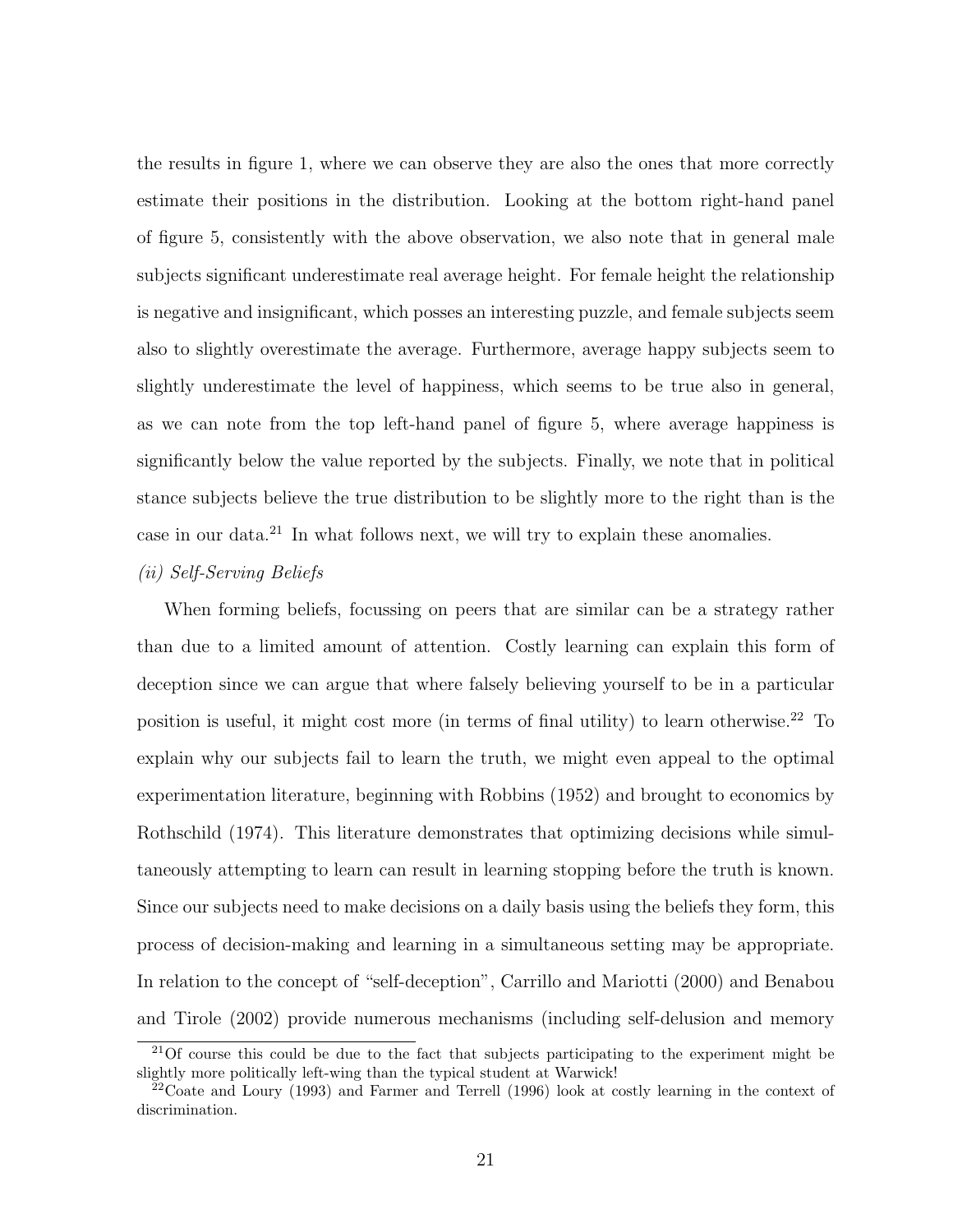manipulation) to foster rational ignorance of the truth (indeed Carrillo and Mariotti call this type of behavior "strategic ignorance").

Therefore, we can argue that individuals, in some cases, may want to report a bias estimation to to feel better. This would also explain why average individuals are not always correct in estimating average happiness and height, as we argued above using figure 4. The reason the average subjects tend to underestimate the level of general happiness and male height and overestimate female height might be a self-serving belief. Short males might want to think that there are more short individuals than in reality, this would also explain why tall males do not typically suffer from this bias (see figure 4, but also figure 1, where we note that the self-centered bias is very small for male subjects in the upper end of the height distribution). At the same time, tall females might want to think that there are more tall females than in reality, but being a small female is not a particular concern (we note from figure 1 that the self-centered bias is very small or non-existing in female subjects in the lower end of the height distribution).<sup>23</sup> Finally, we can argue that individuals might want to generally think that their levels of happiness is higher than the average, this can explain the fact that average happy subjects perceive a slightly smaller average level of happiness and that perceived happiness is in general smaller than in reality (as we noted from the top left-hand panel of figure 5).

#### (iii) Salience of the Extremes

Notice also that extreme characteristics (for instance, the very tall or extreme left wing) are generally thought to be more salient than those with average values, which could provide another possible bias. We can reasonably rule out this possibility for mobile brands, in this case there is no reason why the extreme, i.e. the owners of a fringe brand, should be more salient than the others, and there is no evidence to support salience in this case. However, for political stance, happiness, weight and height this is a real possibility.

<sup>23</sup>Consistently with this results, Oswald (2008) finds that perceived height is increasing but concave in real height.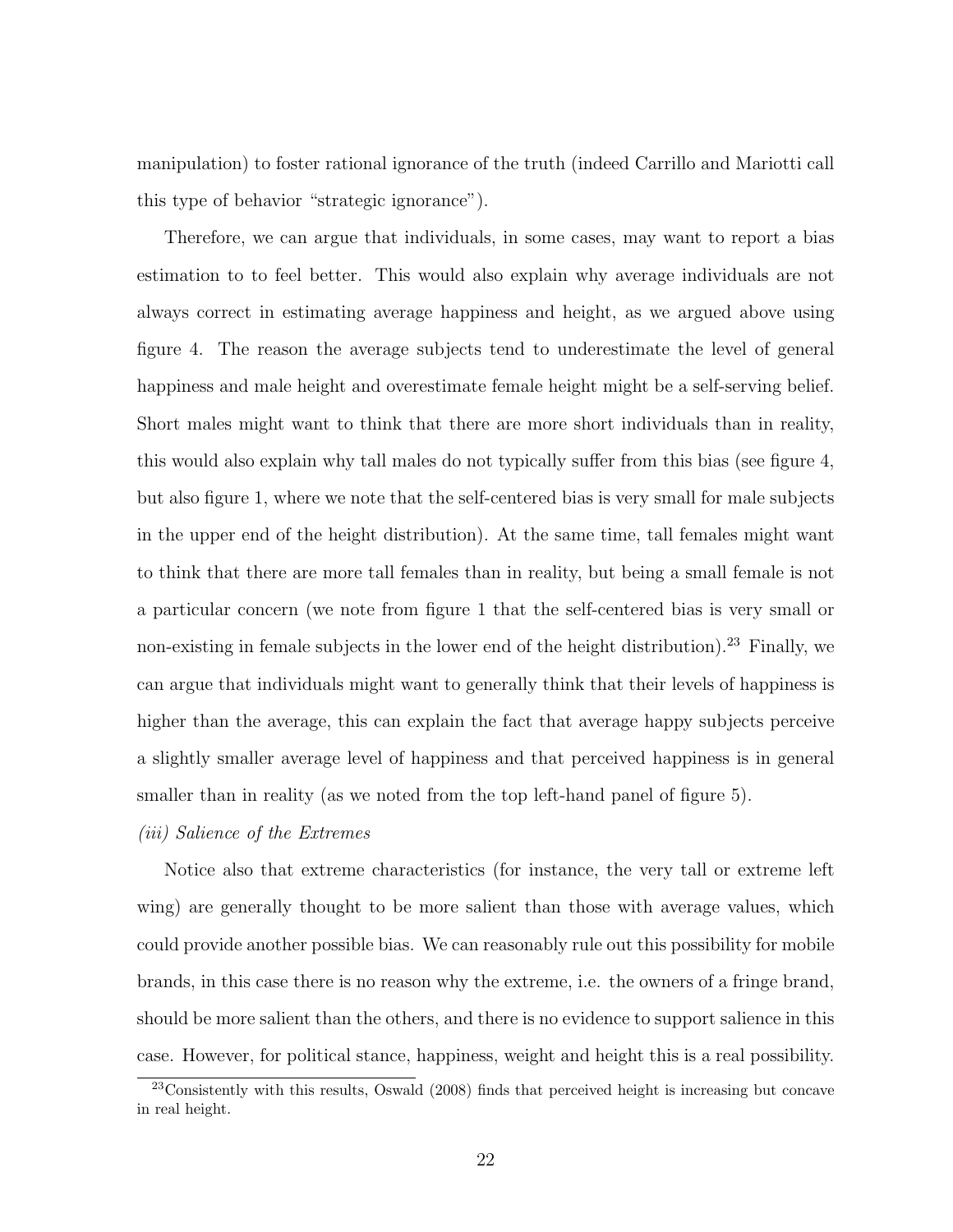To test this we collected data on perceived averages for the potentially most salient (the top and bottom 10%) in rounds 3 and 4 of the (incentivized) experiment as described in section 2. For example, we asked subjects in question (2b) to report their average for the top 10% heaviest individuals (of their gender). In figure we plot the histograms of the perceived averages in the top 10%, in the bottom 10% of the distributions and the averages in the entire distributions together with the values estimates using our sample, for Political Stance, Happiness, Weight and Height. If there is an effect due to the salience of the extremes we should observe that the perceived averages in the top should be constantly higher than the "real" values and the ones in the bottom should be constantly lower than the real values.

From figure 5, we cannot observe this pattern and these estimations seem in general remarkably accurate. The only cases consistent with the effect due to salience is: the perceived average in the top 10%, which is higher that the real values in female weight; and in the bottom 10% of female height, we observe that the perceived value is smaller than the real value. However, for male height this pattern is reversed: the real average of the top 10% is actually higher than the perceived one, and for the other 9 cases there is no significant difference between the real and the perceived values. From figure 5, we can then argue against the salience explanation for self-centred beliefs.

Closely related to salience is the evidence that subjective probabilities are inverse S-shaped with respect to true probabilities, or more simply that individuals overweight small probabilities and underweight large probabilities.<sup>24</sup> Interestingly enough, our findings might then provide evidence that individuals perceive distributions like probabilities, therefore we could re-interpret the questions we ask in round 2 slightly differently. For example consider being asked what percentage of people might be shorter than yourself. This could be re-interpreted as asking for the probability that a random individual is

<sup>&</sup>lt;sup>24</sup>There is a large literature on this, but a summary can be found in Camerer, Loewenstein and Rabin (2003).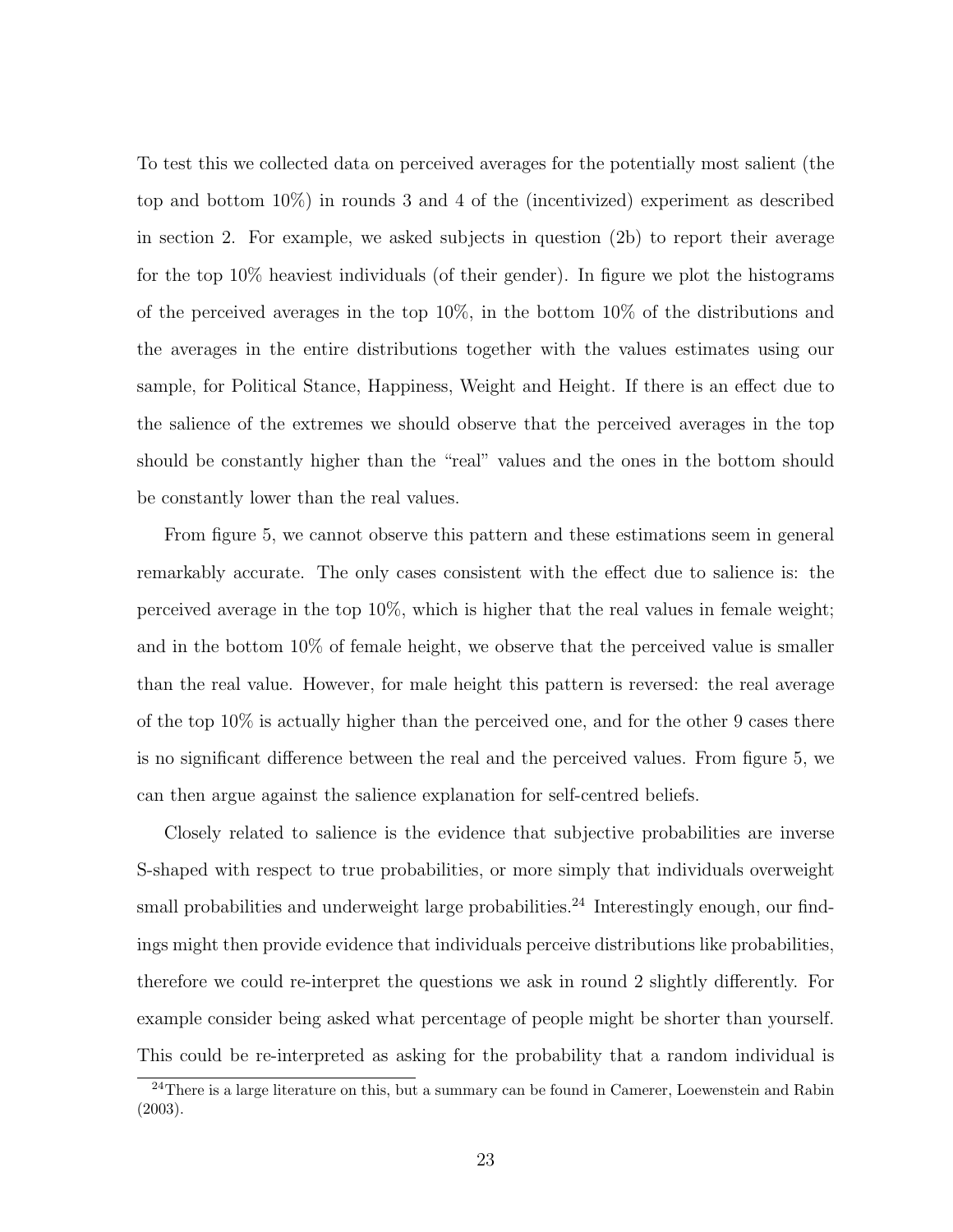shorter, and so would be subject to the inverse S-shape relationship. We would then expect to see lower probability events (for instance the chance that someone who is very short being drawn) being overestimated. This would imply a cumulative distribution function biased in a similar way to those we derive from our data and would provide grounds for an interesting characterization of subjective beliefs. We cannot entirely rule out this explanation, however this would not explain why perceived averages are correlated in 5 cases of 6 to individuals own values, as we can observe from figure 4.

# 5 Applications

The implications and applications that stem from our work are of three types. Firstly the self-centered bias identified in this paper has important implications for economic modelling generally and the interpretation of data derived from economic models. Secondly, there are implications for certain theories, particularly those which have beliefs at their core, such as informational herding or auction theory. Finally, the results from the specific cases we examine, such as height and weight, can also be used directly, for instance when designing government policy to tackle obesity.

To start with the first type of implication, Manski (2004) highlights how departures from rational expectations can leave economists in some difficulty when seeking to identify the correct model through revealed preference. The bias identified in this paper represents such a departure and the ubiquitous nature of our findings suggests that in many behavioral or choice contexts a self-centered bias may be playing a role in forming expectations. It is therefore difficult to know whether any decision is taken through an erroneous belief or through the reasonable use of private information or preferences. On that basis it is hard to draw conclusions concerning which model is correct from choices when the choices themselves may have come from more than one competing model and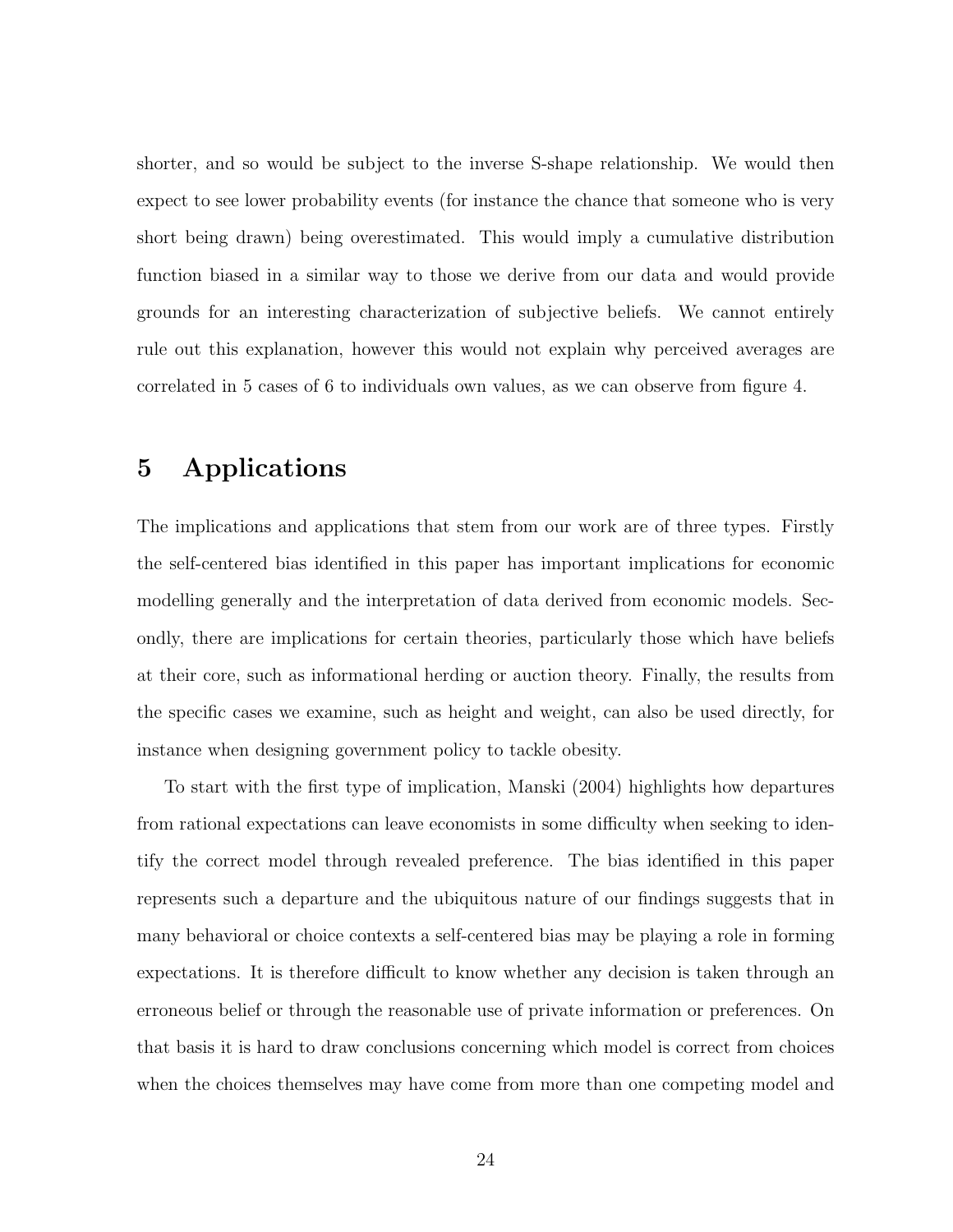the paradigm of revealed preference becomes suspect. To be more specific, consider the example of the ultimatum game used by Manski. In the game the sharing rule is determined by the proposer's expectations concerning the respondent's behavior. Manski shows that if one departs from the assumption that the objective probabilities of the respondent's behavior are known, data cannot identify a single model for play in the game. The self-centered bias identified in this paper plays a similar confounding role since it is plausible that the proposer forms his expectation on the basis of his perception of the distribution of preference for fairness which may be self-centered.

We can also consider lessons that come from our findings for economics and policymakers. We would warn policy-makers and survey-designers that the assumption that beliefs are on average correct, even concerning such seemingly straightforward characteristics as height or weight, seems woefully inadequate in any context where a self-centered bias may emerge and our findings indicate that such a context may be far more wideranging than has hitherto been considered. For example, bias in the perception of the happiness of others might bias individuals' attitudes towards altruism and redistribution and in turn might bias responses in surveys and should lead us to be more careful in the use of such surveys to guide policy. To restate, for important policy decisions or even in the development of new economic theory it makes sense to think about whether biased beliefs will render a model inaccurate or a policy counter-productive, and if so, it makes further sense to think about how to measure the beliefs of the target population. The solution suggested by Manski (2004) is to make greater use of subjective probabilities in survey-based work and our findings lend empirical support to that recommendation.

Next we can examine the ramifications for models which rely on a clear understanding of how beliefs are formed. Biased perceptions of others' choices can lead to bias in your own choice when that choice is itself a function of the choice of others. This is clear for network goods but extends to any goods or services where quality might be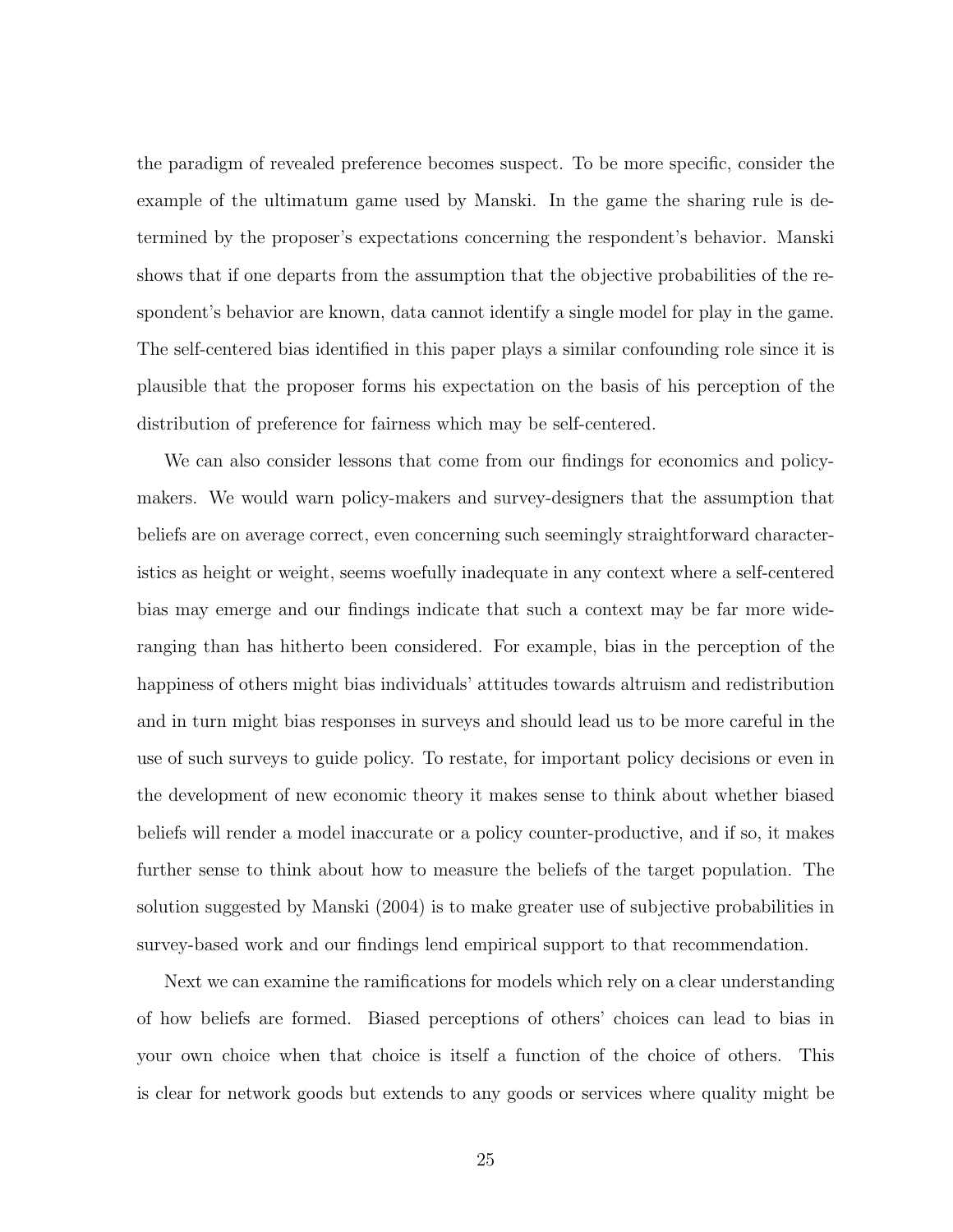uncertain as discussed in the informational herding literature initiated by Banerjee (1992) and Bikhchandani, Hirshleifer and Welch (1992). People overstate their own signals or information (believing it is over-representative) so overweight their information when updating. This could be applied to any decision problem but has particular resonance for the experimental herding literature since it can help to explain the well-known finding that individual's overweight their own private signals. This has been a standard feature of sequential herding experiments since Anderson and Holt (1994) and remains a feature of herding experiments in endogenous time (see Sgroi, 2003), herding with efficient prices (see Cipriani and Guarino, 2005, and Drehmann, Oeschler and Roider, 2005) and herding in endogenous time with efficient prices (see Park and Sgroi, 2012). To give another example which links our findings to the social learning literature, in a model of social learning, the perception that individuals are more likely to use their own information than is the case should lead individuals to apply an upward weight to the informationalcontent of their actions. This would make those in a sequence of decision-makers more likely to overweight the actions of those at the very start of the chain. This fits the story in Guarino and Jehiel (2012) who analyze behavior in a herding model where agents are unable to understand other agents' strategies in their finest detail, and is itself an application of Jehiel's (2005) Analogy-Based Expectation Equilibrium concept.

Economics typically has, at its core, the belief that economic agents are fully aware of the distribution that corresponds to an unbiased distribution surrounding the truth. This may even be a requirement for certain core theories to hold. Take for example the centre-piece of auction theory, the revenue equivalence theorem, which requires that bidders know the true distributions of valuations. The bias identified in this paper would suggest otherwise: bidders are likely to think that other's valuations are more highly correlated with their own than is justified by the truth. The ramifications of such a bias for any policy decision or economic model is considerable: with biases across such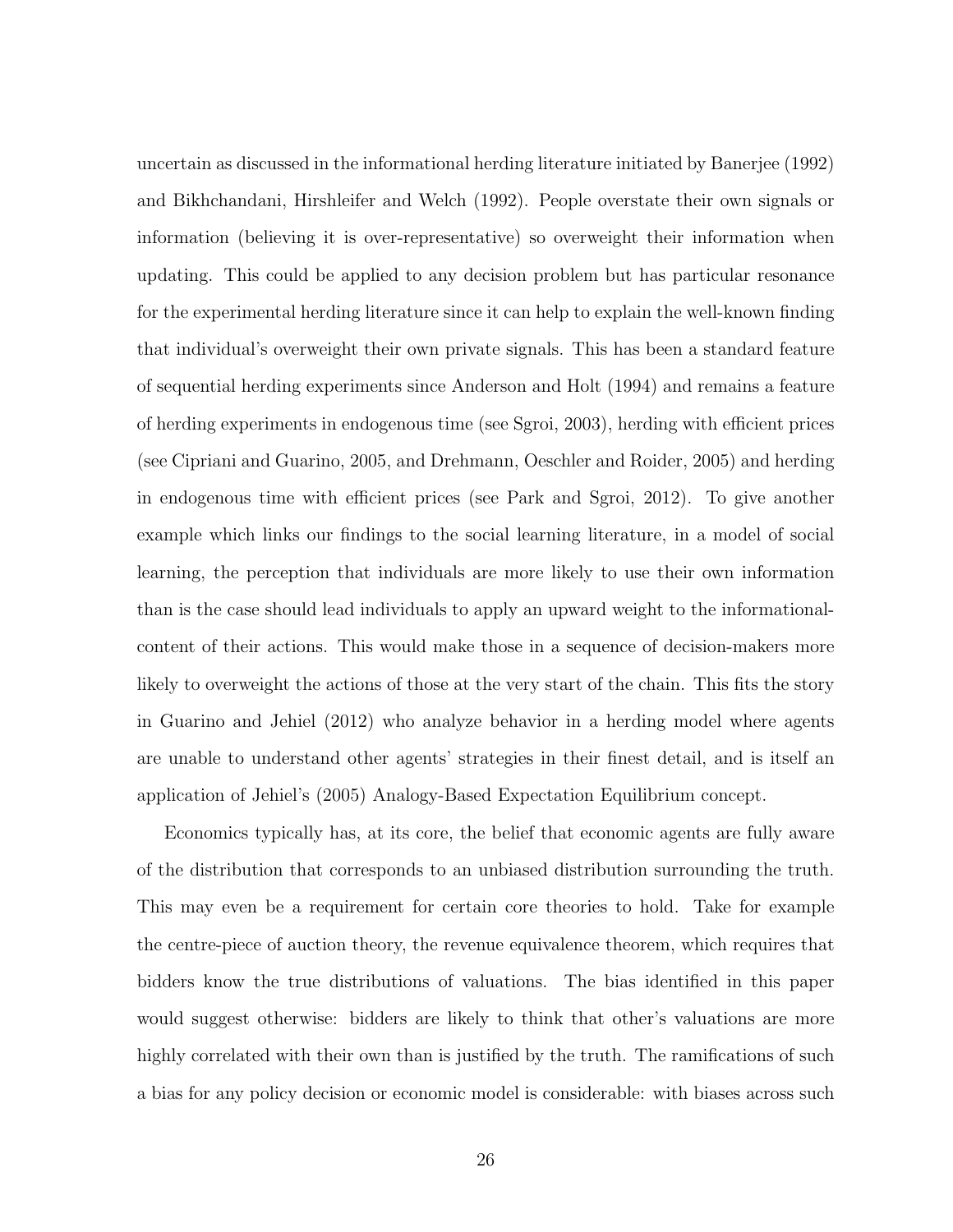a wide range of characteristics and choices, it is easy to see how policies could go badly wrong or models become misspecified.

Finally, we can also draw from our findings to give direct policy ramifications in specific cases. For example, an overweight individual might perceive themselves to be close to average weight and this might leave them content with their diet and exercise regime. That same individual might choose to exercise more or eat more healthily if they realized their true position in the distribution. The same argument applies symmetrically for individuals at the other extreme of the scale. A direct policy ramification would be that one relatively low cost direct government policy intervention to tackle growing obesity is simply to publicise accurate data on average weight, height and BMI together with "ideal" figures.

Bias in the perception of the political beliefs of others could change political actions, including for instance the decision to vote strategically. If a voter thinks that an extreme party close to her views is more representative than is the case, that party may pick up more votes, rather than loosing votes because of a perception that they have little chance to secure victory. Ironically bias in perception in this case would actually raise the party's votes and so be partially self-confirming. More generally we might model voting behavior as a function of the proximity of the party in question to a voter's own beliefs and a function of the voter's belief that the party will win (in the vein of a Keynesian beauty contest) and our findings certainly suggest that potential voters, even for quite extreme parties, have unreasonably high expectations that their favored party is likely to win.

The perception that the brand of the good I am using is more common that it is in reality may have important consequences in terms of future consumption choices especially for network goods and status goods, but more generally if I think that market share is a good indicator of quality. This is good news for lower market share (niche) items since they are likely to benefit from incorrect beliefs that they are more popular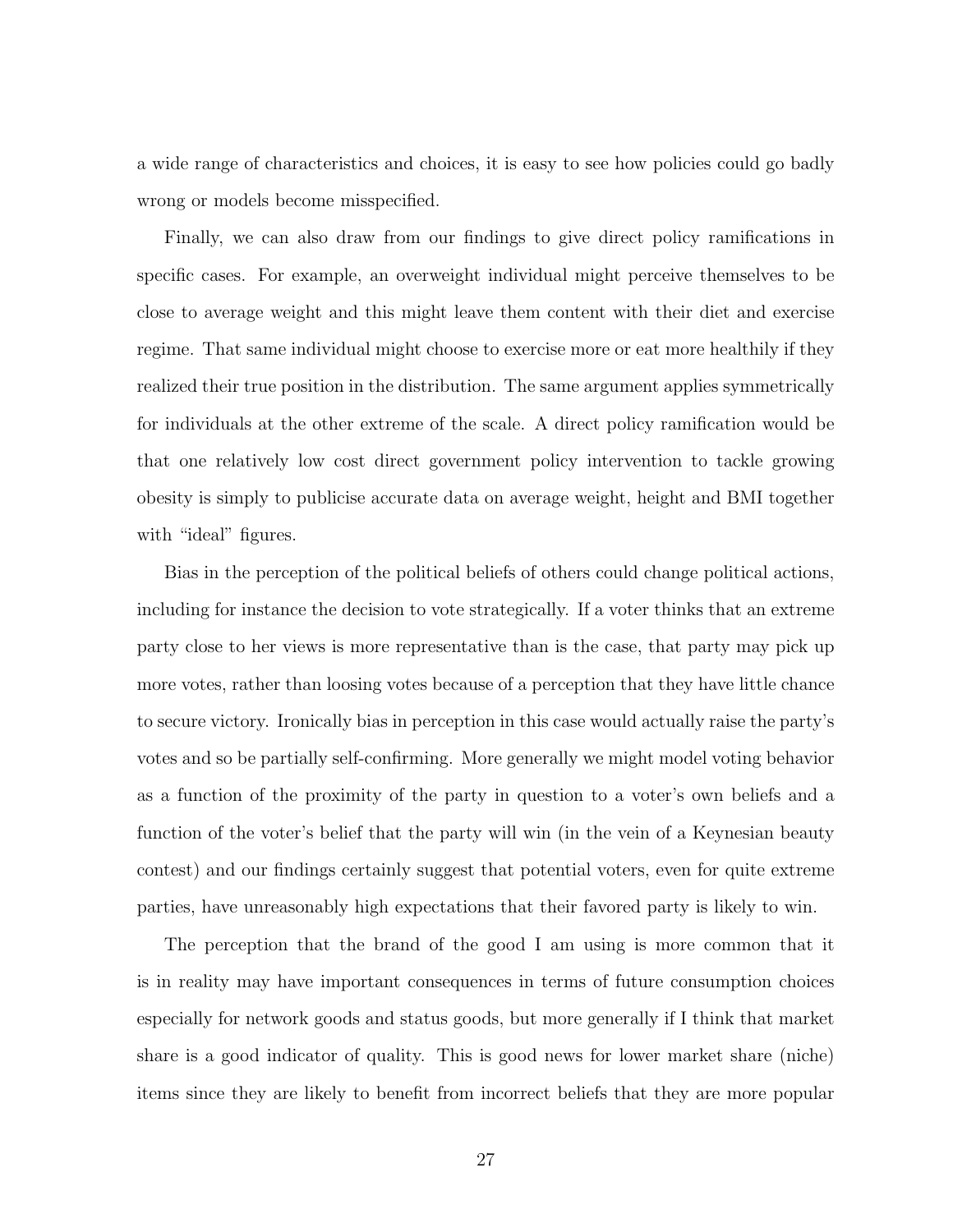than is the case.

# 6 Conclusions

Our results highlight a subtle form of self-deception when individuals consider their own characteristics and choices: those at the extremes seem to perceive themselves as much closer to average than is the case. Our second consistent finding is that estimates concerning averages tend to be a function of individual's own values. The biases we uncover are both powerful and ubiquitous, they apply across a variety of different characteristics, choices and parameters, and apply regardless of the observability of these characteristics. Moreover, our experimental design allows us to use the observability of certain characteristics to differentiate between statistical and behavioral theories. Our subject pool are in constant daily contact with their peers and so should have an unbiased recall of the distribution of height and weight and where they stand within that distribution. However the biases we uncover do not disappear under observability. In this way our findings offer strong support to behavioral theories which work irrespective of observability. We also present numerous applications which should highlight the importance of our findings which range from the specific (policy applications linked to the characteristics we examine) through to the general (the implications for theoretical modelling in specific areas of economics and more generally).

# References

[1] Baccara, M., and Yariv, L. (2012). "Homophily in peer groups", forthcoming in American Ecocomic Journal: Microeconomics.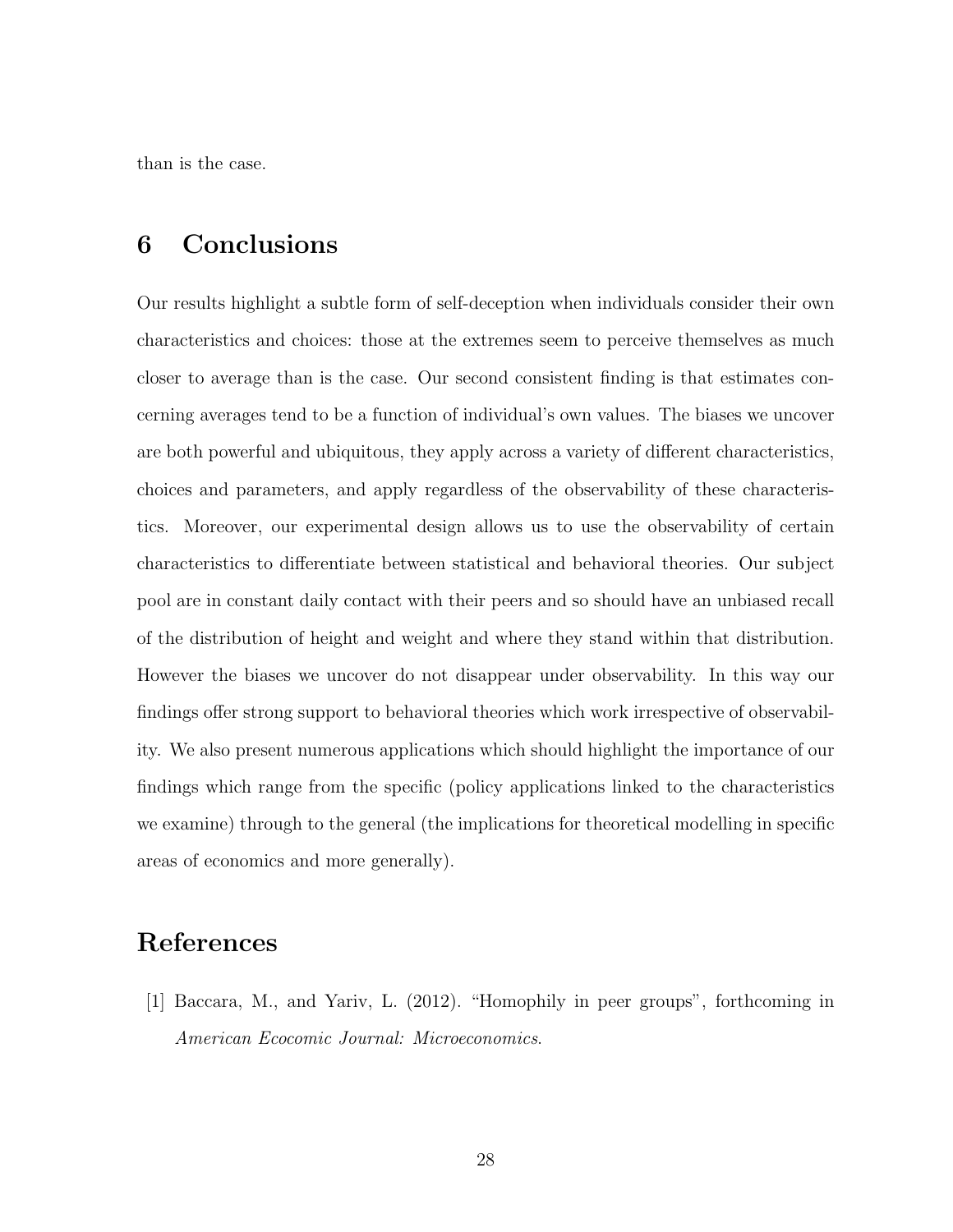- [2] Banerjee, A. V. (1992). "A simple model of herd behavior", Quarterly Journal of Economics 107: 797-817.
- [3] Becker, G. S. (1973). "A theory of marriage: part I", Journal of Political Economy 81: 813-46.
- [4] Benabou, R., and Tirole, J. (2002). "Self-confidence and personal motivation." Quarterly Journal of Economics 117: 871-915.
- [5] Benoit, J-P, and Dubra, J. (2011). "Apparent overconfidence." Econometrica 79: 15911625.
- [6] Bikhchandani, S., Hirshleifer, D., and Welch, I. (1992). "A theory of fads, fashion, custom and cultural change as information cascades", Journal of Political Economy 100: 992-1026.
- [7] Bikhchandani, S., Hirshleifer, D., and Welch, I. (1992). "A Theory of Fads, Fashion, Custom and Cultural Change as Information Cascades", Journal of Political Economy 100: 992-1026.
- [8] Burks, S., Carpenter, J., Goette, L., and Rustichini, A. (2013). "Overconfidence is a social signaling bias." Forthcoming in The Review of Economic Studies.
- [9] Camerer, C.F., Loewenstain, G., and Rabin, M. (2003). Advances in Behavioral Economics. Princeton, New Jersey: Princeton University Press.
- [10] Carrillo, J.D., and Mariotti, T. (2000). "Strategic Ignorance as a Self-Disciplining Device", Review of Economic Studies 67: 529-544.
- [11] Cipriani, M. and Guarino, A. (2005). "Herd behavior in a laboratory financial market" American Economic Review 95, 1427-1443.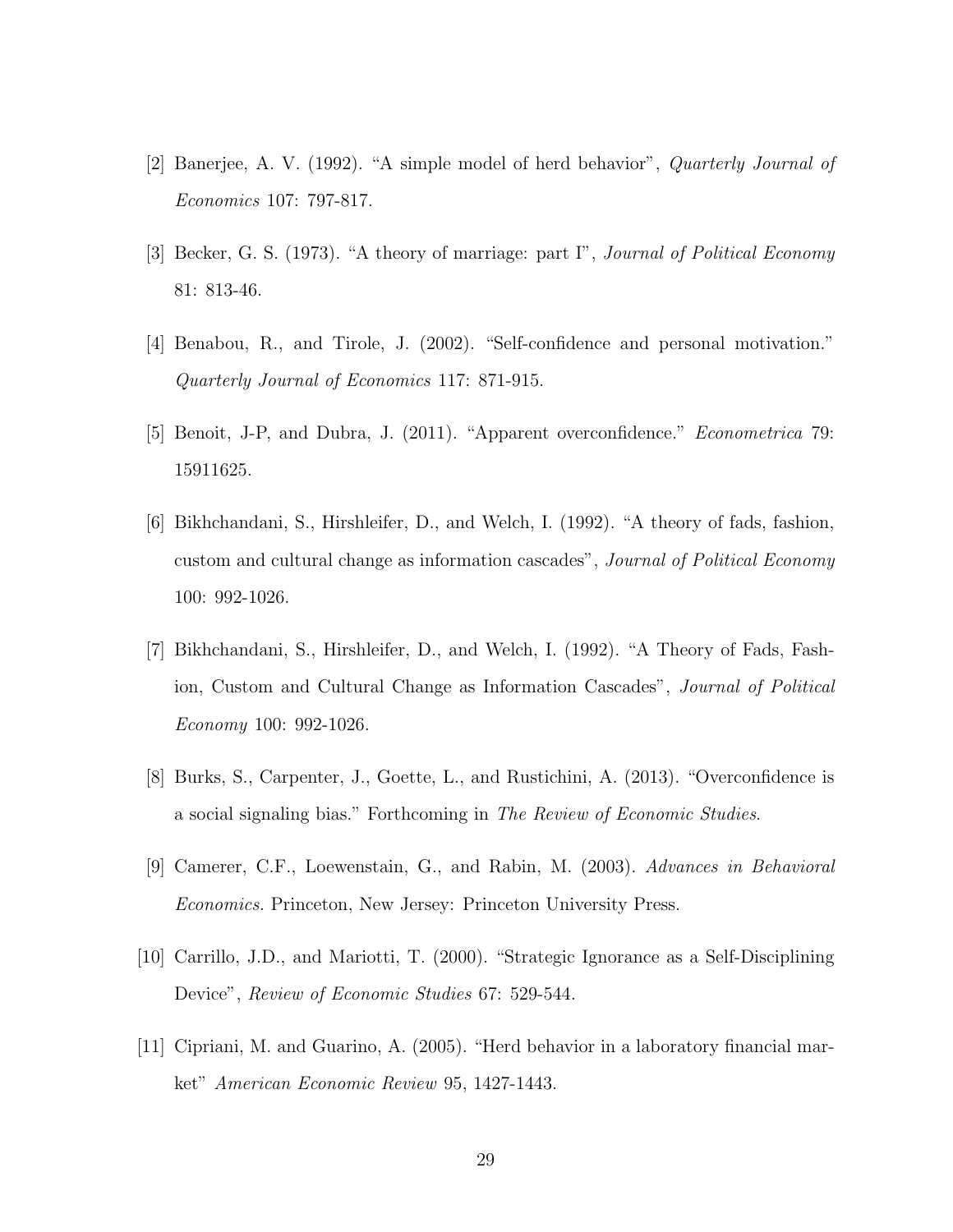- [12] Clotfelter C.T. and Cook, P.J. (1993) "The gambler's fallacy in lottery play" Management Science 1993 39:12, 1521-1525.
- [13] Coate, S., and Loury, G.C. (1993). "Will affirmative-action policies eliminate negative stereotypes?", The American Economic Review 83: 1220-1240.
- [14] Compte, O., and Postlewaite, A. (2004) "Confidence-enhanced performance", The American Economic Review 94: 1536-1557.
- [15] Cronbach, L.J. (1955). "Processes affecting scores on "understanding of others" and "assumed similarity." Psychological Bulletin 52: 177-193.
- [16] Currarino, S., Pin, P., and Jackson, M. (2009) "An economic model of friendship: homophily, minorities and segregation", *Econometrica* 77: 1003-10045.
- [17] Drehmann, M., Oeschler J. and Roider, A. (2005). "Herding and contrarian behavior in financial markets: An internet experiment" American Economic Review 95, 1403- 1426.
- [18] DellaVigna, S. (2009). "Psychology and Economics: Evidence from the Field", Journal of Economic Literature, June, Vol. 47, pp. 315-372.
- [19] Engelmann, D., and Strobel, M. (2012). "Deconstruction and Reconstruction of an Anomaly", Games and Economic Behavior, 76(2), 678-689.
- [20] Fan, J., and Gijbels, I. (1996). Local Polynomial Modelling and Its Applications. London: Chapman & Hall.
- [21] Farmer, A. and Terrell, D. (1996). "Discrimination, Bayesian updating of employer beliefs and human capital accumulation", *Economic Inquiry* 34: 204219.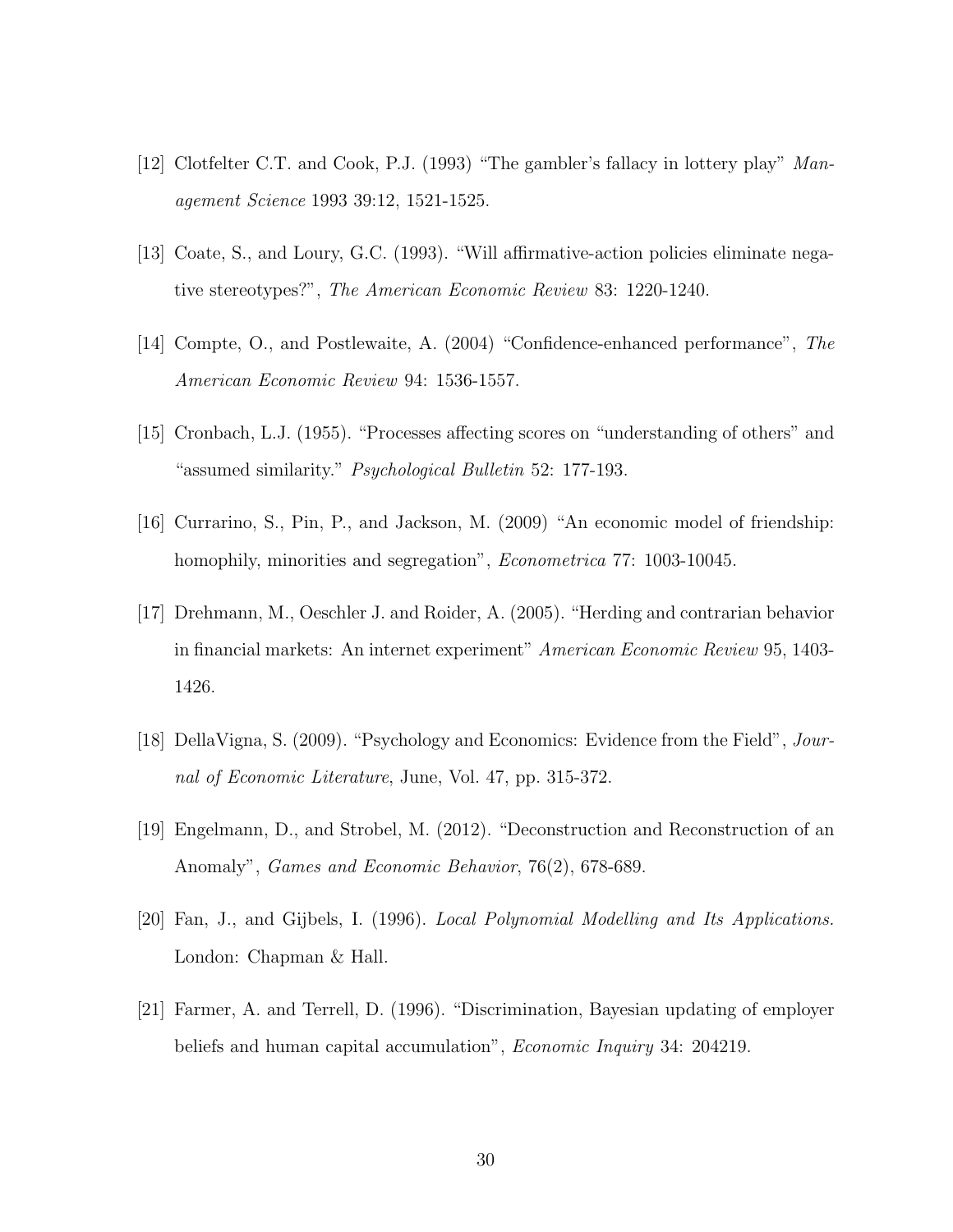- [22] Geanakoplos, J. (1989). "Game theory without partitions, and applications to speculation and consensus", Cowles Foundation Discussion Paper No.914. Available from http://cowles.econ.yale.edu
- [23] Golub, B., and Jackson, M. (2011). "Network structure and the speed of learning: measuring homophily based on its consequences", Annals of Economics and Statistics, Forthcoming.
- [24] Grossman, Z. and Owens, D. "An unlucky feeling: Overconfidence and noisy feedback", Journal of Economic Behavior & Organization, Volume 84, Issue 2, November 2012, Pages 510-524
- [25] Guarino, A., and Jehiel, P. (2012). "Social learning with coarse inference", American Economic Journal: Microeconomics, forthcoming.
- [26] Jehiel, P. (2005). "Analogy-Based Expectation Equilibrium", Journal of Economic Theory 123: 81-104.
- [27] Kagel, J.H., and Roth, A.E. (1995). The Handbook of Experimental Economics. Princeton, New Jersey: Princeton University Press.
- [28] Manski, C. (2004). "Measuring expectations." Econometrica 72, 13291376.
- [29] Marks, G. and Miller, N. (1987). "Ten years of research on the false-consensus effect: An empirical and theoretical review." *Psychological Bulletin* 102: 72-90
- [30] McPherson, M., Smith-Lovin, L., and Cook, J. (2001). "Birds of a feather: homophily in social networks." Annual Review of Sociology 27, 415-44.
- [31] Moore, D.A., and Healy, P.J. (2008) "The trouble with overconfidence." *Psycholog*ical Review 115: 502-517.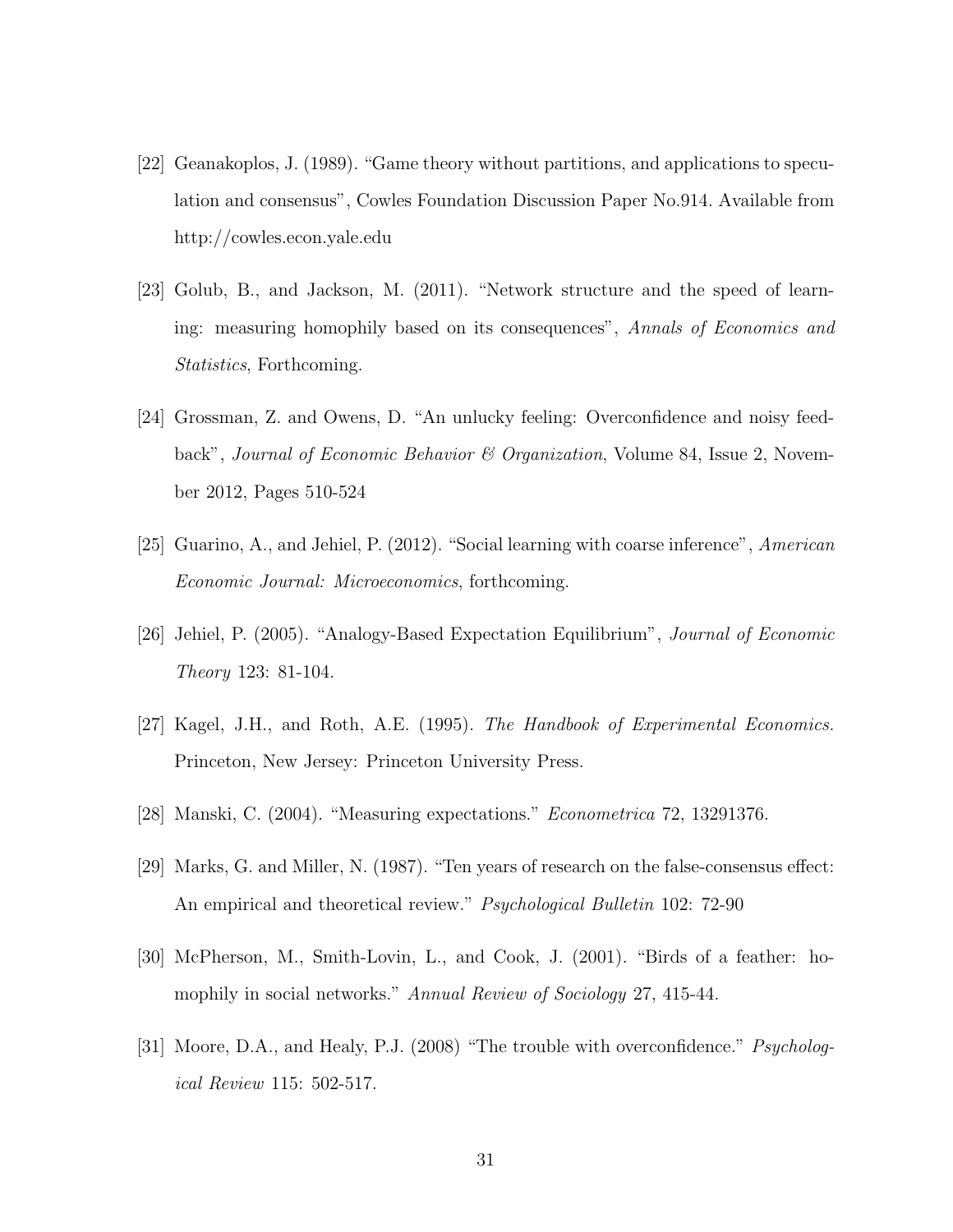- [32] Morris, S. (1995). "The common prior assumption in economic theory." Economics and Philosophy 11: 227-253.
- [33] Loewenstein, G., O'Donoghue, T., and Rabin, M. (2003). "Projection Bias in Predicting Future Utility." *Quarterly Journal of Economics* 118, 1209-1248.
- [34] Park, A. and Sgroi, D. (2012). "Herding, contrarianism and delay in financial market trading" European Economic Review 56, 1020-1037.
- [35] Oswald, A. (2008). "On the curvature of the reporting function from objective reality to subjective feelings." Economics Letters 100, 369-372.
- [36] Robbins, H. (1952). "Some aspects of the sequential design of experiments." Bulletin of the American Mathematical Society 55, 52735.
- [37] Ross, L., Greene, D., and House, P. (1977). "The 'false consensus effect': an egocentric bias in social Perception and Attribution Processes." Journal of Experimental Social Psychology 13, 279-301.
- [38] Rothschild, M. (1974). "A Two-Armed Bandit Theory of Market Pricing." Journal of Economic Theory 9, 185202.
- [39] Rabin, M. (2002)"Inference by Believers in the Law of Small Numbers" Quarterly Journal ofEconomics 117 (3): 775-816
- [40] Sgroi, D. (2003). "The right choice at the right time: A herding experiment in endogenous time" Experimental Economics 6, 159180.
- [41] Tversky, A., and Kahneman, D. (1973). "Availability: a heuristic for judging frequency and probability." Cognitive Psychology 5, 207-232.
- [42] Tversky, A. and Kahneman, D. (1974). "Judgment under uncertainty: Heuristics and biases". Science, 185, 1124, 1128-1130.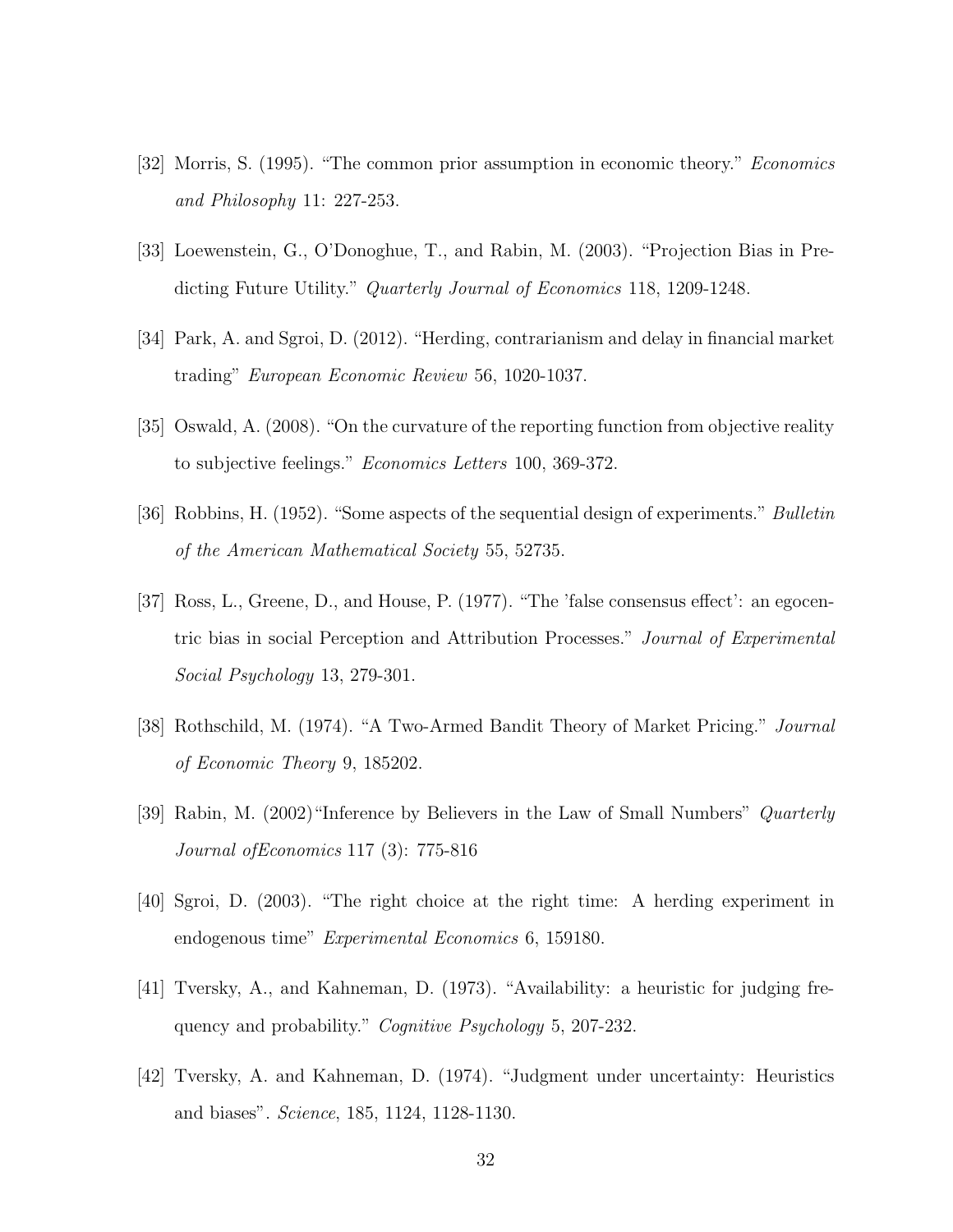# Tables and Figures

| Variable         | Mean    | Std. Dev. | Min. | Max. | N   |
|------------------|---------|-----------|------|------|-----|
| Weight Female    | 55.71   | 7.007     | 43   | 73   | 69  |
| Weight Male      | 72.427  | 12.481    | 45   | 109  | 82  |
| Height Female    | 162.418 | 7.237     | 138  | 181  | 67  |
| Height Male      | 179.613 | 9.858     | 151  | 208  | 80  |
| Political Stance | 3.805   | 1.166     | 1    | 7    | 154 |
| Happiness        | 4.766   | 1.021     | 1    | 7    | 154 |
| Male             | 0.545   | 0.5       | 0    | 1    | 154 |

Table 1: Main Variables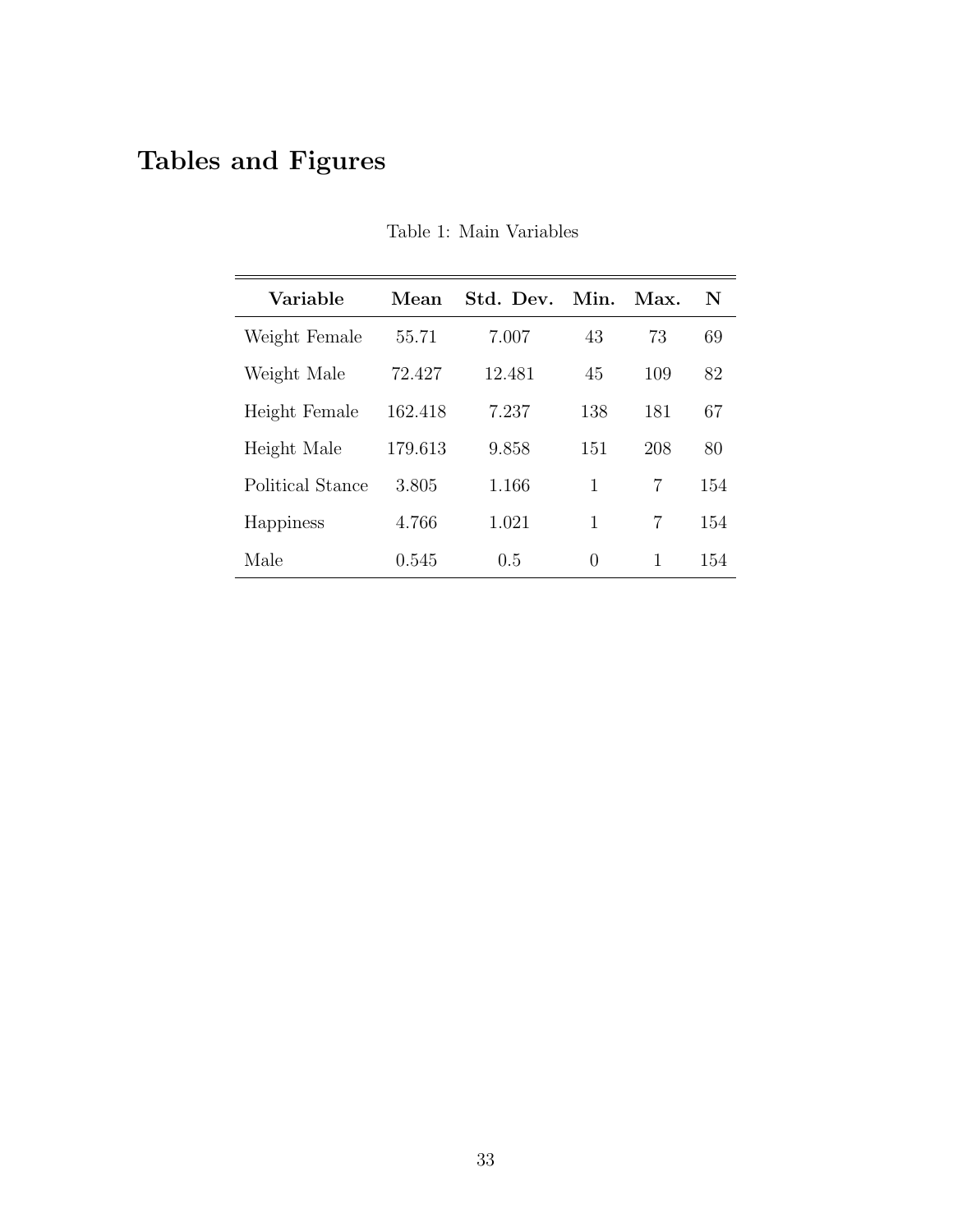Figure 1: Weight and Height: The left panels represent the real CDFs (continuous lines) and the beliefs over the distributions (dots) and their respective Lowess function (dashed lines). The right panels represents the 45 degree lines (solid lines) and the local polynomial interpolation of the perceived and the real distributions (dashed lines), the shadow represents the 95% confidence interval.

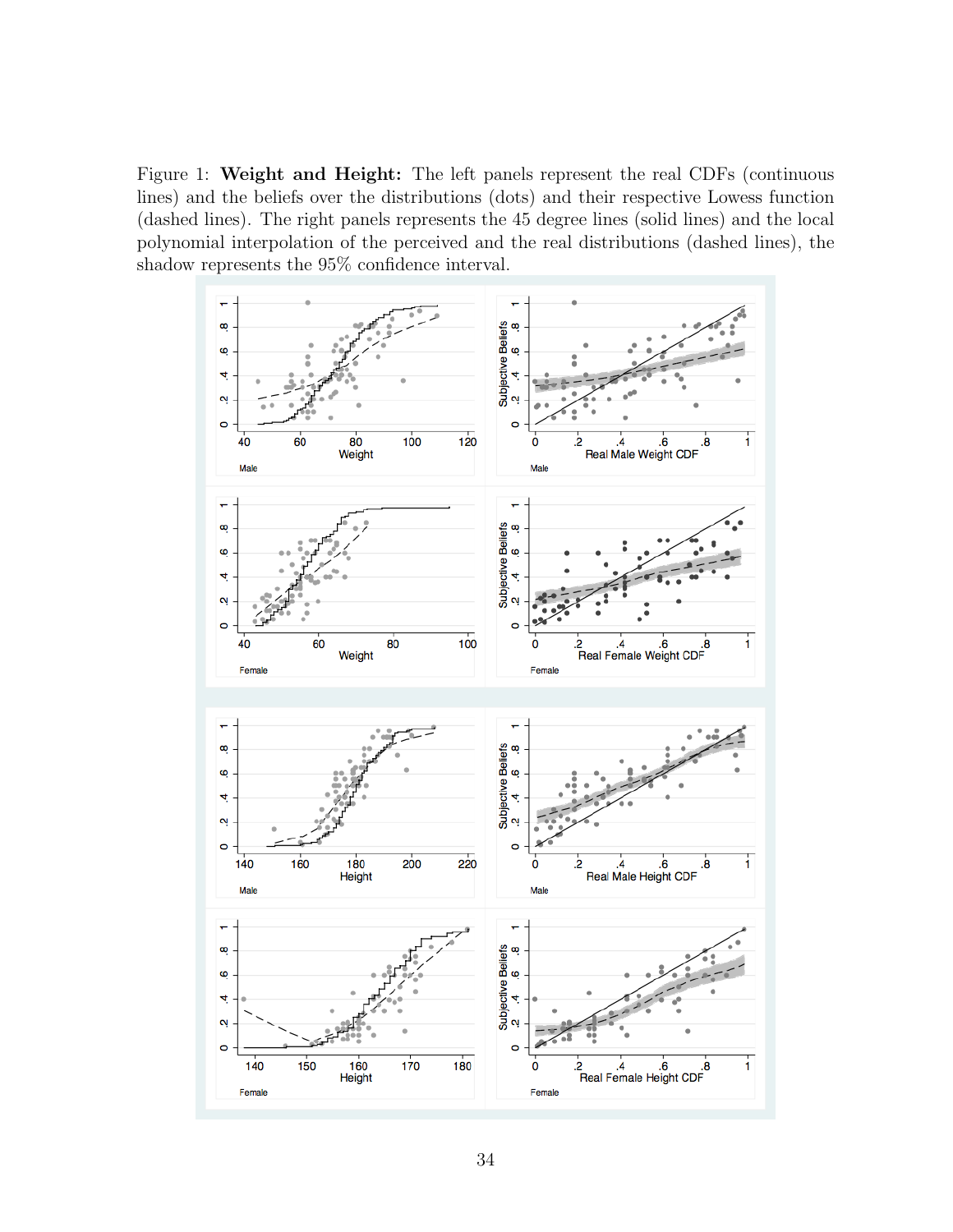Figure 2: Happiness and Political Stance: The left panels represent the real CDFs (continuous lines) and the beliefs over the distributions (dots) and their respective Lowess function (dashed lines). The right panels represents the 45 degree lines (solid lines) and the local polynomial interpolation of the perceived and the real distributions (dashed lines), the shadow represent the 95% confidence interval.

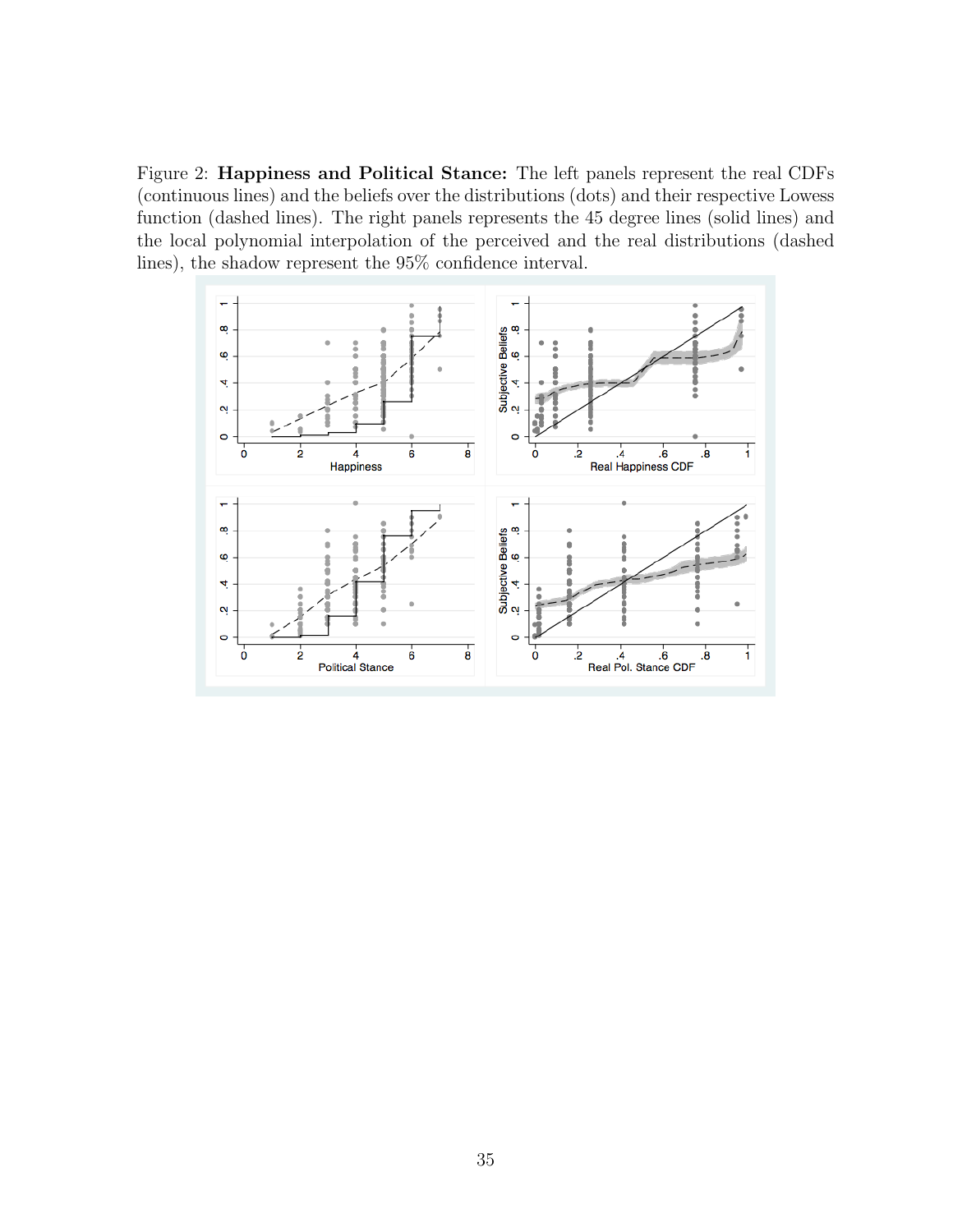Figure 3: Mobile Phones and Restaurant Choices: The left panels represent the histograms of the simple real distributions (with the different characteristics ordered by frequencies), the beliefs over the distribution (dots) and their respective Lowess function (dashed lines). The right panels represents the 45 degree lines (solid lines) and the local polynomial interpolations of the perceived and the real simple distributions (dashed lines) with the shadow representing the 95% confidence interval.

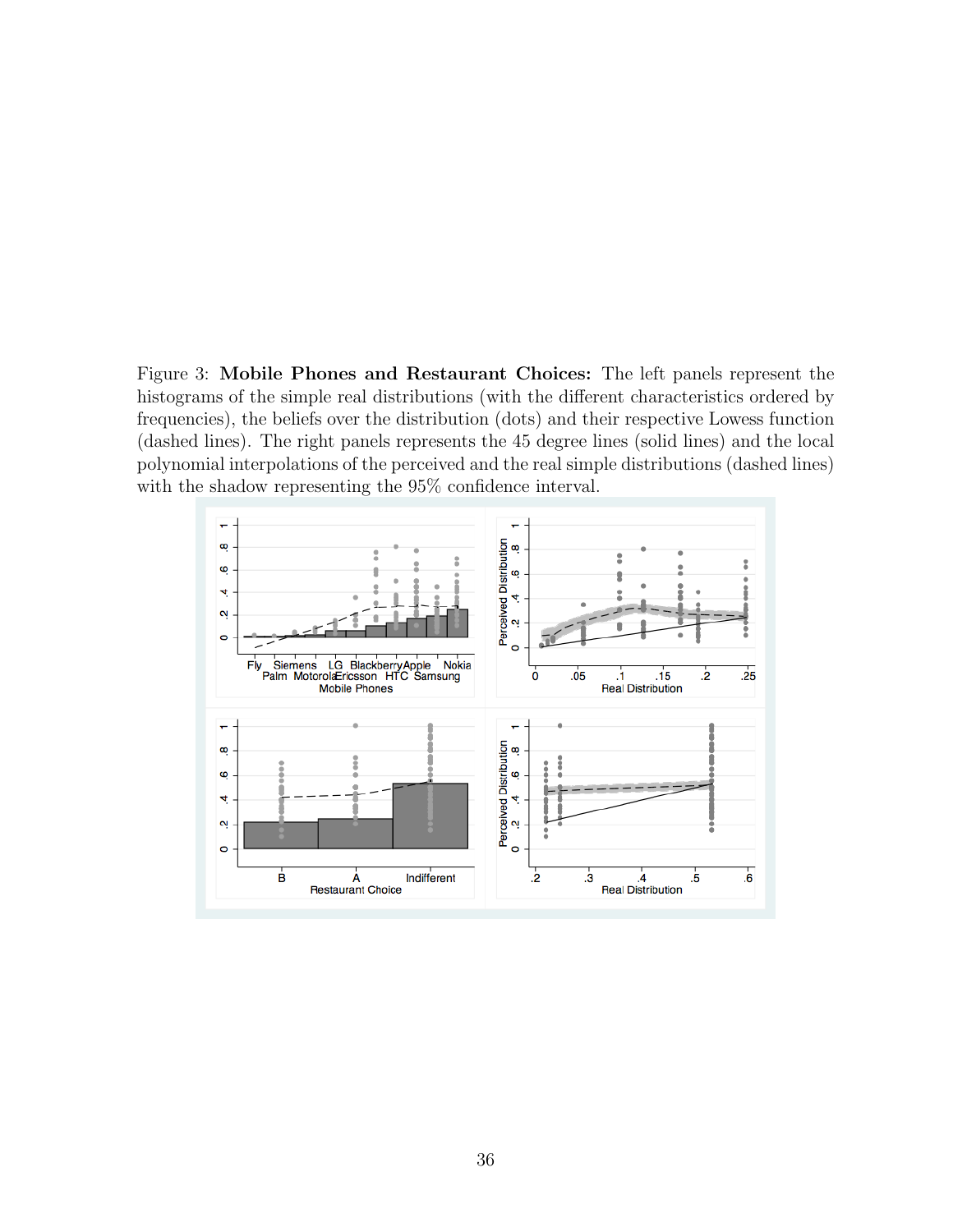Table 2: Determinants of Perceived Cumulative Distributions. Dependent Variables: Perceived Share of Individuals below each individual Happiness, Political Stance, Weight and Height. Robust Standard Errors in Brackets.

|                  | 1             | $\mathfrak{D}$  | 3           | $\overline{4}$ |
|------------------|---------------|-----------------|-------------|----------------|
|                  | Happiness CDF | Pol. Stance CDF | Weight CDF  | Height CDF     |
|                  | b/se          | b/se            | b/se        | b/se           |
| Happiness        | $0.4569***$   |                 |             |                |
|                  | (0.0415)      |                 |             |                |
| Political Stance |               | $0.4809***$     |             |                |
|                  |               | (0.0372)        |             |                |
| Female*Weight    |               |                 | $0.5502***$ |                |
|                  |               |                 | (0.0585)    |                |
| Male*Weight      |               |                 | $0.5538***$ |                |
|                  |               |                 | (0.0682)    |                |
| Female*Height    |               |                 |             | $0.7469***$    |
|                  |               |                 |             | (0.0627)       |
| $Male*Height$    |               |                 |             | $0.7907***$    |
|                  |               |                 |             | (0.0479)       |
| Male             | 0.0053        | 0.0055          | 0.0612      | $0.1423***$    |
|                  | (0.0215)      | (0.0204)        | (0.0481)    | (0.0394)       |
| Constant         | $0.2671***$   | $0.2100***$     | $0.1327***$ | 0.0245         |
|                  | (0.0195)      | (0.0183)        | (0.0301)    | (0.0277)       |
|                  |               |                 |             |                |
| r2               | 0.336         | 0.399           | 0.484       | 0.783          |
| N                | 273           | 267             | 151         | 147            |

Table 3: Determinants of Perceived Distributions. Dependent Variables: Perceived Share of Individuals with the same mobile-phone brand and the same information processing behavior. Robust Standard Errors in Brackets.

|           | 1                   | $\overline{2}$         |
|-----------|---------------------|------------------------|
|           | Mobile Distribution | Deference Distribution |
|           | $b$ /se             | $b$ /se                |
| Mobile    | $0.4288**$          |                        |
|           | (0.1825)            |                        |
| Deference |                     | $0.4330***$            |
|           |                     | (0.1060)               |
| Male      | $-0.0557*$          | 0.0141                 |
|           | (0.0289)            | (0.0324)               |
| Constant  | $0.2251***$         | $0.3217***$            |
|           | (0.0401)            | (0.0394)               |
|           |                     |                        |
| r2        | 0.059               | 0.097                  |
| N         | 141                 | 154                    |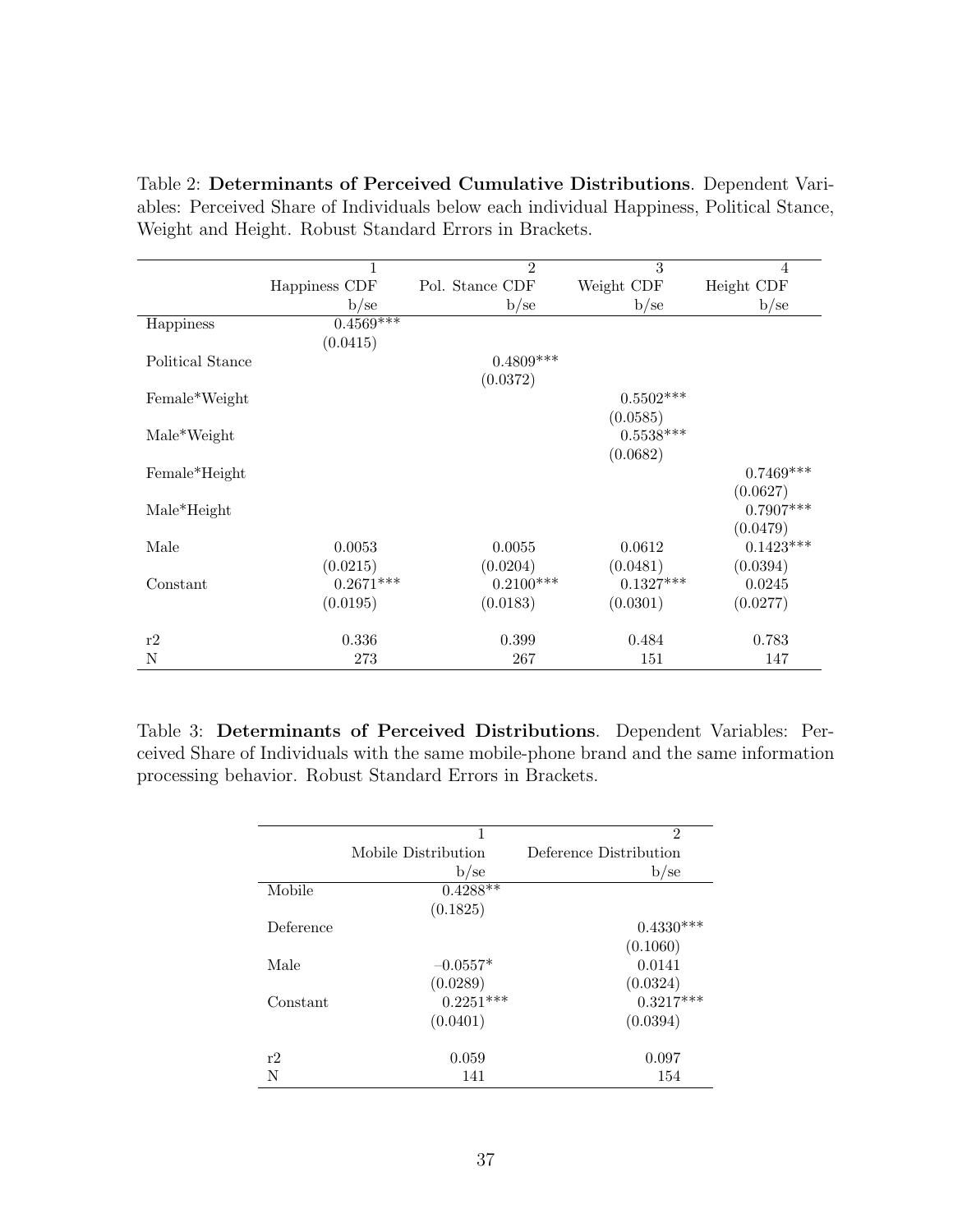Figure 4: Beliefs about averages of characteristics plotted against the individuals' own characteristics: the solid lines represent the the linear interpolating function and the grey area represent the 95% confidence interval. The solid lines parallel to the axes represent the average values in our sample, in the y axis we also reported the confidence interval of the estimated averages

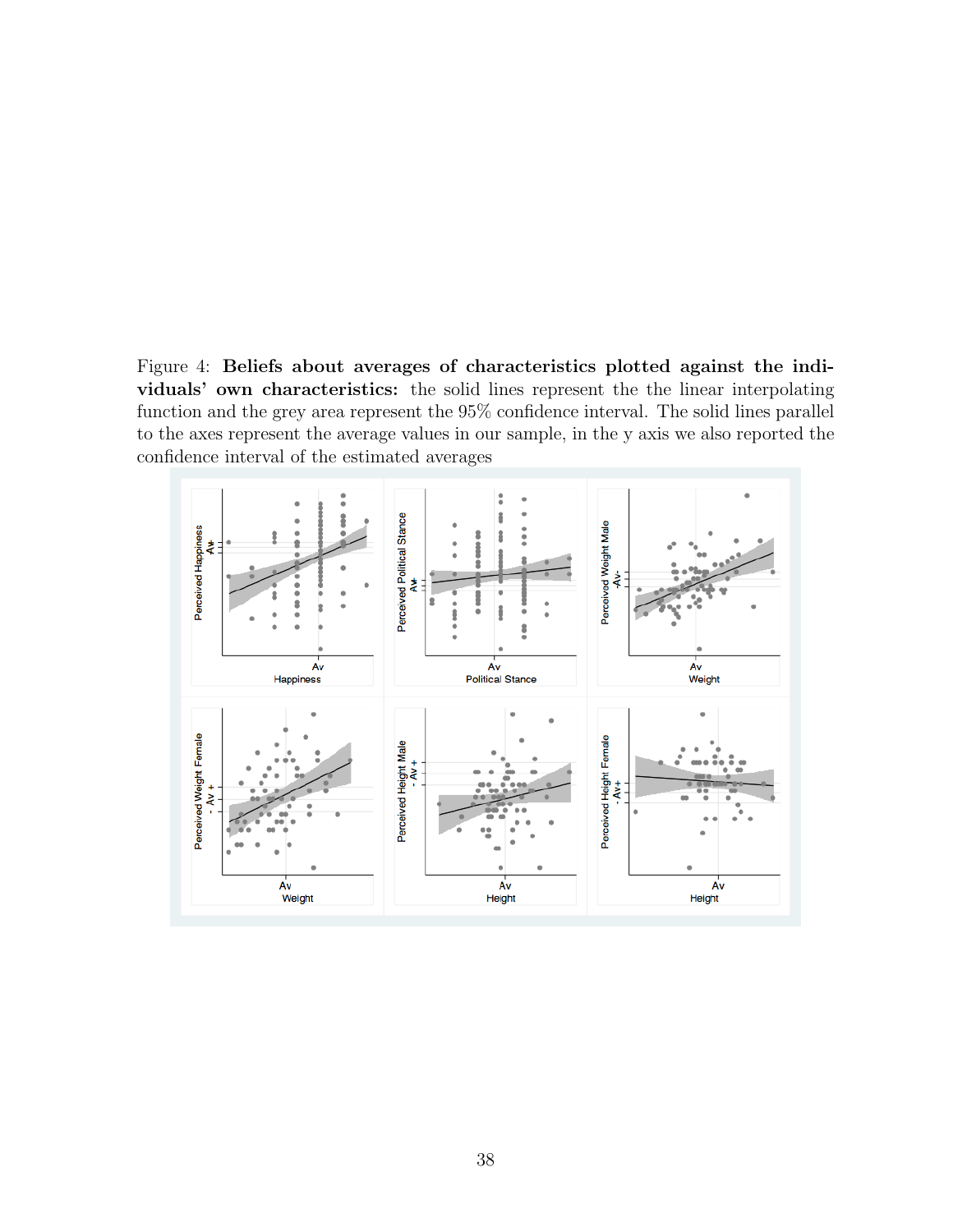Figure 5: Top, Bottom and Averages Beliefs: For each characteristics we can observe the perceived averages of the different sections of the distributions and the real values in our sample. The bars represent the 95% confidence intervals.

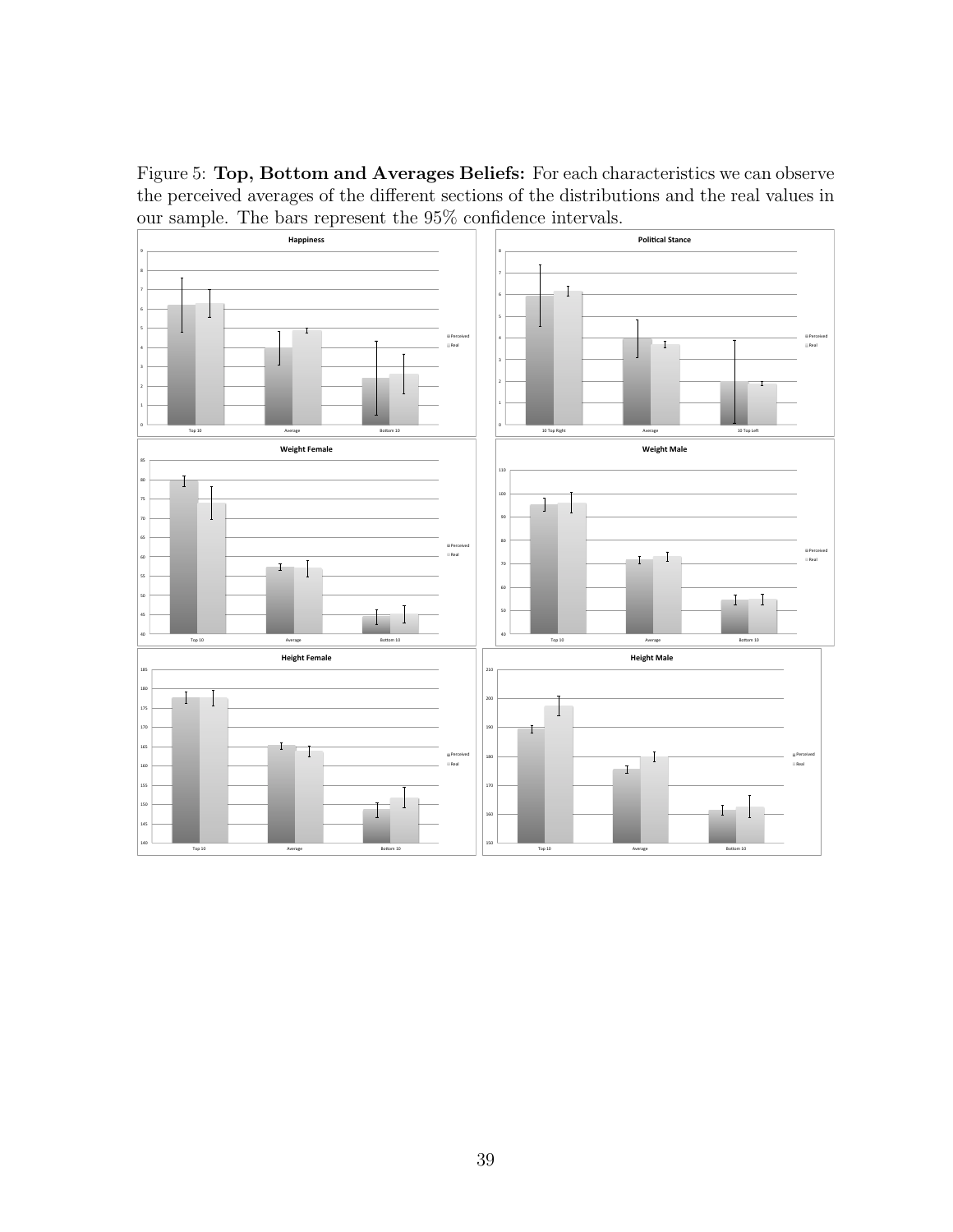# NOT INTENDED FOR PUBLICATION

# Appendix: Instructions

This Appendix presents the full on-screen instructions and questions for the entire experiment in the precise order observed by participants. The "session ID" box was automatically completed based on their initial login credentials. The questions marked with a  $\cdot$ " indicate required questions. Once they had answered each required question they could then proceed by hitting the "submit answers" button at the bottom of each web-page. After round 7 they were taken to a final page where they were asked to wait patiently until their fellow participants had finished before receiving payment.

### ROUND 1

#### ID ENTRY

Session ID:\*

All of your answers will be entirely anonymous. You have been allocated a Session ID and password, for example your ID might be "48576" or "60306". This ID and password are unique to you and will help us link the data you enter across several forms. However both the session ID and password are entirely anonymous and cannot be used to determine your personal identity or university ID.

#### ROUND 1 QUESTIONS

Please answer all of the following questions to the best of your ability and please scroll down through all of the questions until you reach the "SUBMIT ANSWERS" button.

What is your gender? Your answer:\*

What is your height? The menu includes heights measured metric and imperial measures, so you can choose the units with which you are most comfortable. Your answer:\*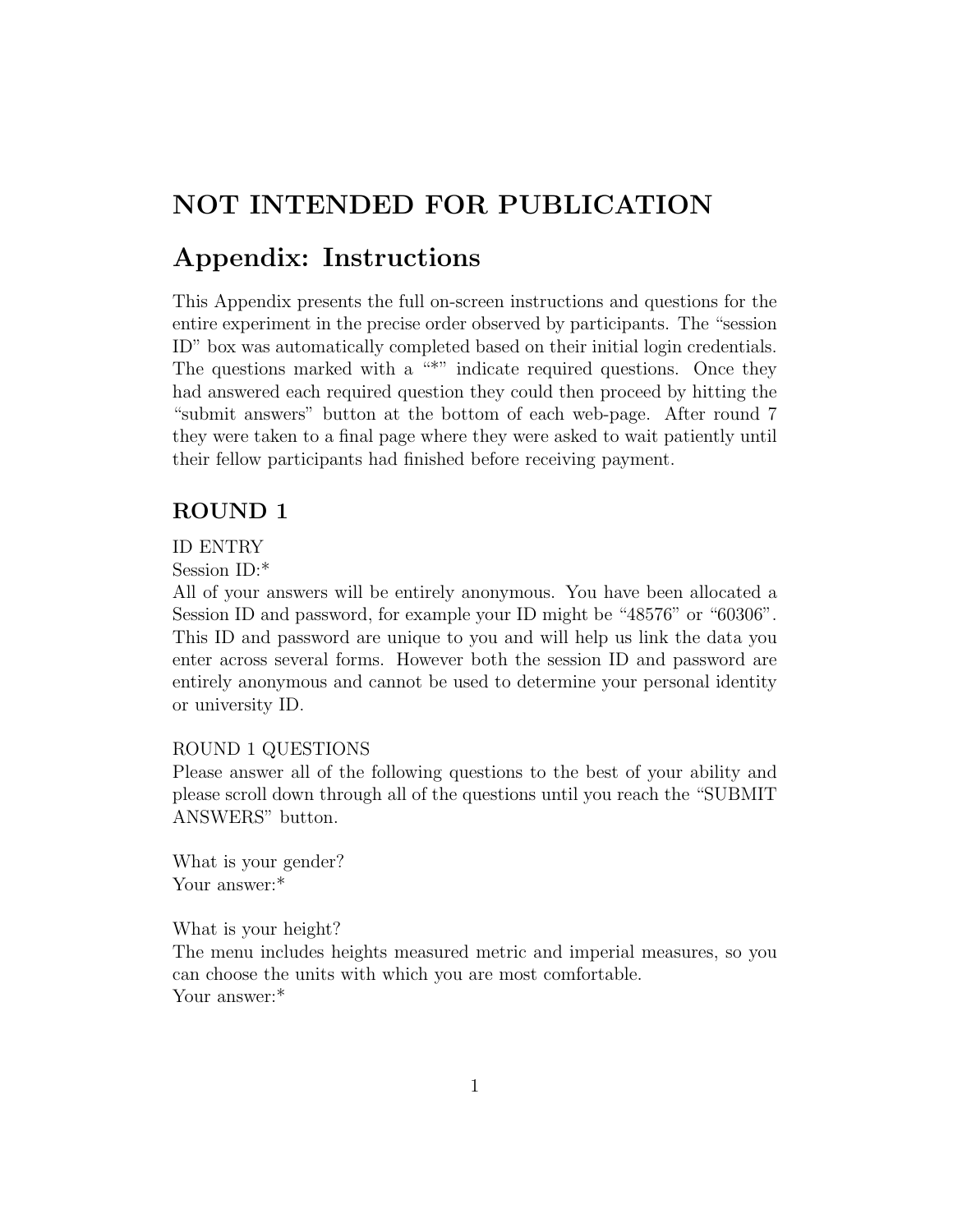What is your weight at the moment? The menu includes weights measured metric and imperial measures, so you can choose the units with which you are most comfortable. Your answer:\*

How would you rate your happiness at the moment? Please use a 7-point scale where 1 is completely sad, 2 is very sad, 3 is fairly sad, 4 is neither happy nor sad, 5 is fairly happy, 6 is very happy and 7 is completely happy. Your answer:\*

How would you rate your political beliefs at the moment? Please use a 7-point scale where 1 is far left, 2 is left, 3 is centre left, 4 is centre, 5 is centre right, 6 is right and 7 is far right. Your answer:\*

What is your current brand of mobile phone? If you have more than one enter the one that you use most often. Your answer:\*

Imagine that you have to decide between two restaurants in which to have dinner alone. They are called restaurant A and B. You have some private information that A is better, but you know that an equally well-informed colleague has information suggesting that B is better. Would you choose to eat at A, B or are you indifferent? Your answer:\*

END OF ROUND 1

Privacy statement

REMINDER: All of your answers today will be entirely anonymous. No data which personally identifies you is collected on the form. Your answers will only be linked to your session ID and not to your personal identity or your university ID. When you are ready to submit your answers please hit the "SUBMIT ANSWERS" button below.

(SUBMIT ANSWERS BUTTON)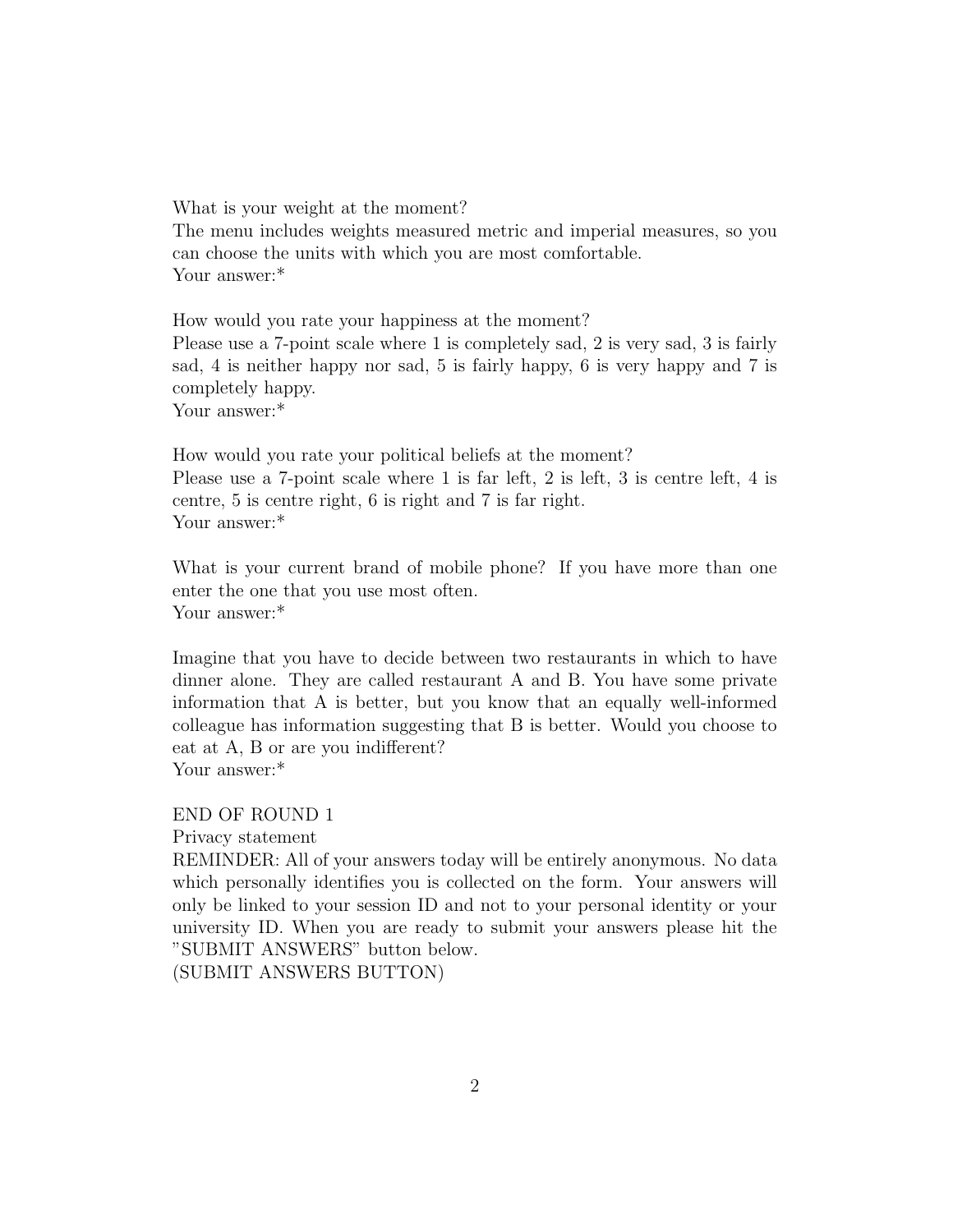### ROUND 2

#### ID ENTRY

Session ID:\*

All of your answers will be entirely anonymous. You have been allocated a Session ID and password, for example your ID might be "48576" or "60306". This ID and password are unique to you and will help us link the data you enter across several forms. However both the session ID and password are entirely anonymous and cannot be used to determine your personal identity or university ID.

### VERY IMPORTANT - BONUS PAYMENT EXPLANATION - PLEASE READ!

You will receive a certain  $\pounds$ 2.50 for showing-up but by answering the next few questions you have the chance to win a bonus. One of the questions on this page and the ones to follow will be chosen at random and secretely allocated to be the "prize question". If your answer is within 10% of the correct answer to the prize question you will win a bonus payment of  $£5$ .

#### ROUND 2 QUESTIONS

Please answer all of the following questions to the best of your ability as one of these may be the "prize question" and please scroll down through all of the questions until you reach the "SUBMIT ANSWERS" button.

What percentage of students at Warwick do you think are less happy than you are?

Your answer:\*

What percentage of students at Warwick do you think are less right-wing than you? Your answer:\*

What percentage of students at Warwick of your gender do you think are shorter than you? Your answer:\*

What percentage of students at Warwick of your gender do you think are lighter than you?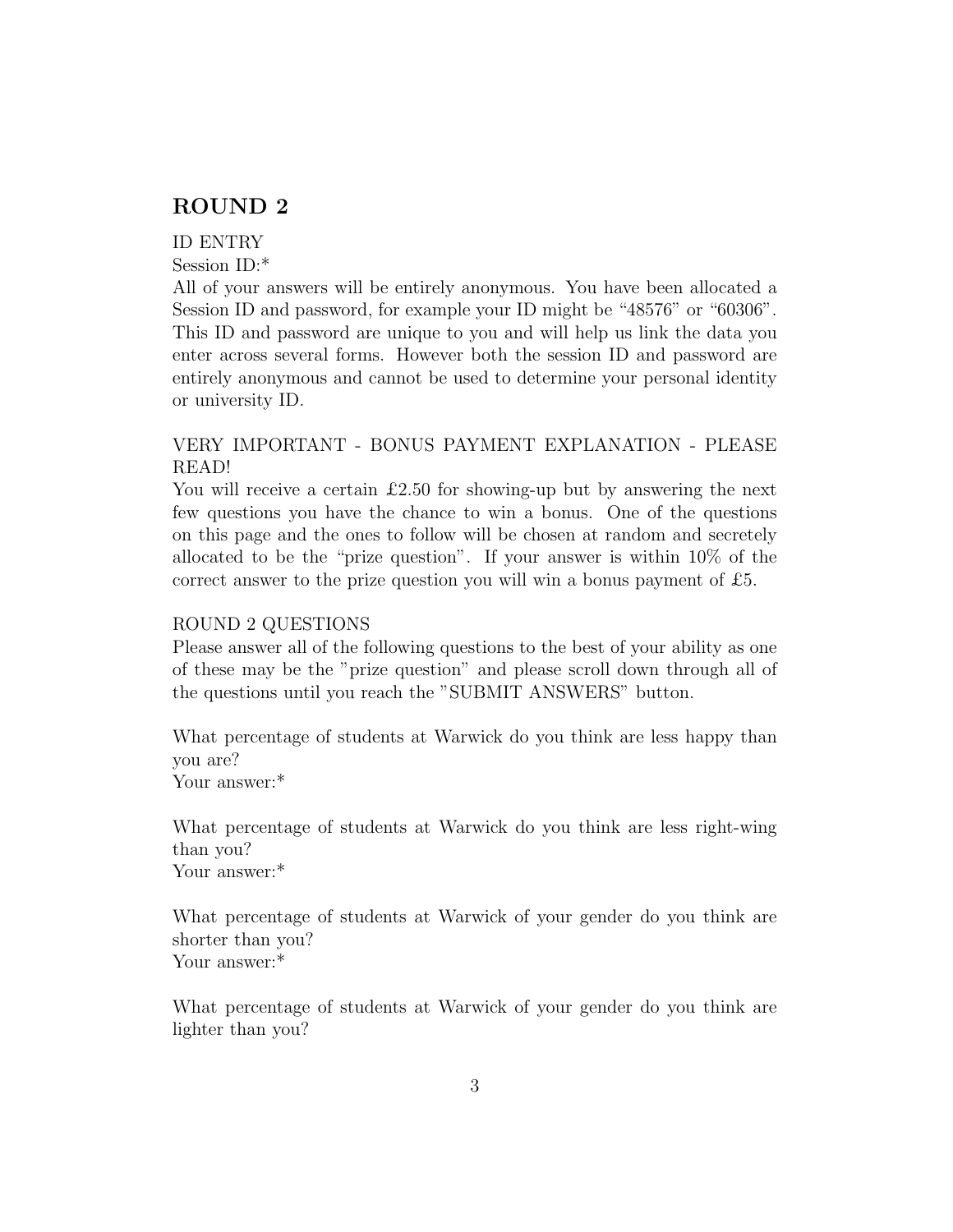Your answer:\*

Think again about the mobile phone brand you listed in the last round. What percentage of students at Warwick do you think also use the same brand of mobile phone as their main mobile phone? Your answer:\*

Think again about the restaurant question in the last round. To remind you, you had to decide between two restaurants in which to have dinner alone. They were called restaurant A and B. You had some private information that A is better, but you knew that an equally well-informed colleague had information suggesting that B was better.

What percentage of your fellow Warwick students do you think would have chosen the same answer as you? Remember that the options were "indifferent", " $A$ " or " $B$ ".

Your answer:\*

### END OF ROUND 2

Privacy statement

REMINDER: All of your answers today will be entirely anonymous. No data which personally identifies you is collected on the form. Your answers will only be linked to your session ID and not to your personal identity or your university ID. When you are ready to submit your answers please hit the "SUBMIT ANSWERS" button below.

(SUBMIT ANSWERS BUTTON)

### ROUND 3

ID ENTRY

Session ID:\*

All of your answers will be entirely anonymous. You have been allocated a Session ID and password, for example your ID might be "48576" or "60306". This ID and password are unique to you and will help us link the data you enter across several forms. However both the session ID and password are entirely anonymous and cannot be used to determine your personal identity or university ID.

ROUND 3 QUESTIONS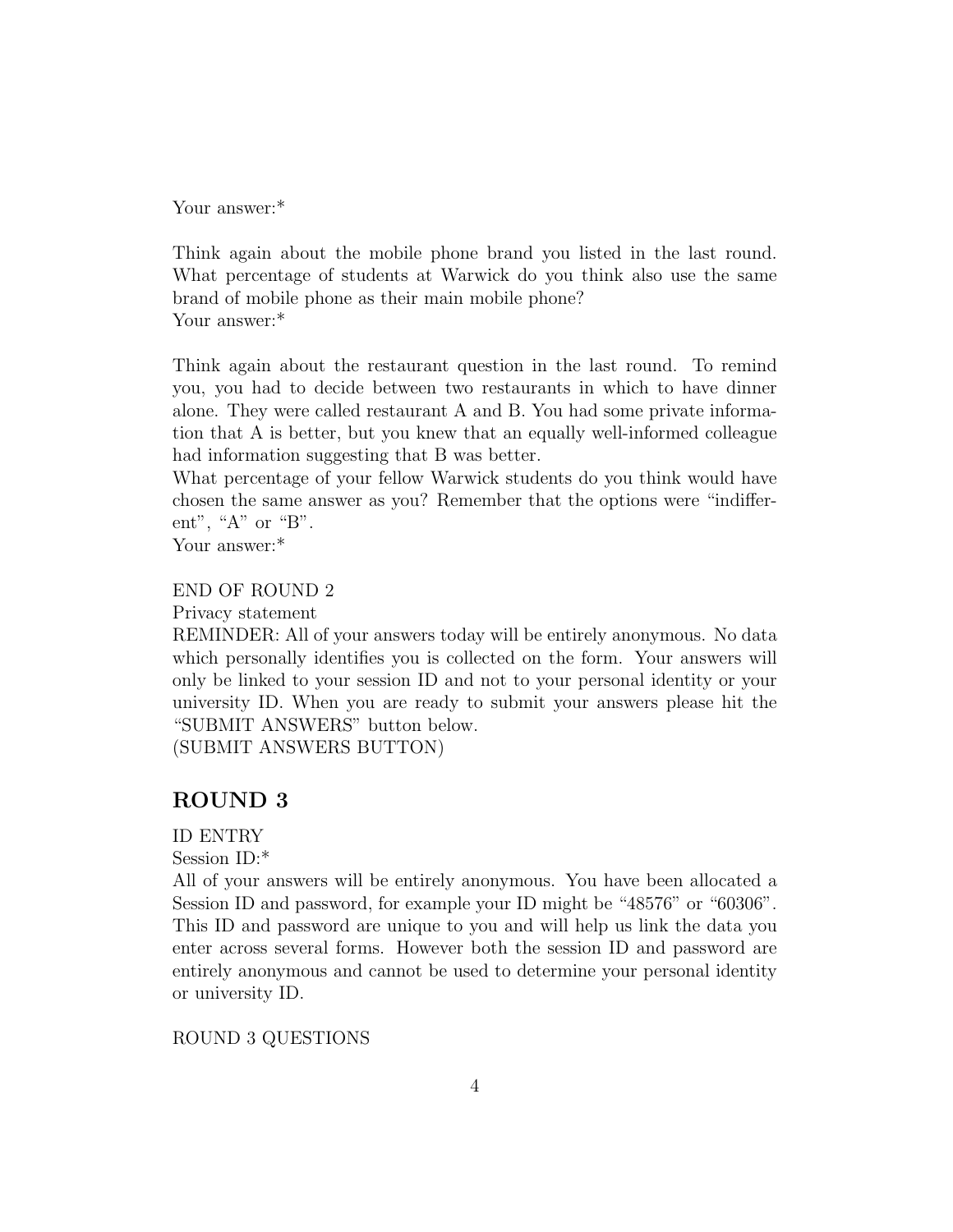Please answer all of the following questions to the best of your ability as one of these may be the "prize question" and please scroll down through all of the questions until you reach the "SUBMIT ANSWERS" button.

What do you think is the average height for someone who is in the 10% tallest Warwick students of your gender? Your answer:\*

What do you think is the average weight for someone who is in the  $10\%$ heaviest Warwick students of your gender? Your answer:\*

What do you think is the average happiness for some one who is in the  $10\%$ happiest students at Warwick?

Please use a 7-point scale where 1 is completely sad, 2 is very sad, 3 is fairly sad, 4 is neither happy nor sad, 5 is fairly happy, 6 is very happy and 7 is completely happy.

Your answer:\*

What do you think is the average political belief for someone who is in the 10% most right-wing students at Warwick?

Please use a 7-point scale where 1 is far left, 2 is left, 3 is centre left, 4 is centre, 5 is centre right, 6 is right and 7 is far right. Your answer:\*

#### END OF ROUND 3

Privacy statement

REMINDER: All of your answers today will be entirely anonymous. No data which personally identifies you is collected on the form. Your answers will only be linked to your session ID and not to your personal identity or your university ID. When you are ready to submit your answers please hit the "SUBMIT ANSWERS" button below.

(SUBMIT ANSWERS BUTTON)

### ROUND 4

ID ENTRY Session ID:\*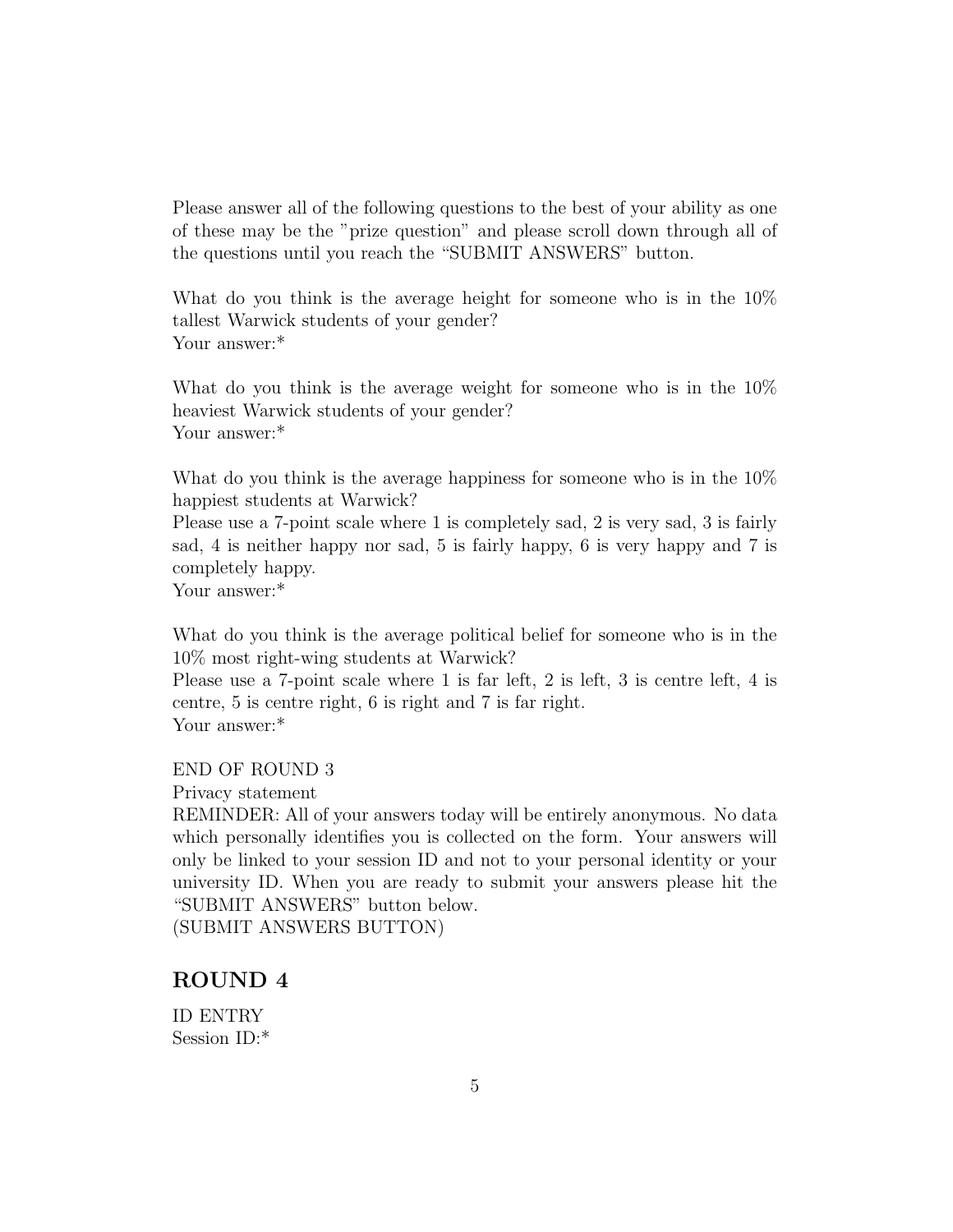All of your answers will be entirely anonymous. You have been allocated a Session ID and password, for example your ID might be "48576" or "60306". This ID and password are unique to you and will help us link the data you enter across several forms. However both the session ID and password are entirely anonymous and cannot be used to determine your personal identity or university ID.

#### ROUND 4 QUESTIONS

Please answer all of the following questions to the best of your ability as one of these may be the "prize question" and please scroll down through all of the questions until you reach the "SUBMIT ANSWERS" button.

What do you think is the average height for someone who is in the 10% shortest Warwick students of your gender? Your answer:\*

What do you think is the average weight for someone who is in the  $10\%$ lightest Warwick students of your gender? Your answer:\*

What do you think is the average happiness for some one who is in the  $10\%$ most sad at Warwick?

Please use a 7-point scale where 1 is completely sad, 2 is very sad, 3 is fairly sad, 4 is neither happy nor sad, 5 is fairly happy, 6 is very happy and 7 is completely happy.

Your answer:\*

What do you think is the average political belief for someone who is in the 10% most left-wing students at Warwick? Please use a 7-point scale where 1 is far left, 2 is left, 3 is centre left, 4 is centre, 5 is centre right, 6 is right and 7 is far right.

Your answer:\*

#### END OF ROUND 4

Privacy statement

REMINDER: All of your answers today will be entirely anonymous. No data which personally identifies you is collected on the form. Your answers will only be linked to your session ID and not to your personal identity or your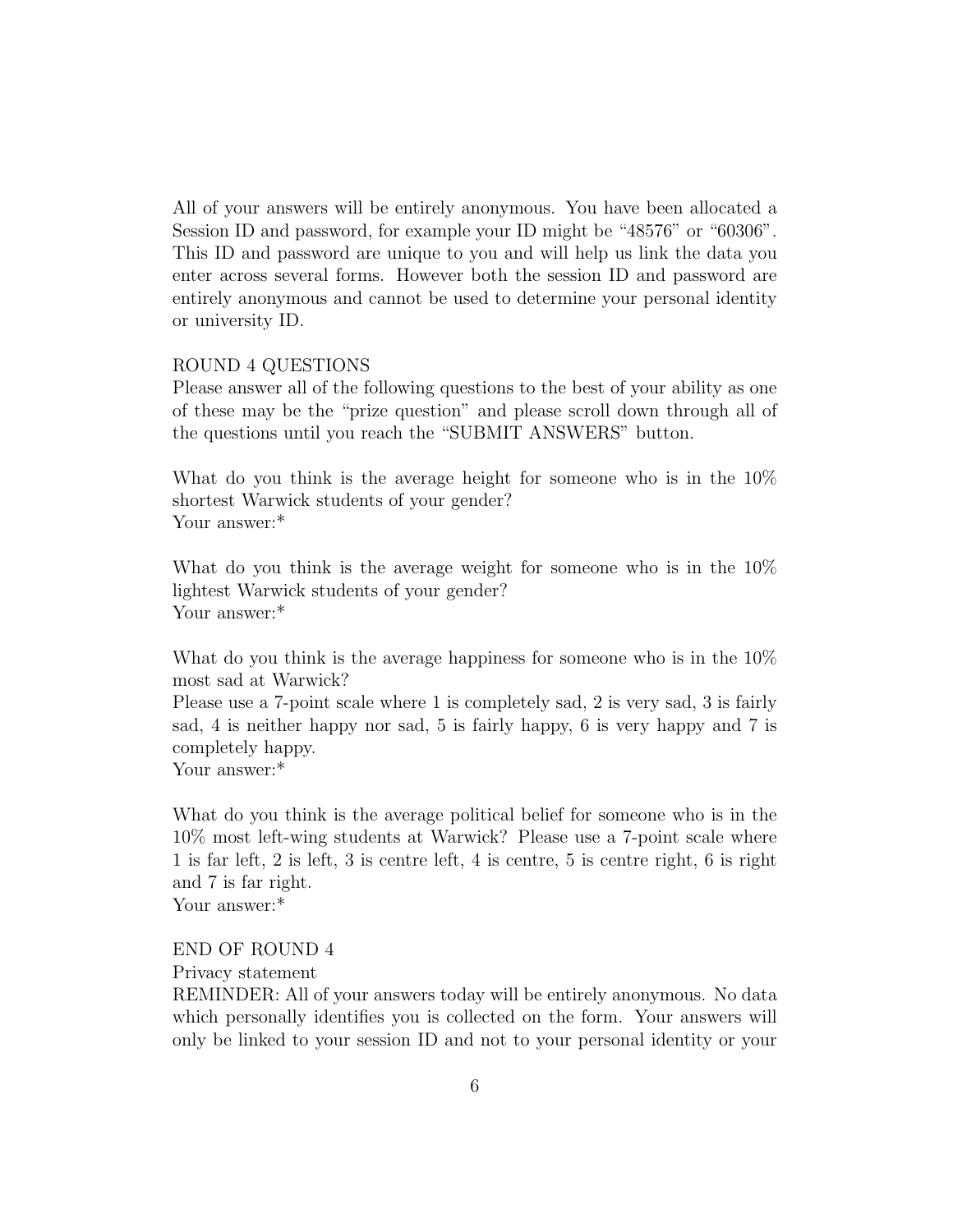university ID. When you are ready to submit your answers please hit the "SUBMIT ANSWERS" button below. (SUBMIT ANSWERS BUTTON)

### ROUND 5

#### ID ENTRY

Session ID:\*

All of your answers will be entirely anonymous. You have been allocated a Session ID and password, for example your ID might be "48576" or "60306". This ID and password are unique to you and will help us link the data you enter across several forms. However both the session ID and password are entirely anonymous and cannot be used to determine your personal identity or university ID.

#### ROUND 5 QUESTIONS

Please answer all of the following questions to the best of your ability as one of these may be the prize question and please scroll down through all of the questions until you reach the SUBMIT ANSWERS button.

What do you think is the average height for a Warwick student of your gender?

The menu includes heights measured metric and imperial measures, so you can choose the units with which you are most comfortable. Your answer:\*

What do you think is the average weight for a Warwick student of your gender?

The menu includes weights measured metric and imperial measures, so you can choose the units with which you are most comfortable. Your answer:\*

What do you think is the average happiness at the moment for a Warwick student?

Please use a 7-point scale where 1 is completely sad, 2 is very sad, 3 is fairly sad, 4 is neither happy nor sad, 5 is fairly happy, 6 is very happy and 7 is completely happy.

Your answer:\*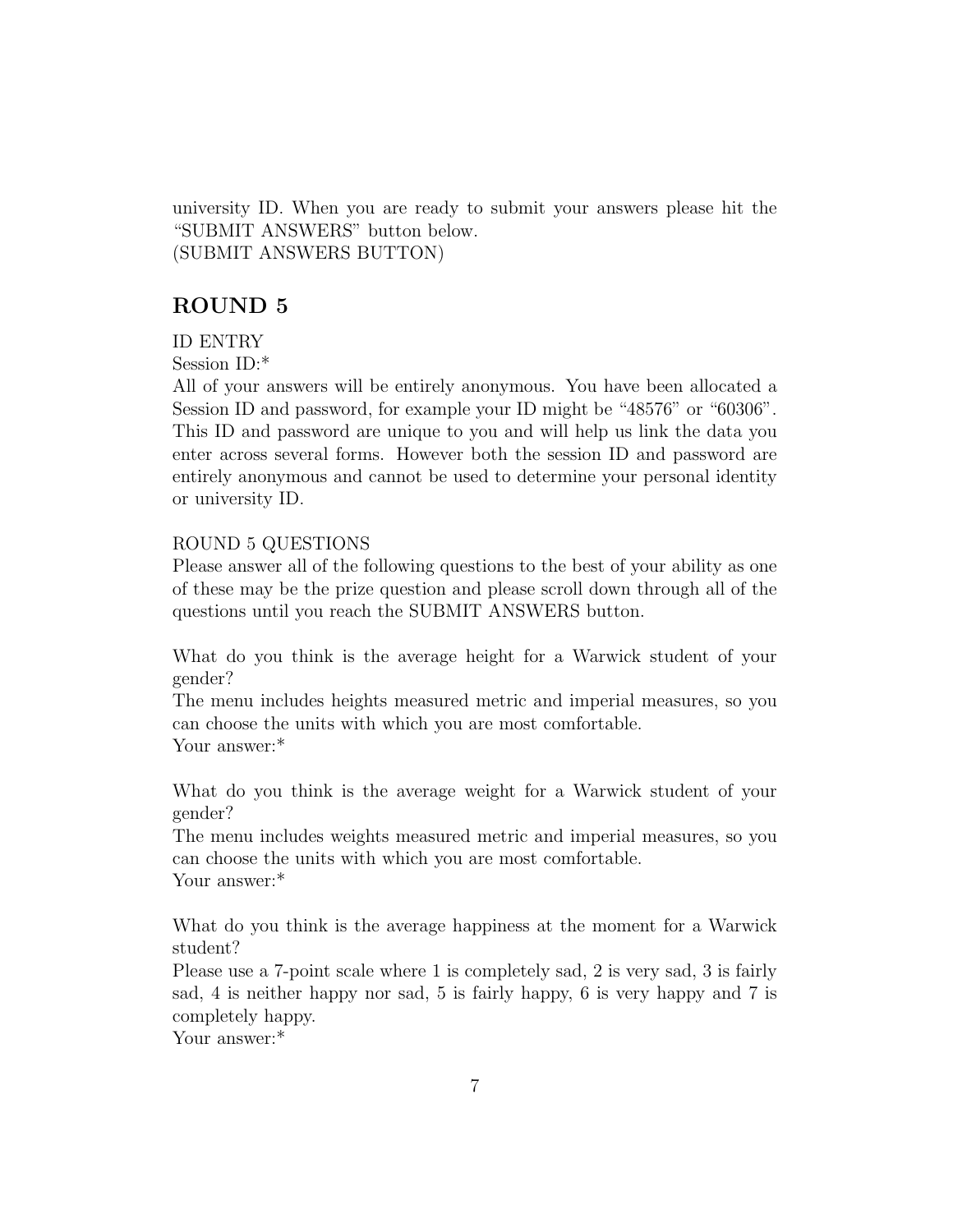What do you think is the average political belief for a Warwick student? Please use a 7-point scale where 1 is far left, 2 is left, 3 is centre left, 4 is centre, 5 is centre right, 6 is right and 7 is far right. Your answer:\*

Please estimate the percentage of your fellow Warwick students who use each of the following mobile phone brands as their primary mobile phone.

Note that the list is in alphabetical order (except for the "other" category) and you should insert an entry for each brand (including "other").

Note concerning payment: if this question is the one that is randomly chosen to be the payment question then a single brand will be chosen randomly and if you are within 15% of the correct answer you will receive the £5 bonus payment.

(Participants were then presented with a list of mobile phone brands in the following order: Apple Iphone, Blackbery, HTC, LG, Motorola, Nokia, Samsung, Siemens, Sony-Ericson, Other. For each one they were asked to select from a list of 5% intervals, beginning 0 to 5% and ending with 95 to 100%)

Think again about the restaurant question you were asked earlier in the session. To remind you, you had to decide between two restaurants in which to have dinner alone. They were called restaurant A and B. You had some private information that A is better, but you knew that an equally wellinformed colleague had information suggesting that B was better.

What percentage of your fellow Warwick students do you think would have chosen to eat at restaurant A if they were asked the same question? Remember that the other options were indifferent and B. Your answer:\*

END OF ROUND 5

#### Privacy statement

REMINDER: All of your answers today will be entirely anonymous. No data which personally identifies you is collected on the form. Your answers will only be linked to your session ID and not to your personal identity or your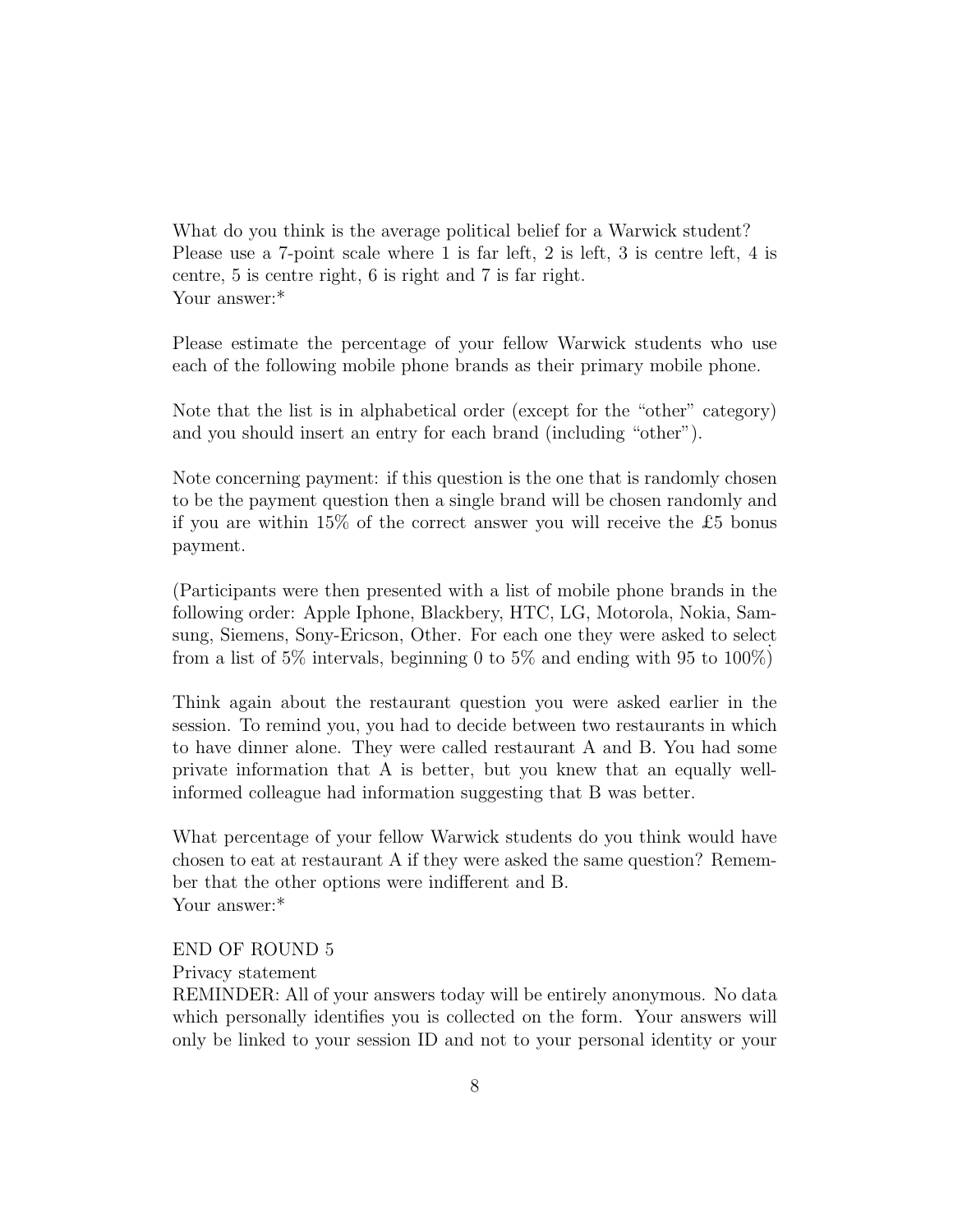university ID. When you are ready to submit your answers please hit the "SUBMIT ANSWERS" button below. (SUBMIT ANSWERS BUTTON)

### ROUND 6

#### ID ENTRY

Session ID:\*

All of your answers will be entirely anonymous. You have been allocated a Session ID and password, for example your ID might be "48576" or "60306". This ID and password are unique to you and will help us link the data you enter across several forms. However both the session ID and password are entirely anonymous and cannot be used to determine your personal identity or university ID.

#### ROUND 6 QUESTION

Please answer the following question to the best of your ability as it may be the "prize question" and please scroll down until you reach the SUBMIT ANSWERS button.

Consider the following gamble. You have a  $20\%$  chance of winning  $\pounds 100$ , a 40% chance of winning £10 and a 40% chance of winning £0. If you played this gamble many times what would you expect to be your average winnings per gamble? (in pounds)

Your answer:\*

END OF ROUND 6

Privacy statement

REMINDER: All of your answers today will be entirely anonymous. No data which personally identifies you is collected on the form. Your answers will only be linked to your session ID and not to your personal identity or your university ID. When you are ready to submit your answers please hit the "SUBMIT ANSWERS" button below.

(SUBMIT ANSWERS BUTTON)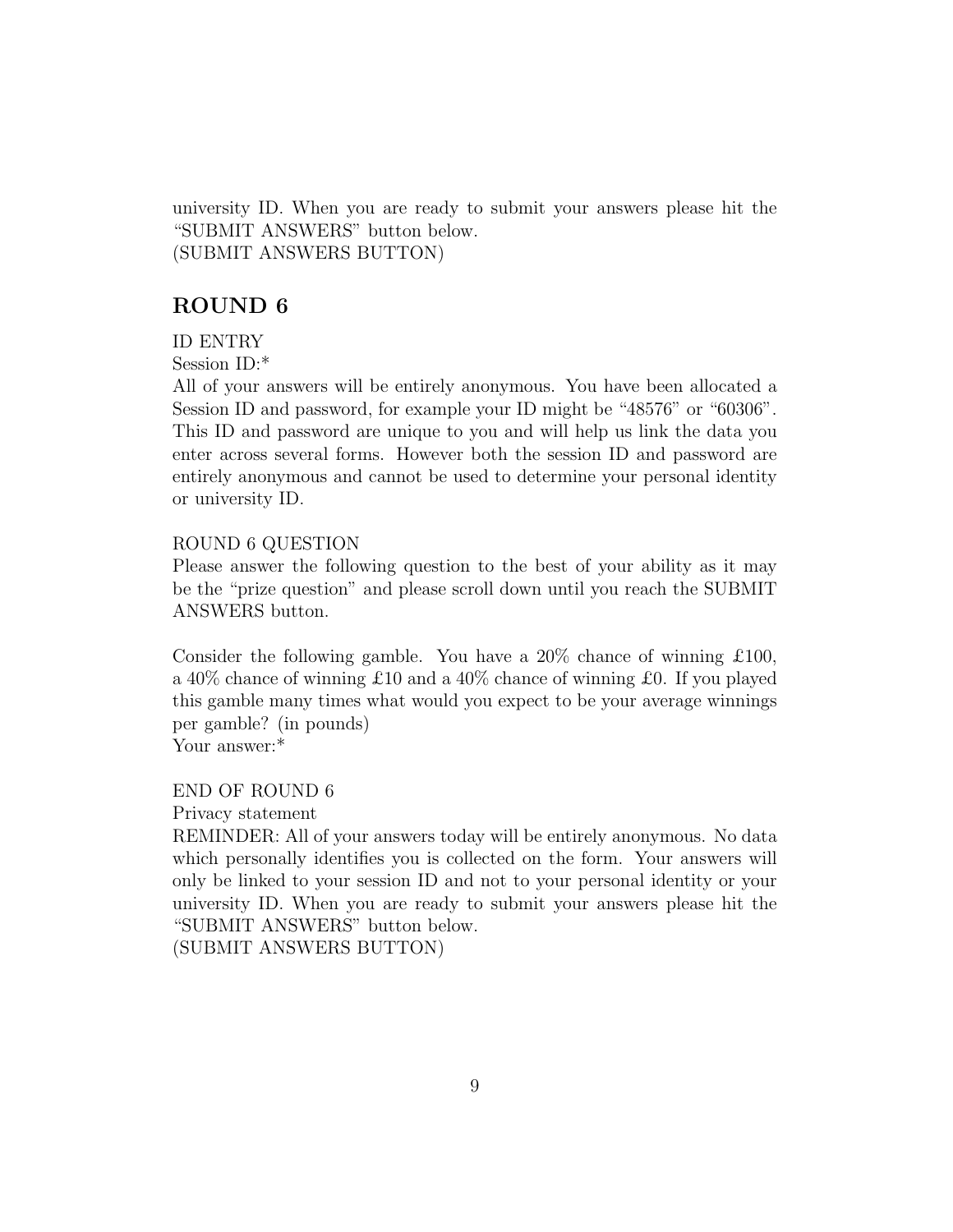### ROUND 7

#### ID ENTRY

Session ID:\*

All of your answers will be entirely anonymous. You have been allocated a Session ID and password, for example your ID might be "48576" or "60306". This ID and password are unique to you and will help us link the data you enter across several forms. However both the session ID and password are entirely anonymous and cannot be used to determine your personal identity or university ID.

#### ROUND 7 QUESTIONS

This is the final round. Please answer the questions to the best of your ability and please scroll down through all of the questions until you reach the "SUBMIT ANSWERS" button. Note that none of the following questions are possible "prize questions".

What is your age? (in years) Your answer:\*

What is your nationality? Your answer:\*

What is your degree subject? Your answer:\*

Did you study maths up to and including your final year at school? (e.g. to A-level or IB SL or HL?) Your answer<sup>\*</sup>

Please comment on the methods you used (if any) during the rounds when you had the opportunity to win bonus payments. Your answer:

END OF ROUND 7 Privacy statement REMINDER: All of your answers today will be entirely anonymous. No data which personally identifies you is collected on the form. Your answers will